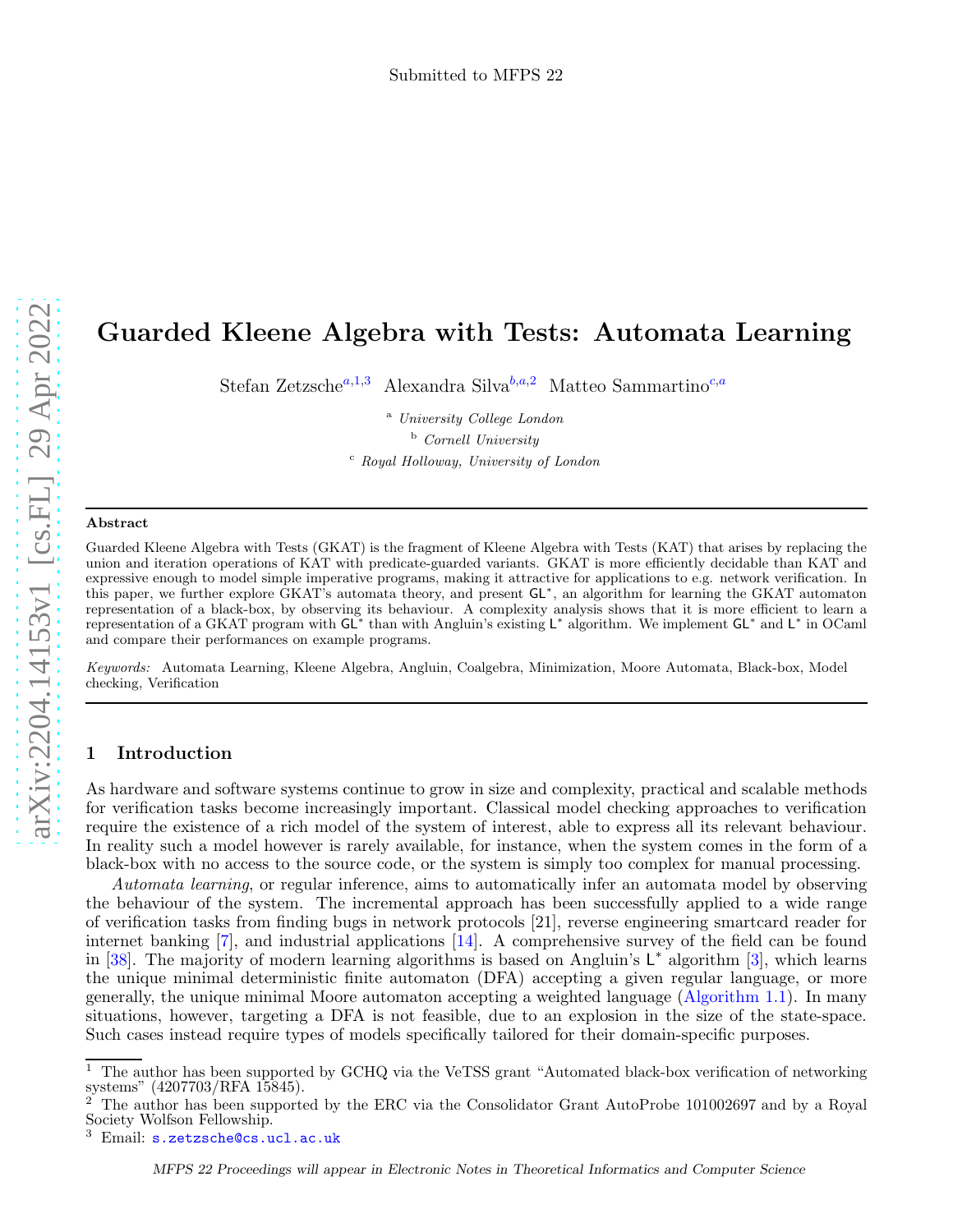<span id="page-1-1"></span>

|  | <b>Algorithm 1.1</b> Angluin's $L^*$ algorithm for Moore automata with input A and output B |  |  |  |  |  |
|--|---------------------------------------------------------------------------------------------|--|--|--|--|--|
|  |                                                                                             |  |  |  |  |  |
|  |                                                                                             |  |  |  |  |  |
|  |                                                                                             |  |  |  |  |  |

 $S, E \leftarrow {\varepsilon}$ repeat while  $T = (S, E, row : S \cup S \cdot A \rightarrow B^E)$  is not closed do find  $t \in S \cdot A$  with  $row(t) \neq row(s)$  for all  $s \in S$  $S \leftarrow S \cup \{t\}$ end while construct and submit  $m(T)$  to the teacher if the teacher replies no with a counterexample  $z \in A^*$  then  $E \leftarrow E \cup \texttt{suffix}(\textit{z})$ end if until the teacher replies yes return  $m(T)$ 

For instance, modern networking systems can operate on very large data sets, making them very challenging to model. As a result, controlling, reasoning about, or extending networks can be surprisingly difficult. One approach to modernise the field that has recently gained popularity is Software Defined *Networking* (SDN) [\[10\]](#page-15-3). Modern SDN programming languages, notably  $NetKAT$  [\[2\]](#page-15-4), allow operators to model their network and dynamically fine tune forwarding behaviour in response to events such as traffic shifts. Globally, NetKAT is based on Kleene Algebra  $(KA)$  [\[21\]](#page-15-5), the sound and complete theory of regular expressions [\[20\]](#page-15-6). Locally, it incorporates *Boolean algebra*, the theory of predicates. Both logics have been unified in the well developed theory of Kleene Algebra with Tests (KAT) [\[22\]](#page-15-7), which subsumes propositional Hoare logic and can be used to model standard imperative programming constructs. The automata theory for NetKAT has been introduced in [\[12\]](#page-15-8).

Verifying properties about realistic networks reduces in NetKAT to deciding the behavioural equivalence of pairs of automata. Unfortunately, NetKAT's decision procedure is PSPACE-complete, mainly due its foundations in KAT. As a consequence, more efficiently decidable fragments of KAT have been considered. In [\[36\]](#page-16-1) it was hinted that the *quarded fragment* of KAT is notably more efficiently decidable than the full language, while still remaining sufficiently expressive for networking purposes. The idea has been taken further in [\[35\]](#page-16-2), which formally introduced *Guarded Kleene Algebra with Tests* (GKAT), a variation on KAT that arises by replacing the union and iteration operations from KAT with guarded variants. In contrast to KAT, the equational theory of GKAT is decidable in (almost) linear time. These properties make GKAT a promising candidate for the foundations of a SDN programming language that is more efficiently decidable than NetKAT.

In view of the potential applications of GKAT to the field of verification, this paper further investigates its automata theory. In detail, the paper makes the following contributions:

- For any GKAT automaton, we define a second automaton, which we call its minimization [\(Definition 4.2\)](#page-8-0). We show that in the class of normal GKAT automata, the minimization of an automaton is the unique size-minimal normal automaton accepting the same language [\(Corollary 4.4\)](#page-10-0). We show that the minimization of a normal automaton is isomorphic to the automaton that arises by identifying semantically equivalent pairs among reachable states [\(Lemma 4.4\)](#page-9-0), and that the minimizations of two language equivalent normal automata are isomorphic [\(Corollary 4.3\)](#page-9-1). Finally, we show that minimizing a normal GKAT automaton preserves important invariants such as the nesting coequation [\(Corollary 4.2\)](#page-9-2).
- We present GL<sup>\*</sup>, an active-learning algorithm [\(Algorithm 2.1\)](#page-3-0) that incrementally infers a GKAT automaton from a black-box by querying an *oracle* [\(Section 5\)](#page-10-1). We show that if the oracle is instantiated with the language accepted by a finite normal GKAT automaton, then the algorithm terminates with its minimization in finite time [\(Theorem 1\)](#page-11-0).
- <span id="page-1-0"></span>• We show that the semantics of GKAT automata [\(2\)](#page-6-0) can be reduced to the well-known semantics  $4\sigma$  $4\sigma$

<span id="page-1-2"></span><sup>&</sup>lt;sup>4</sup> In the language of Coalgebra, the semantics is given by the final coalgebra homomorphism for the functor defined by  $FX = X^A \times B$ , where  $A = (At \cdot \Sigma)$  and  $B = 2^{At}$ , for finite sets  $\Sigma$  and At. The carrier of the final coalgebra for F is  $\mathcal{P}((\mathrm{At} \cdot \Sigma)^* \cdot \mathrm{At})$ , the set of *guarded string languages*; the semantics of GKAT automata is given by the subclass of deterministic guarded string languages.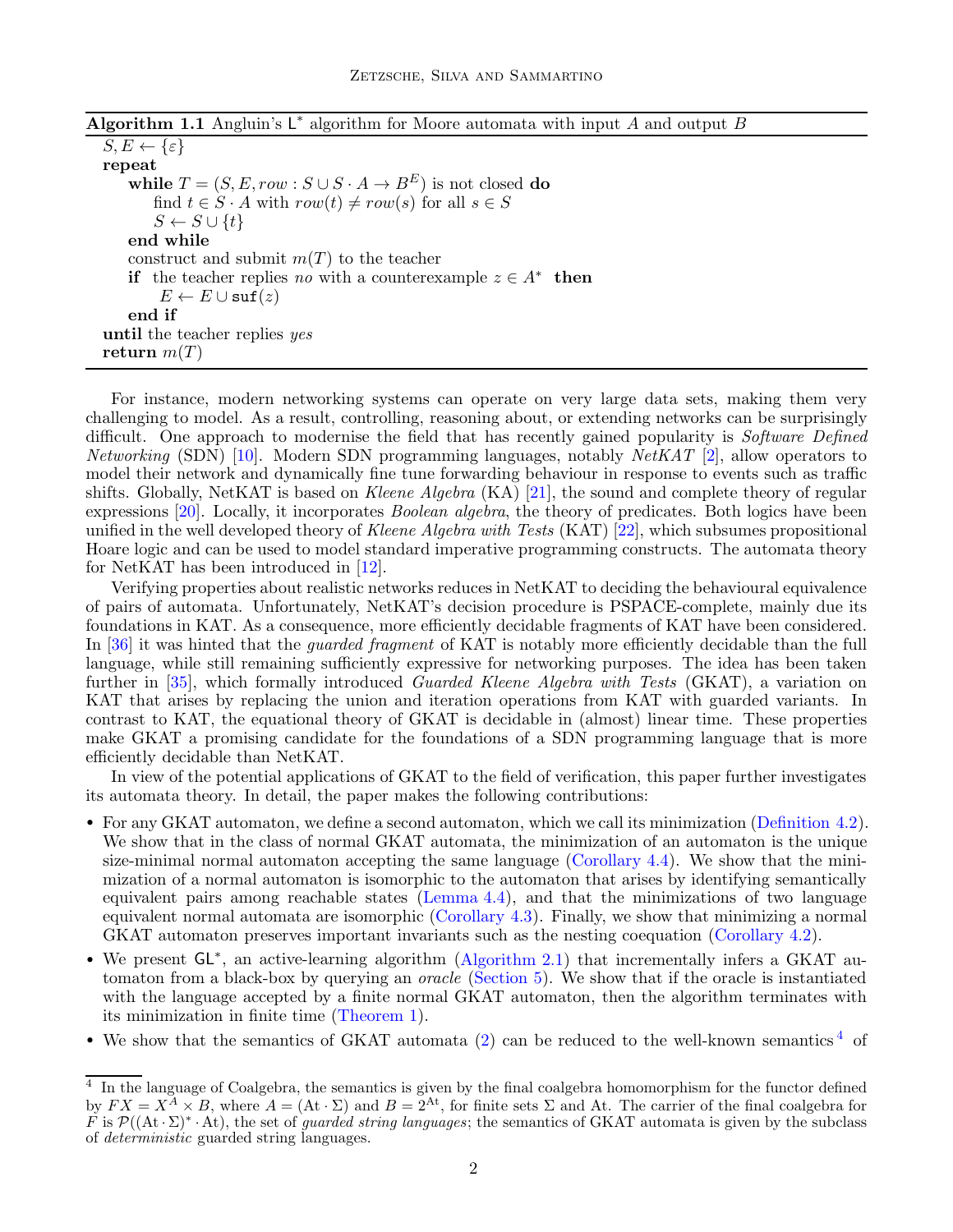<span id="page-2-0"></span>

Fig. 1. An example run of Angluin's  $L^*$  algorithm for the target language  $\llbracket (\text{while } b \text{ do } p); q \rrbracket$ .

Moore automata [\(Definition A.3\)](#page-16-3). That is, there exists a language preserving embedding of GKAT automata into Moore automata [\(Lemma 6.1\)](#page-12-0), which maps the minimization of a normal GKAT automaton to the language equivalent minimal Moore automaton [\(Corollary 6.1\)](#page-12-1). In consequence, GKAT programs could thus, in principle, be also represented by Moore automata, instead of GKAT automata.

• We address the issue by presenting a complexity analysis, which shows that for GKAT programs it is more efficient to learn a GKAT automaton representation with GL<sup>\*</sup> than a Moore automaton representation with Angluin's  $\mathsf{L}^*$  algorithm [\(Proposition 6.1\)](#page-12-2). We implement  $\mathsf{GL}^*$  and  $\mathsf{L}^*$  in OCaml and compare their performances on example programs [\(Figure 6\)](#page-13-0).

#### 2 Overview of the approach

In this section, we give an overview of this paper through examples. We begin by presenting [Algorithm 1.1,](#page-1-1) a slight variation of Angluin's L<sup>\*</sup> algorithm for finite Moore automata. We exemplify the algorithm by executing it for the language semantics of a simple GKAT program. We then propose a new algorithm, which, instead of a Moore automaton, infers a GKAT automaton.

#### $2.1$ ∗ algorithm

Angluin's L<sup>\*</sup> algorithm learns the minimal DFA accepting a given regular language [\[3\]](#page-15-2). The algorithm has since been modified and generalised for a broad class of transition systems. The variation we present here step-wise infers the minimal Moore automaton accepting a generalised language  $L : A^* \to B$  for a finite input set A and a finite output set B [\[30\]](#page-16-4). The algorithm assumes the existence of a teacher (or oracle), which can respond to two types of queries:

- Membership queries, consisting of a word  $w \in A^*$ , to which the teacher returns the output  $L(w) \in B$ ;
- Equivalence queries, consisting of a hypothesis Moore automaton  $H$ , to which the teacher responds yes, if H accepts L, and no otherwise, providing a counterexample  $z \in A^*$  in the symmetric difference of  $L$  and the language accepted by  $H$ .

The algorithm incrementally builds an *observation table*, which contains partial information about the language  $L$  obtained by performing membership queries. A table consists of two parts: a top part, with rows indexed by a finite set  $S \subseteq A^*$ ; and a bottom-part, with rows ranging over  $S \cdot A$ . Columns are indexed by a finite set  $E \subseteq A^*$ . For any  $t \in S \cup S \cdot A$  and  $e \in E$ , the entry at row t and column e, denoted by  $row(t)(e)$ , is given by the output  $L(te) \in B$ . Note that the sets S and  $S \cdot A$  can intersect. In such a case, elements in the intersection are only shown in the top part. Formally, we refer to a table as a tuple  $T = (S, E, row)$ , leaving the language L implicit.

Given a table T, one can construct a Moore automaton  $m(T) = (X, \delta, \varepsilon, x)$ , where  $X = \{row(s) | s \in S\}$ is a finite set of states; the transition function  $\delta: X \to X^A$  is given by  $\delta(row(s), a) = row(sa)$ ; the output function  $\varepsilon : X \to B$  satisfies  $\varepsilon(row(s)) = row(s)(\varepsilon)$ ; and  $x = row(\varepsilon)$  is the initial state. For  $m(T)$ to be well-defined, the table T has to satisfy  $\varepsilon \in S$  and  $\varepsilon \in E$ , and two properties called closedness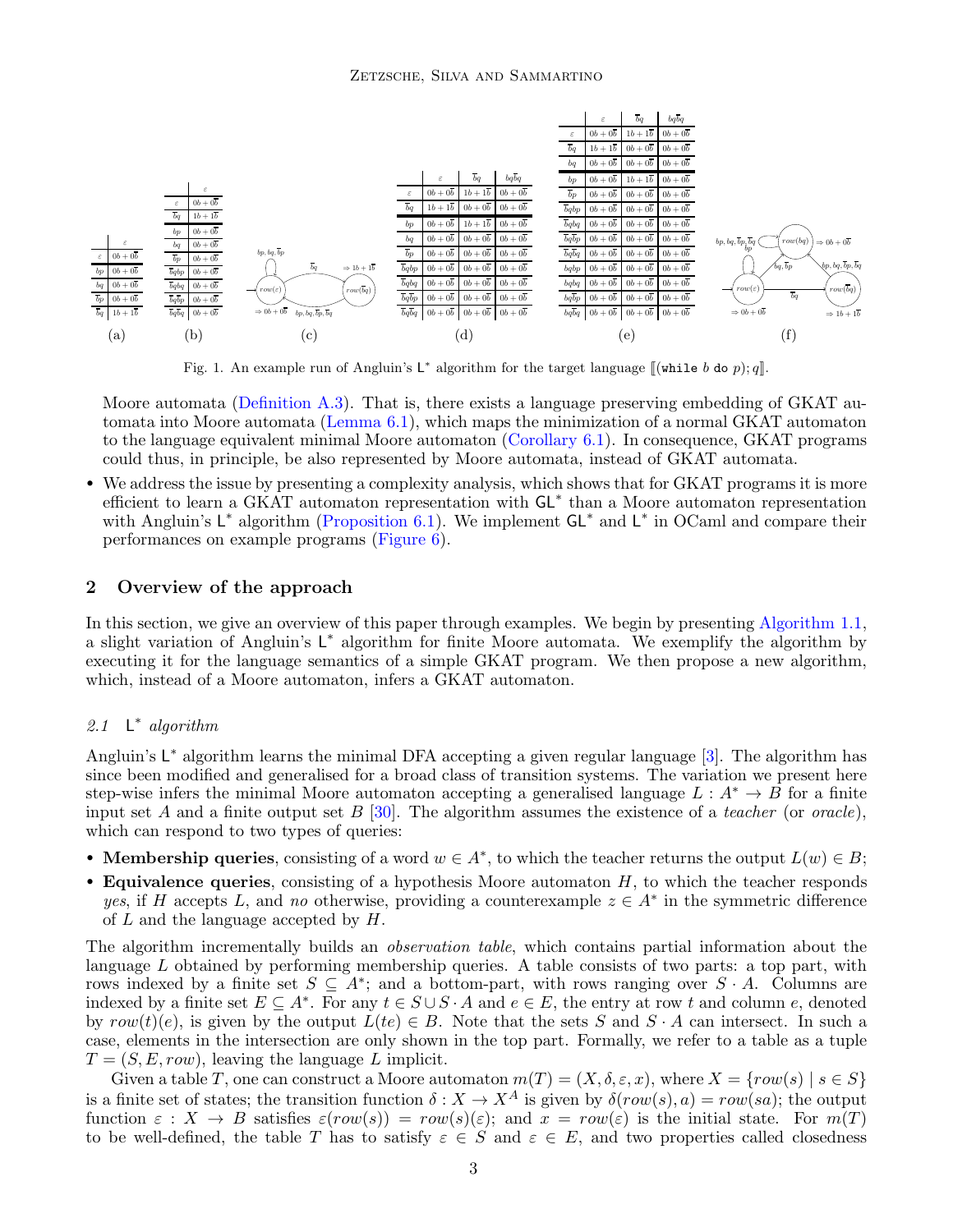<span id="page-3-0"></span>

| Algorithm 2.1 The $GL^*$ algorithm for GKAT automata |  |
|------------------------------------------------------|--|
|------------------------------------------------------|--|

 $S \leftarrow {\varepsilon}, E \leftarrow \text{At}$ repeat while  $T = (S, E, row : S \cup S \cdot (\mathrm{At} \cdot \Sigma) \rightarrow 2^E)$  is not closed do find  $t \in S \cdot (\mathrm{At} \cdot \Sigma)$  with  $row(t)(e) = 1$  for some  $e \in E$ , but  $row(t) \neq row(s)$  for all  $s \in S$  $S \leftarrow S \cup \{t\}$ end while construct and submit  $m(T)$  to the teacher if the teacher replies no with a counterexample  $z \in (At \cdot \Sigma)^* \cdot At$  then  $E \leftarrow E \cup \text{suf}(z)$ end if until the teacher replies yes return  $m(T)$ 

and consistency. An observation table is *closed* if for all  $t \in S \cdot A$  there exists an  $s \in S$  such that  $row(t) = row(s)$ . An observation table is *consistent*, if whenever  $s, s' \in S$  satisfy  $row(s) = row(s')$ , then  $row(sa) = row(s'a)$  for all  $a \in A$ . A table is consistent in particular if the function row is injective.

The algorithm incrementally updates the table to satisfy those properties. If a well-defined hypothesis  $m(T)$  can be constructed, the algorithm poses an equivalence query to the teacher, and either terminates, or refines the hypothesis with a counterexample  $z \in A^*$ . Since we respond to a negative equivalence query by adding the suffixes  $5$  of a counterexample to the set E (opposed to adding the prefixes of a counterexample to the set S), rows will always be distinct, rendering consistency trivial<sup>[6](#page-3-2)</sup>. At all times, the set S is prefix-closed and the set E is suffix-closed<sup>[7](#page-3-3)</sup>.

#### 2.1.1 Example of execution

We now execute Angluin's  $L^*$  [\(Algorithm 1.1\)](#page-1-1) for the target language

<span id="page-3-4"></span>
$$
L = [[\text{while } b \text{ do } p); q]] = {\overline{b}q b, \overline{b}q \overline{b}, bp \overline{b}q b, bp \overline{b}q \overline{b}, \dots} \subseteq (\text{At } \cdot \Sigma)^* \cdot \text{At},
$$
\n(1)

where  $At = \{b, \overline{b}\}\$ is a finite set of *atoms* and  $\Sigma = \{p, q\}$  is a finite set of *actions*. The language L represents the semantics of a program that performs the action  $p$  while  $b$  is true, and otherwise continues with  $q$ . It can be viewed as a generalised language  $\widehat{L}$  with input  $A = (At \cdot \Sigma)$  and output  $B = 2^{At}$  via currying. We denote functions in B as formal sums. Note that each query to  $\hat{L}$  requires |At| many queries to L.

Initially, the sets S and E are set to the singleton  $\{\varepsilon\}$ . We build the observation table in [Figure 1a.](#page-2-0) Since the row indexed by  $\overline{b}q$  does not appear in the upper part, i.e. differs from the row indexed by  $\varepsilon$ , the table is not closed. To resolve the closedness defect we add  $\overline{b}q$  to S. The observation table [\(Figure 1b\)](#page-2-0) is now closed. We derive from it the hypothesis depicted in [Figure 1c.](#page-2-0) Next, we pose an equivalence query, to which the oracle replies no and informs us that the word  $z = bq bq$  has been falsely classified. Indeed, given z, the language accepted by the hypothesis outputs  $1b+1b$ , whereas [\(1\)](#page-3-4) produces  $0b+0b$ . To respond to the counterexample z, we add its suffixes to E. In this case, there are only the two suffixes  $\overline{b}q$  and  $bq\overline{b}q$ . The next observation table [\(Figure 1d\)](#page-2-0) again is not closed: the row indexed by e.g. bq does not equal any of the two upper rows indexed by  $\varepsilon$  and  $\overline{b}q$ . To resolve the closedness defect we add bq to S, and obtain the table in [Figure 1e.](#page-2-0) The observation table is now closed. We derive from it the automaton in [Figure 1f.](#page-2-0) Next, we pose an equivalence query, to which the oracle replies yes.

# 2.2 GL<sup>\*</sup> algorithm

In this section, we propose a new algorithm [\(Algorithm 2.1\)](#page-3-0) for learning GKAT program representations, which we call  $GL^*$ . The new algorithm modifies [Algorithm 1.1](#page-1-1) by addressing a number of observations.

<sup>&</sup>lt;sup>5</sup> The set  $\text{suf}(z)$  of suffixes for  $z \in A^*$  is defined by  $\text{suf}(\varepsilon) = \{\varepsilon\}$  and  $\text{suf}(aw) = \{aw\} \cup \text{suf}(w)$ .

<span id="page-3-1"></span><sup>&</sup>lt;sup>6</sup> This variation of  $L^*$  has been introduced by Maler and Pnueli [\[28\]](#page-15-9).

<span id="page-3-3"></span><span id="page-3-2"></span><sup>&</sup>lt;sup>7</sup> A set  $X \subseteq A^*$  is called *suffix-closed*, if  $\text{sur}(z) \subseteq X$  for all  $z \in X$ .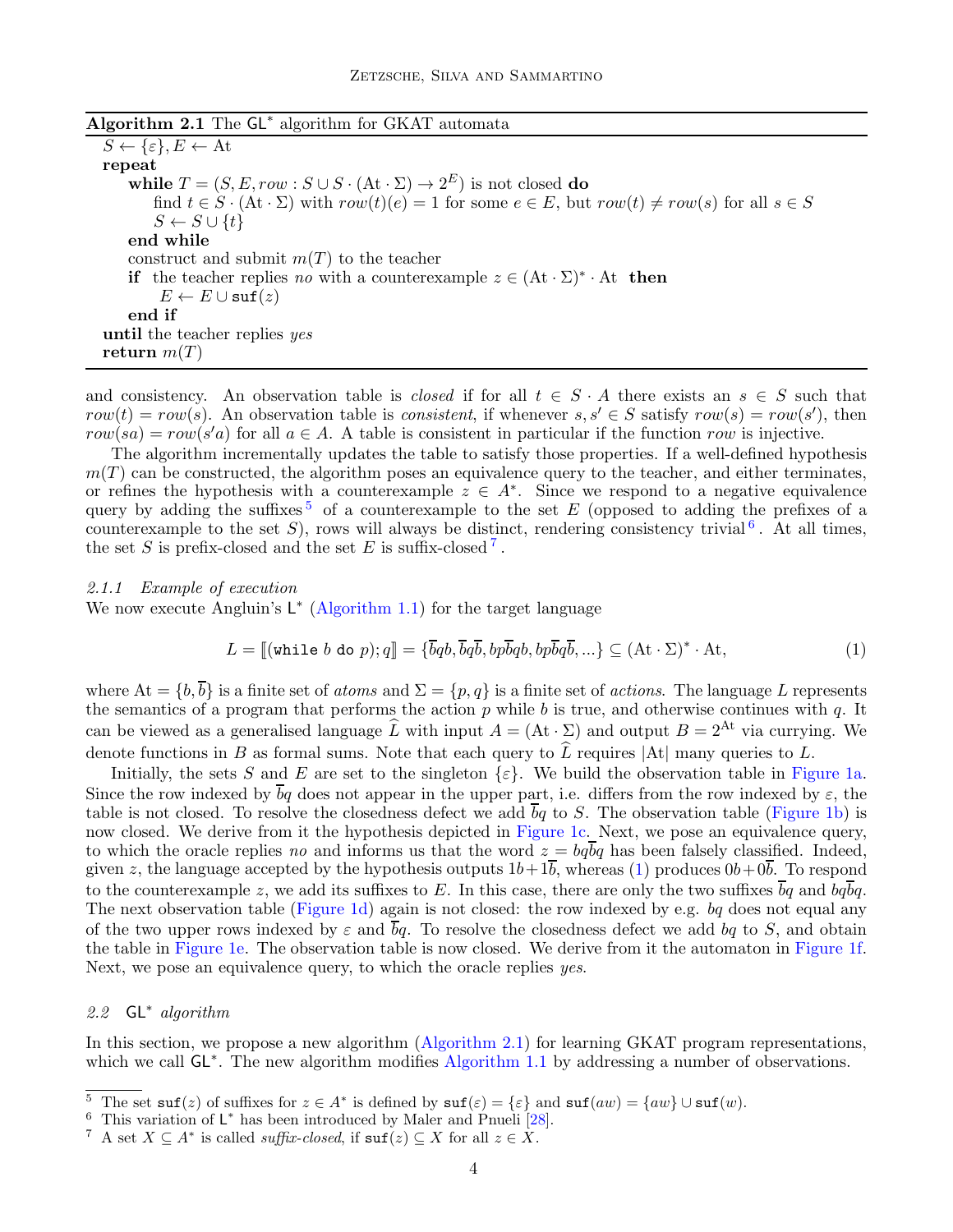<span id="page-4-3"></span>

Fig. 2. An example run of  $GL^*$  for the target language  $\llbracket (\text{while } b \text{ do } p); q \rrbracket$ .

First, we note that the Moore automaton in [Figure 1f](#page-2-0) admits multiple transitions to  $row(bq)$ , a sinkstate, which does not accept any words. Second, we observe that languages induced by GKAT programs are *deterministic*<sup>[8](#page-4-0)</sup>. Such languages are naturally represented by GKAT automata, which keep some transitions implicit. Third, in some cases  $9$  the deterministic nature of the target language allows us to fill-in parts of the observation table without performing any membership queries. Fourth, the cells of the observation table are labelled by functions, each of which requires two membership queries to [\(1\)](#page-3-4); as a consequence, table extensions require an unfeasible amount of queries.

As before, we assume two finite sets, At and  $\Sigma$ , and a deterministic language  $L \subseteq (At \cdot \Sigma)^* \cdot At$ . The oracle of  $GL^*$  can answer to types of queries: membership queries consist of a word  $w \in (At \cdot \Sigma)^* \cdot At$ , to which the oracle returns the output  $L(w) \in 2$ ; equivalence queries consist of a hypothesis GKAT automaton H, to which the oracle responds yes, if H accepts  $L$ , and no otherwise, providing a counterexample  $z \in (At \cdot \Sigma)^* \cdot At$  in the symmetric difference of L and the language accepted by H.

An observation table in GL<sup>∗</sup> consists of two parts: a top part, with rows indexed by a finite set  $S \subseteq (\mathsf{At} \cdot \Sigma)^*$ ; and a bottom-part, with rows ranging over  $\overline{S} \cdot \overline{\mathsf{At}} \cdot \Sigma$ . Columns range over a finite set  $E \subseteq (At \cdot \Sigma)^* \cdot At$ . The entry of the observation table at row t and column e, denoted by  $row(t)(e)$ , is given by  $L(te) \in 2$ . We refer to a table by  $T = (S, E, row)$  and leave the deterministic language L implicit.

Given an observation table T, we construct a GKAT automaton  $m(T) = (X, \delta, x)$ , where  $X = \{row(s) \mid$  $s \in S$  is a finite set of states;  $x = row(\varepsilon)$  is the initial state; and  $\delta: X \to (2 + \Sigma \times X)^{At}$  is the transition function which evaluates  $\delta(row(s))(\alpha)$  to  $(p, row(s\alpha p))$ , if there exists an  $e \in E$  with  $row(s\alpha p)(e) = 1$ ; to 1, if  $row(s)(\alpha) = 1$ ; and to 0, otherwise.

Most of the properties a table needs to satisfy such that the hypothesis  $m(T)$  is well-defined are guaranteed by the construction of [Algorithm 2.1,](#page-3-0) since L is deterministic. We only have to verify that the table is closed, that is, for all  $t \in S \cdot At \cdot \Sigma$  with  $row(t)(e) = 1$  for some  $e \in E$ , there exists some  $s \in S$  such that  $row(t) = row(s)$ . As in the case of  $\mathsf{L}^*$ , the algorithm incrementally updates the table until closedness is guaranteed. It then constructs a well-defined hypothesis, and poses an equivalence query to the teacher. If the oracle replies yes, the algorithm terminates, and if the response is no, it adds the suffixes  $10$  of a counterexample  $z \in (At \cdot \Sigma)^* \cdot \overline{At}$  to E.

The differences between  $GL^*$  and  $L^*$  (instantiated for  $A = At \cdot \Sigma$  and  $B = 2^{At}$ ) are essentially a consequence of currying. In the former case, the set E contains elements of type  $(At \cdot \Sigma)^* \cdot At$ , and the table is filled with booleans in 2; in the latter case, the set E contains elements of type  $(At \cdot \Sigma)^*$ , and the table is filled with functions  $At \rightarrow 2$ . This, however, does not mean that  $GL^*$  is merely a shift in perspective: its new types induce independent definitions, and termination needs to be established with novel correctness proofs [\(Section 5\)](#page-10-1). A thorough comparison with  $L^*$  is given in [Section 6.](#page-11-1)

<sup>&</sup>lt;sup>8</sup> Deterministic in the sense that, whenever two strings agree on the first n atoms, then they agree on their first n actions (or lack thereof).

<span id="page-4-0"></span><sup>&</sup>lt;sup>9</sup> For instance, the entries of the row indexed by bq in [Figure 1d](#page-2-0) must all be zero, since the row indexed by bp admits a non-zero entry.

<span id="page-4-2"></span><span id="page-4-1"></span><sup>&</sup>lt;sup>10</sup> The set  $\text{surf}(z)$  of suffixes for  $z \in A^* \cdot B$  is defined by  $\text{surf}(wb) = \{vb \mid v \in \text{surf}(w)\}.$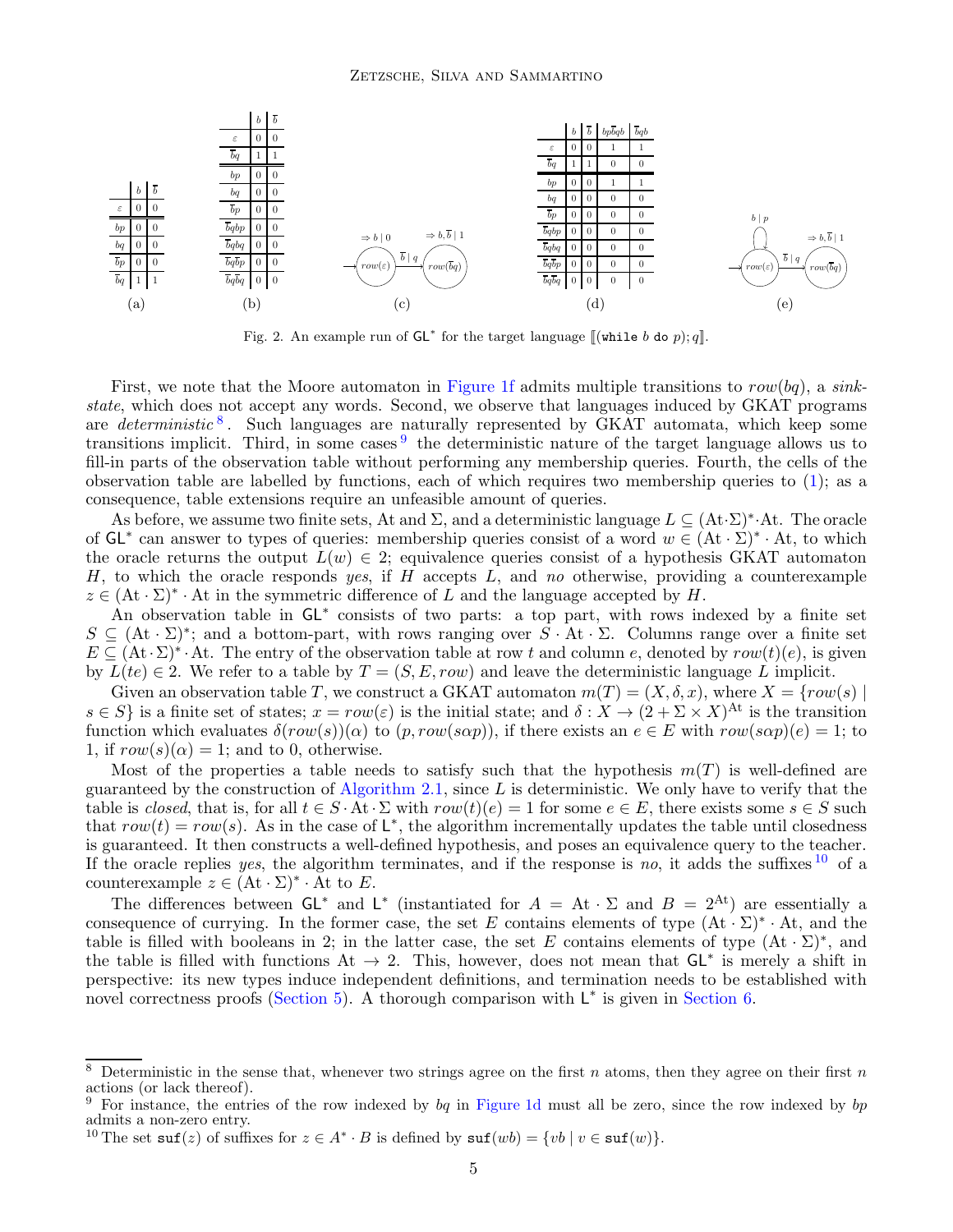<span id="page-5-0"></span> $0 \equiv \texttt{false}$   $1 \equiv \texttt{true}$   $t \equiv t$   $b \cdot c \equiv b$  and  $c$   $b + c \equiv b$  or  $c$   $\bar{b} \equiv \texttt{not } b$  $p\equiv$  do  $p$  b  $\equiv$  assert  $b$  e  $\cdot$   $f\equiv e; f$  e $^{(b)}\equiv$  while  $b$  do  $e$  e  $+_bf$   $f\equiv$  if  $b$  then  $e$  else  $f$ 

Fig. 3. Identifying GKAT expressions with imperative programs.

#### <span id="page-5-1"></span>2.2.1 Example of execution

We now execute [Algorithm 2.1](#page-3-0) for the target language [\(1\)](#page-3-4). Initially,  $S = \{\varepsilon\}$  and  $E = \text{At}$ . We build the observation table in [Figure 2a.](#page-4-3) Since the bottom row indexed by  $\overline{b}q$  contains a non-zero entry and differs from all upper rows (in this case, only the row indexed by  $\varepsilon$ ), the table is not closed. We resolve the closedness defect by adding bq to S. The observation table [\(Figure 2b\)](#page-4-3) is now closed. Note that the row indexed by  $\overline{b}q$  indicates that the words  $\overline{b}qb$  and  $\overline{b}q\overline{b}$  are accepted. Since we know the target language is deterministic, the last four rows of the table can be filled with zeroes, without performing any membership queries. From [Figure 2b](#page-4-3) we derive the hypothesis depicted in [Figure 2c.](#page-4-3) Next, we pose an equivalence query, to which the oracle replies no and provides us with the counterexample  $z = bpbqb$ , which is in the language [\(1\)](#page-3-4), but not accepted by the hypothesis. We respond to the counterexample by adding its suffixes  $b\bar{p}\bar{b}qb$ ,  $\bar{b}qb$  and b to E. The resulting observation table is depicted in [Figure 2d.](#page-4-3) The table is closed, since the only non-zero bottom row is the one indexed by bp, which coincides with the upper row indexed by  $\varepsilon$ . Since the row indexed by bp has a non-zero entry, the row indexed by bq can automatically be filled with zeroes. We derive from [Figure 2d](#page-4-3) the automaton in [Figure 2e.](#page-4-3) Finally, we pose an equivalence query, to which the oracle replies *yes*.

#### 3 Preliminaries

This section introduces the syntax and semantics of GKAT, an abstract imperative programming language with uninterpreted actions. For most parts, we follow the relevant bits of the original presentation in [\[35\]](#page-16-2).

#### 3.1 Syntax

The syntax of GKAT is inductively built from disjoint non-empty sets of *primitive tests*,  $T$ , and *actions*, Σ. In a first step, one generates from T a set of Boolean expressions, BExp. In a second step, the set is extended with  $\Sigma$ , to the full set of GKAT expressions, Exp:

$$
b, c, d \in \text{BExp} ::= 0 \mid 1 \mid t \in T \mid b \cdot c \mid b + c \mid b
$$
  

$$
e, f, g \in \text{Exp} ::= p \in \Sigma \mid b \in \text{BExp} \mid e \cdot f \mid e +_b f \mid e^{(b)}
$$

By a slight abuse of notation, we will sometimes write  $ef$  for  $e \cdot f$  and keep parenthesis implicit, e.g.  $bc+d$ should be read as  $(b \cdot c) + d$ .

It is natural to view GKAT expressions as uninterpreted imperative programs. Under this view, one makes the identifications depicted in [Figure 3.](#page-5-0)

Readers familiar with KAT will notice that the grammar for GKAT is similar to the one of KAT. It differs in that GKAT replaces KAT's union  $(+)$  with the guarded union  $(+_b)$ , and KAT's iteration  $(e^*)$ with the guarded iteration  $(e^{(b)})$ . GKAT's expressions can be encoded within KAT's grammar via the standard embedding that maps a conditional  $e + b f$  to  $be + \overline{b}f$ , and a while-loop  $e^{(b)}$  to  $(be)^{*}\overline{b}$ .

#### 3.2 Semantics: Language Model

In this section, we introduce the language semantics of GKAT, which assigns to a program the traces it could produce once executed. Intuitively, an execution trace is a string of the shape  $\alpha_0 p_1 \alpha_1 ... p_n \alpha_n$ . It can be thought of as a sequence of states  $\alpha_i$  a system is in at point i in time, beginning with  $\alpha_0$  and ending in  $\alpha_n$ , intertwined with actions  $p_i$  that transition from the state  $\alpha_{i-1}$  to the state  $\alpha_i$ .

More formally, let  $\equiv_{BA}$  denote the equivalence relation between Boolean expressions induced by the Boolean algebra axioms. The quotient  $BExp/ \equiv_{BA}$ , that is, the free Boolean algebra on generators T,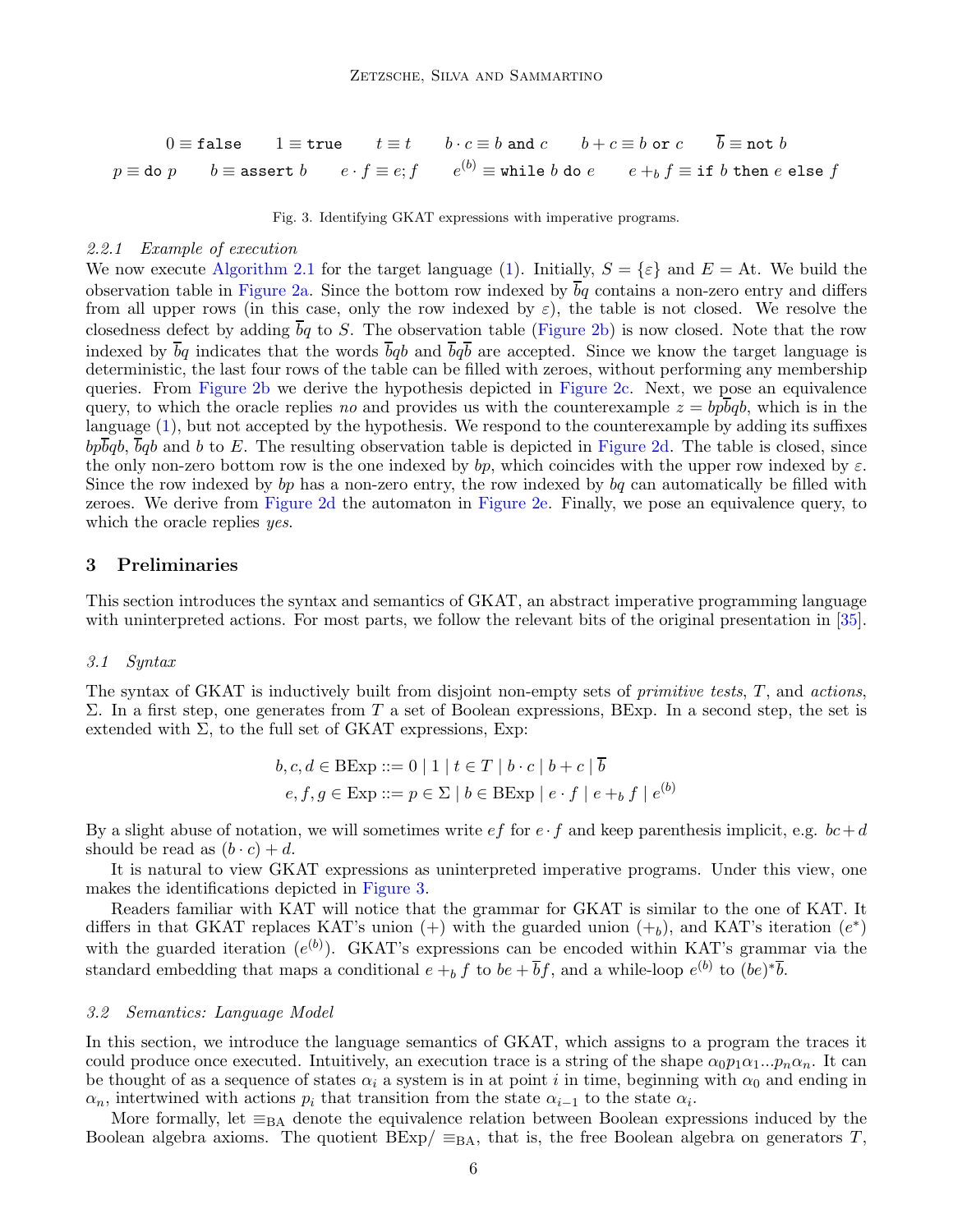

Fig. 4. The Thompson-automaton  $\mathscr{X}_{p^{(b)}q}$  for  $T = \{b\}$  and  $\Sigma = \{p, q\}.$ 

<span id="page-6-1"></span>admits a natural preorder  $\leq$  defined by  $b \leq c \Leftrightarrow b + c \equiv_{BA} c$ . The minimal nonzero elements with respect to this order are called *atoms*, the set of which is denoted by At. If  $T = \{t_1, ..., t_n\}$  is finite, an atom  $\alpha \in \mathcal{A}$ t is of the form  $\alpha = c_1 \cdot ... \cdot c_n$  with  $c_i \in \{t_i, \overline{t_i}\}.$ 

A guarded string is an element of the set  $GS := At \cdot (\Sigma \cdot At)^*$ , or equivalently,  $(At \cdot \Sigma)^* \cdot At$ . The set of guarded strings without terminating atom is  $GS^- := (At \cdot \Sigma)^*$ . Guarded strings can be partially composed via the fusion product defined by  $v\alpha \diamond \beta w := v\alpha w$ , if  $\alpha = \beta$ , and undefined otherwise. The partial product lifts to a total function on guarded languages by  $L \circ K := \{v \circ w \mid v \in L, w \in K\}$ . The *n*-th power of a guarded language is inductively defined by  $L^0 :=$  At and  $L^{n+1} := L^n \diamond L$ . For  $B \subseteq$  At and  $\overline{B} :=$  At  $\setminus B$ , the guarded sum and the guarded iteration of languages are given by

$$
L +_{B} K := (B \diamond L) \cup (\overline{B} \diamond K) \qquad L^{(B)} := \cup_{n \geq 0} (B \diamond L)^{n} \diamond \overline{B}.
$$

The language model of GKAT is given by the semantic function  $\llbracket - \rrbracket : \text{Exp} \to \mathscr{P}(\text{GS})$ , which is inductively defined as follows:

$$
\llbracket p \rrbracket := \{ \alpha p \beta \mid \alpha, \beta \in \text{At} \} \qquad \llbracket b \rrbracket := \{ \alpha \in \text{At} \mid \alpha \le b \}
$$

$$
\llbracket e \cdot f \rrbracket := \llbracket e \rrbracket \circ \llbracket f \rrbracket \qquad \llbracket e +_b f \rrbracket := \llbracket e \rrbracket +_{\llbracket b \rrbracket} \llbracket f \rrbracket \qquad \llbracket e^{(b)} \rrbracket := \llbracket e \rrbracket^{\langle \llbracket b \rrbracket \rangle}.
$$

Equivalently, the language semantics of GKAT can be constructed by post-composing the embedding of GKAT expressions into KAT expressions with the semantics of KAT.

The language  $\llbracket e \rrbracket$  accepted by a GKAT program e is *deterministic*, in the sense that, whenever two guarded strings  $v, w \in \llbracket e \rrbracket$  agree on the first n atoms, then they agree on their first n action (or lack thereof). The set of deterministic guarded languages is denoted by  $\mathscr{L}$ .

**Example 3.1** Let the sets of primitive tests and actions be defined by  $T := \{b\}$  and  $\Sigma := \{p, q\}$ , respectively. Then there exist only two atoms,  $At = \{b, \overline{b}\}\.$  The language model assigns to the program  $p^{(b)}q \equiv$  (while b do p); q the guarded deterministic language [\(1\)](#page-3-4).

#### 3.3 Semantics: Automata Model

In this section, we introduce the automata model of GKAT, the central subject of this paper. As before, we assume two finite sets of tests T and actions  $\Sigma$ , the former of which induces a finite set of atoms, At.

Let G be the functor on the category of sets which is defined on objects by  $GX = (2 + \Sigma \times X)^{At}$ , where  $2 = \{0, 1\}$  is the two-element set, and on morphisms in the usual way. A G-coalgebra consists of a pair  $\mathscr{X} = (X, \delta)$ , where X is a set called *state-space* and  $\delta : X \to GX$  is a function called *transition map*. A G-coalgebra homomorphism  $f:(X,\delta^X) \to (Y,\delta^Y)$  is a function  $f:X \to Y$  that commutes with the transition maps,  $\delta^Y \circ f = Gf \circ \delta^X$ . A *G*-automaton is a *G*-coalgebra  $\mathscr X$  with a designated initial state  $x \in X$ . A homomorphism  $f : (\mathcal{X}, x) \to (\mathcal{Y}, y)$  between G-automata is a homomorphism between the underlying G-coalgebras that maps initial state to initial state,  $f(x) = y$ .

For each state  $x \in X$ , given an input  $\alpha \in \Lambda$ , a G-coalgebra either i) halts and accepts, that is, satisfies  $\delta(x)(\alpha) = 1$ ; ii) halts and rejects, that is, satisfies  $\delta(x)(\alpha) = 0$ ; or iii) produces an output p and moves to a new state y, that is, satisfies  $\delta(x)(\alpha) = (p, y)$ . Intuitively, for each state  $x \in X$ , a guarded string  $\alpha_0 p_1 \alpha_1 ... p_n \alpha_n$  is accepted, if the G-coalgebra in state x produces the output  $p_1...p_n$ , halts and accepts. Formally, one defines a function  $\llbracket - \rrbracket : X \to \mathscr{P}(\text{GS})$  as follows:

<span id="page-6-0"></span>
$$
\alpha \in [\![x]\!] : \Leftrightarrow \delta(x)(\alpha) = 1; \qquad \alpha pw \in [\![x]\!] : \Leftrightarrow \exists y \in X : \delta(x)(\alpha) = (p, y) \text{ and } w \in [\![y]\!].
$$
 (2)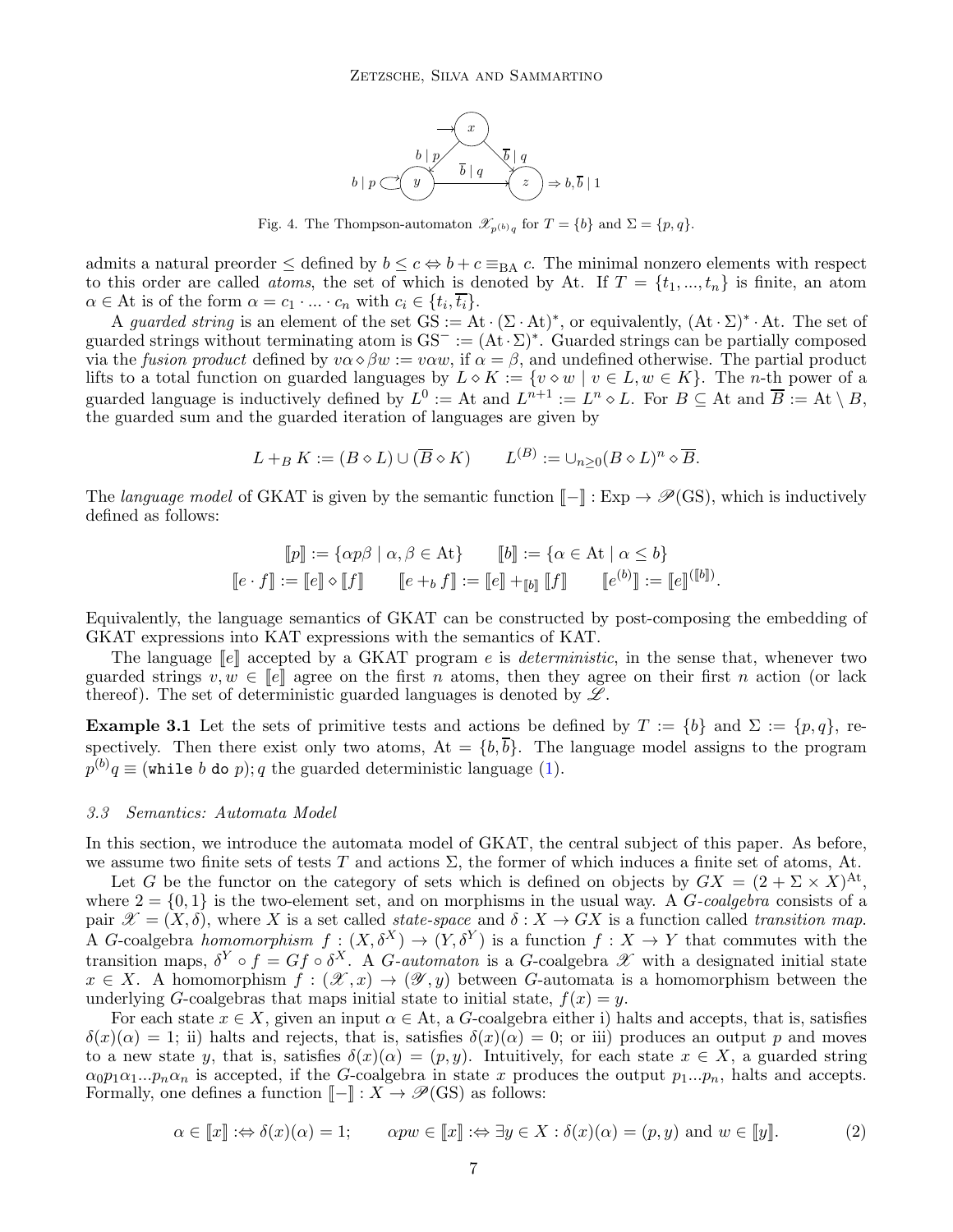#### Zetzsche, Silva and Sammartino

A G-coalgebra is *observable*, if the function  $\llbracket - \rrbracket$  is injective.

A guarded string w is accepted by x, if  $w \in \llbracket x \rrbracket$ . The language accepted by a G-automaton,  $\llbracket \mathcal{X} \rrbracket$ , is the language accepted by its initial state  $\llbracket x \rrbracket$ . One can show that every language accepted by a G-automaton satisfies the determinacy property. Conversely, one can equip the set of deterministic languages with a G-coalgebra structure  $(\mathscr{L}, \delta^{\mathscr{L}})$  defined by

$$
\delta^{\mathcal{L}}(L)(\alpha) = \begin{cases} (p, (\alpha p)^{-1}L) & \text{if } (\alpha p)^{-1}L \neq \emptyset \\ 1 & \text{if } \alpha \in L \\ 0 & \text{otherwise} \end{cases},
$$

where  $(\alpha p)^{-1}L = \{w \in \mathbb{G}S \mid \alpha pw \in L\}$ . Since one can show that  $[[L]] = L$  for any  $L \in \mathscr{L}$ , every deterministic language can thus be recognized by a G-automaton with possibly infinitely many states.

A G-coalgebra  $(X, \delta)$  is normal, if it only transitions to live states, that is,  $\delta(x)(\alpha) = (p, y)$  implies  $\llbracket y \rrbracket \neq \emptyset$ . For any G-automaton  $\mathscr X$  one can construct a language equivalent normal G-automaton  $\widehat{\mathscr X}$ . If  $\mathscr X$ is normal, the function  $\llbracket - \rrbracket : X \to \mathscr{P}(\text{GS})$  is the unique coalgebra homomorphism  $\llbracket - \rrbracket : (X, \delta) \to (\mathscr{L}, \delta^{\mathscr{L}})$ .

Two states  $x, y \in X$  of a normal coalgebra accept the same language,  $\llbracket x \rrbracket = \llbracket y \rrbracket$ , if and only if they are bisimilar <sup>[11](#page-7-0)</sup>,  $x \simeq y$ , that is, there exists a binary relation  $R \subseteq X \times X$ , such that if xRy, then the following two implications hold:

• if  $\delta(x)(\alpha) \in 2$ , then  $\delta(y)(\alpha) = \delta(x)(\alpha)$ ; and

• if  $\delta(x)(\alpha) = (p, x')$ , then  $\delta(y)(\alpha) = (p, y')$  and  $x'Ry'$  for some  $y' \in X$ .

Bisimilarity is a symmetric relation and can be extended to two coalgebras by constructing a coalgebra that has the disjoint union of their state-spaces as state-space.

Using a construction that is reminiscent of Thompson's construction for regular expressions [\[37\]](#page-16-5), it is possible to efficiently interpret a GKAT expression e as an automaton  $\mathscr{X}_e$  that accepts the same language [\[35\]](#page-16-2). Alternatively, one can use a construction [\[35\]](#page-16-2) that mirrors Kozen's syntactic form of Brzozowski's derivatives for KAT [\[24\]](#page-15-10).

<span id="page-7-1"></span>**Example 3.2** The Thompson-automaton assigned to the expression  $p^{(b)}q \equiv$  (while b do p); q is depicted in [Figure 4.](#page-6-1) It is normal, but not observable, since the states x and y are bisimilar,  $x \approx y$ , thus accept the same language,  $\llbracket x \rrbracket = \llbracket y \rrbracket$ . Moreover, it is language equivalent to the expression by which it is generated, that is, it satisfies  $[\![\mathscr{X}_{p^{(b)}q}]\!] = [\![p^{(b)}q]\!]$ .

#### 4 The minimal representation  $m(\mathscr{X})$

The automaton  $\mathscr{X}_e$  assigned to an expression e by the Thompson construction is not always the most efficient representation of the language  $\llbracket e \rrbracket$ . For instance, as seen in [Example 3.2,](#page-7-1) the Thompson-automaton  $\mathscr{X}_{p^{(b)}q}$  in [Figure 4](#page-6-1) contains redundant structure, since its states x and y exhibit the same behaviour. In this section, we show that any G-automaton  $\mathscr X$  admits an equivalent minimal representation,  $m(\mathscr X)$ .

#### 4.1 Reachability

We begin by formally defining what it means for a state of a G-automaton to be reachable, and show that restricting an automaton to its reachable states preserves important invariants.

**Definition 4.1** Let  $(X, \delta)$  be a G-coalgebra. We write  $\rightarrow \subseteq X \times \text{GS}^{-} \times X$  for the smallest relation satisfying:

<span id="page-7-2"></span>
$$
\frac{\delta(x)(\alpha) = (p, y)}{x \stackrel{\varepsilon}{\to} x} \quad \frac{\delta(x)(\alpha) = (p, y)}{x \stackrel{\alpha p}{\to} y} \quad \frac{x^{\alpha_1 p_1 \dots \alpha_{n-1} p_{n-1}} y}{x^{\alpha_1 p_1 \dots \alpha_n p_n} z}.
$$
\n(3)

<span id="page-7-0"></span><sup>&</sup>lt;sup>11</sup> In [Section C](#page-29-0) we introduce the notion of similarity, which is to bisimilarity what a partial order is to equality.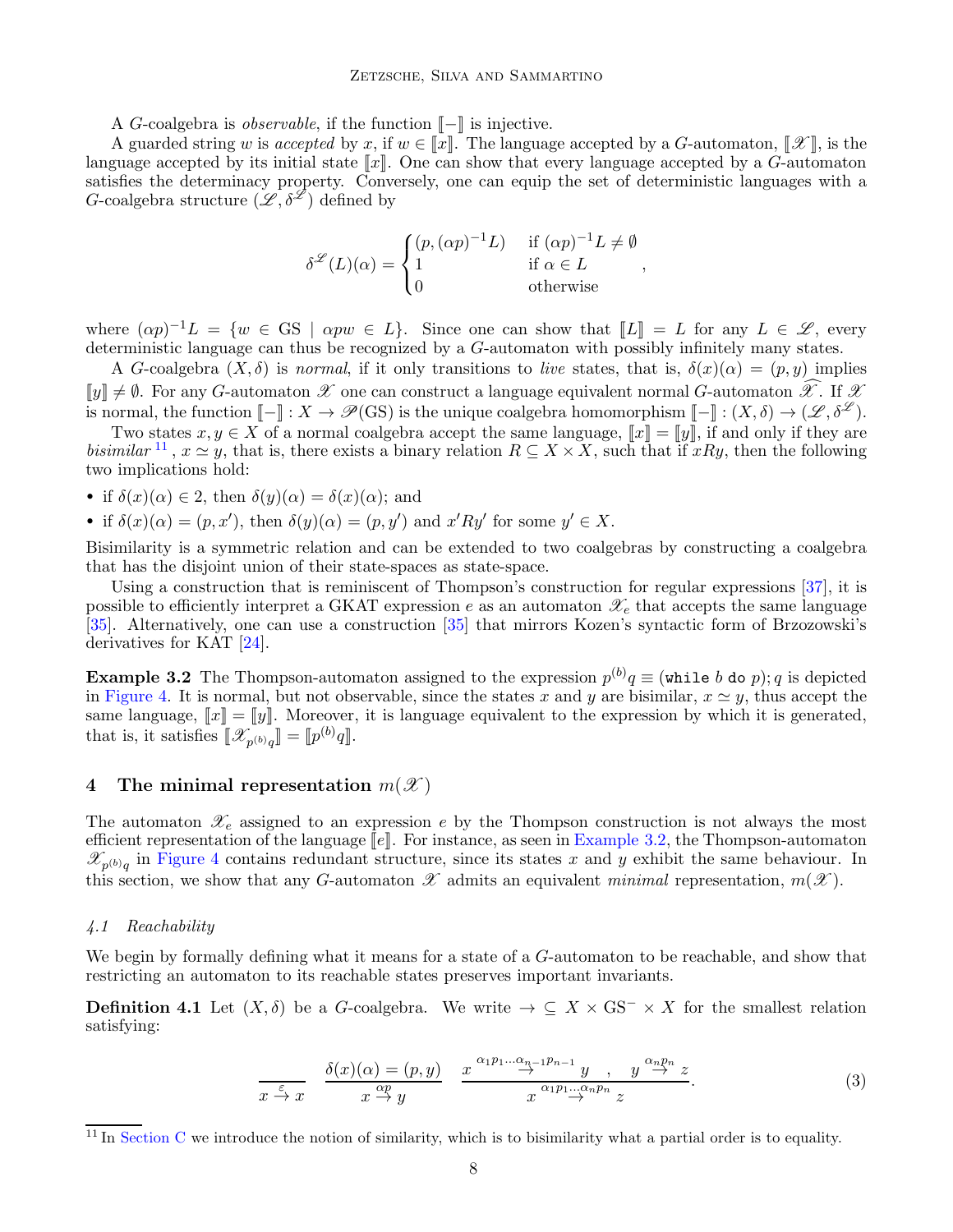The states reachable from  $x \in X$  are  $r(x) := \{y \in X \mid \exists w \in \text{GS}^- : x \stackrel{w}{\to} y\}$ , and their witnesses are  $R(x) := \{w \in \text{GS}^- \mid \exists x_w \in X : x \stackrel{w}{\rightarrow} x_w\}.$ 

The following result shows that a state reached by a word is uniquely defined.

<span id="page-8-4"></span>**Lemma 4.1** If  $x \stackrel{w}{\rightarrow} x_w^1$  and  $x \stackrel{w}{\rightarrow} x_w^2$ , then  $x_w^1 = x_w^2$ .

It is not hard to see that the subset  $r(x)$  of reachable states is  $\delta$ -invariant, i.e. if  $y \in r(x)$  and  $\delta(y)(\alpha) = (p, z)$ , then  $z \in r(x)$ . We denote the well-defined sub-automaton one obtains by restricting to the states reachable from an initial state as  $r(\mathscr{X})$ , and call an automaton *reachable*, if  $\mathscr{X} = r(\mathscr{X})$ . As usual, a reachable and observable automaton is said to be minimal.

The set  $R(x)$  of words witnessing the reachability of states in  $\mathscr{X} = (X, \delta, x)$  can be equipped with a G-automaton structure  $R(\mathscr{X}) := (R(x), \partial, \varepsilon)$ , where  $\partial(w)(\alpha) = (p, w\alpha p)$ , if  $\delta(x_w)(\alpha) = (p, x_{w\alpha p})$  for some  $x_{w\alpha p} \in X$ , and  $\partial(w)(\alpha) = \delta(x_w)(\alpha)$  otherwise. The automaton  $r(\mathscr{X})$  can then be recovered as the image of the automata homomorphism  $f: R(\mathcal{X}) \to \mathcal{X}$  defined by  $f(w) = x_w$ . In other words, there exists an epi-mono factorization  $R(\mathscr{X}) \to r(\mathscr{X}) \hookrightarrow \mathscr{X}$ .

We conclude with a list of important properties preserved by restricting an automaton to its reachable states. Well-nestedness and coequations have been introduced in [\[35\]](#page-16-2) and [\[34\]](#page-16-6), respectively. We refer the reader to the original papers for formal definitions, and to [Section 8](#page-13-1) for a high-level comparison.

<span id="page-8-2"></span>**Proposition 4.1** Let X be a G-automaton, then  $r(\mathcal{X})$  is well-nested, normal, or satisfies the nesting coequation, whenever  $\mathscr X$  does. Moreover,  $r(\mathscr X)$  accepts the same language as  $\mathscr X$ .

#### 4.2 Minimality

Recall that the state-space of the minimal DFA for a regular language consists of the equivalence classes of the so-called Myhill-Nerode equivalence relation [\[31\]](#page-16-7).

Similarly, we define the state-space of the minimization of a GKAT automaton  $\mathscr X$  as the equivalence classes of the equivalence relation  $\equiv_{\llbracket \mathscr{X} \rrbracket}$  on GS<sup>−</sup> defined for any guarded string language  $L \subseteq$  GS by:

$$
v \equiv_L w : \Leftrightarrow \forall u \in \mathcal{GS} : vu \in L \text{ if (f) } wu \in L. \tag{4}
$$

Let  $v^{-1}L = \{u \in \text{GS} \mid vu \in L\}$ , then two words  $v, w$  are equivalent with respect to  $\equiv_L$  if(f) their derivatives  $v^{-1}L$  and  $w^{-1}L$  coincide.

<span id="page-8-0"></span>**Definition 4.2** The minimization of a G-automaton  $\mathscr{X} = (X, \delta, x)$  is  $m(\mathscr{X}) := (\{w^{-1}[\mathscr{X}]] \mid w \in \mathscr{X}$  $R(x)$ ,  $\partial$ ,  $\mathcal{X}$ ) with

<span id="page-8-1"></span>
$$
\partial(L)(\alpha) := \begin{cases} (p, (\alpha p)^{-1}L) & \text{if } (\alpha p)^{-1}L \neq \emptyset \\ 1 & \text{if } \alpha \in L \\ 0 & \text{otherwise} \end{cases}
$$
 (5)

for  $L \in \{w^{-1}[\mathcal{X}] \mid w \in R(x)\}.$ 

A few remarks on the well-definedness of above definition are in order. The language accepted by a G-automaton is deterministic, and taking the derivative of a language preserves its deterministic nature. Thus only one of the three cases in [\(5\)](#page-8-1) occurs. Since  $\varepsilon \in R(x)$  and  $\varepsilon^{-1}L = L$ , the initial state of the minimization is well-defined. Transitioning to a new state is well-defined since  $v^{-1}(w^{-1}L) = (wv)^{-1}L$ .

It is not hard to see that on a high-level the minimization can be recovered as the image of the final automata homomorphism  $[-]: R(\mathscr{X}) \to \mathcal{L}$ , which, as one verifies, satisfies  $[\![w]\!]_{R(\mathscr{X})} = w^{-1}[\![\mathscr{X}]\!]$ . In other words, there exists an epi-mono factorization  $R(\mathscr{X}) \to m(\mathscr{X}) \hookrightarrow \mathcal{L}$ .

#### 4.2.1 Properties of  $m(\mathscr{X})$

<span id="page-8-3"></span>In this section we prove properties of  $m(\mathscr{X})$ , which one would expect to hold by a minimization construction. We begin by showing that minimizing a normal automaton results in a reachable acceptor.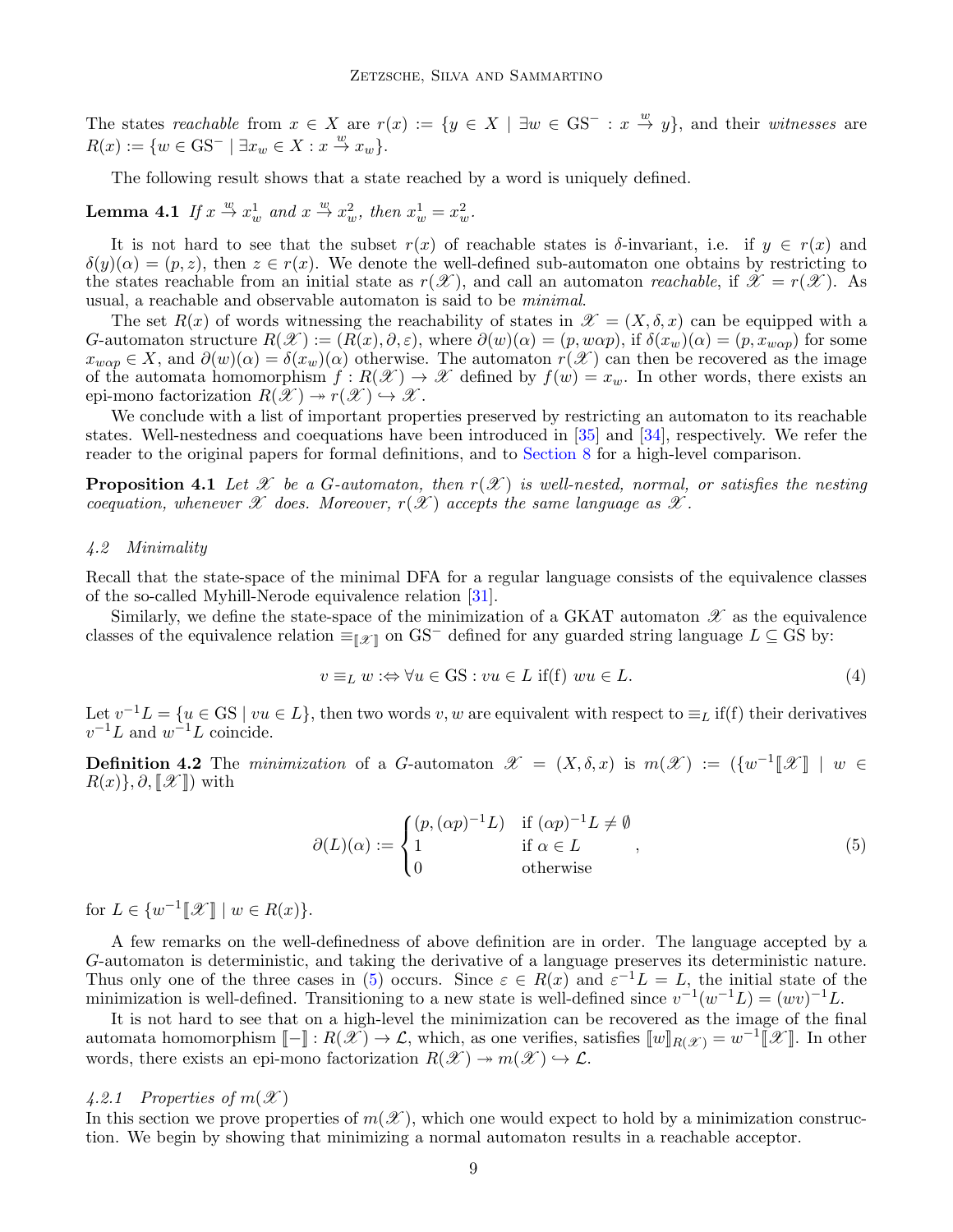<span id="page-9-6"></span>

(a) The morphism  $\pi$  as unique diagonal.

(b)  $\llbracket e \rrbracket = \llbracket f \rrbracket$  if(f)  $m(\widehat{\mathscr{X}}_e)$  and  $m(\widehat{\mathscr{X}}_f)$  are isomorphic.

Fig. 5. A high-level view of the notions introduced in [Section 4.2.2.](#page-9-3)

**Lemma 4.2** Let X be a normal G-automaton with initial state x. Then  $\llbracket \mathcal{X} \rrbracket \stackrel{w}{\to} w^{-1} \llbracket \mathcal{X} \rrbracket$  in  $m(\mathcal{X})$  for all  $w \in R(x)$ . In particular,  $m(\mathscr{X})$  is reachable.

The next result proves that minimizing an automaton preserves its language semantics.

<span id="page-9-4"></span>**Lemma 4.3** Let X be a G-automaton, then  $\llbracket L \rrbracket = L$  for all L in  $m(\mathcal{X})$ . In particular,  $\llbracket m(\mathcal{X}) \rrbracket = \llbracket \mathcal{X} \rrbracket$ .

An immediate consequence of above statement is that the states of the minimization can be distinguished by their observable behaviour, that is, different states accept different languages. Another implication of [Lemma 4.3](#page-9-4) is the normality of the minimization: all states are live.

<span id="page-9-7"></span>**Corollary 4.1** Let  $\mathcal X$  be a G-automaton, then  $m(\mathcal X)$  is normal and observable.

Since  $m(\mathscr{X})$  is reachable and observable, if  $\mathscr{X}$  is normal, it is, by definition, minimal. Its sizeminimality can be derived from the abstract definition, cf. [Corollary 4.4.](#page-10-0)

#### <span id="page-9-3"></span>4.2.2 Identifying  $m(\mathscr{X})$

In this section, we identify the minimization of a normal G-automaton with an alternative, but equivalent, construction. In consequence, we are able to derive that the minimization of a normal automaton is sizeminimal among language equivalent normal automata and preserves the nesting coequation. We begin by observing its universality in the following sense.

<span id="page-9-5"></span>**Proposition 4.2** Let  $\mathcal X$  and  $\mathcal Y$  be normal G-automata with  $\llbracket \mathcal X \rrbracket = \llbracket \mathcal Y \rrbracket$ , and y the initial state of  $\mathscr{Y}.$  Then  $\pi : r(\mathscr{Y}) \to m(\mathscr{X})$  with  $\pi(z) = w_z^{-1}[\mathscr{X}],$  for  $y \stackrel{w_z}{\to} z$  in  $\mathscr{Y},$  is a (surjective) G-automata homomorphism, uniquely defined.

The next result shows that the minimization of a normal G-automaton is isomorphic to the automaton that arises by identifying semantically equivalent pairs among reachable states.

<span id="page-9-0"></span>**Lemma 4.4** Let X be a normal G-automaton with initial state x and  $\pi$  :  $r(\mathcal{X}) \rightarrow m(\mathcal{X})$  as in [Proposition 4.2,](#page-9-5) then  $y \simeq z$  if(f)  $\pi(y) = \pi(z)$  for all  $y, z \in r(x)$ . Consequently,  $m(\mathscr{X})$  is isomorphic to  $r(\mathscr{X})/\simeq$ .

On a high level, the automata homomorphism  $\pi$  can be recovered as the unique (surjective) diagonal making the diagram in [Figure 5a](#page-9-6) commute.

In [Proposition 4.1](#page-8-2) it was noted that the reachable subautomaton  $r(\mathscr{X})$  satisfies the nesting coequation, whenever X does. By [Proposition 4.2](#page-9-5) there exists an epimorphism  $\pi : r(\mathcal{X}) \to m(\mathcal{X})$ , if X is normal. Since coalgebras satisfying a coequation form a covariety, which is closed under homomorphic images [\[8,](#page-15-11)[34\]](#page-16-6), we thus can deduce the following result.

<span id="page-9-2"></span>**Corollary 4.2** Let X be a normal G-automaton, then  $m(\mathcal{X})$  satisfies the nesting coequation, whenever  $\mathscr{X}$  does.

<span id="page-9-1"></span>We continue with the observation that two normal G-automata are language equivalent if and only if their minimizations are isomorphic. As depicted in [Figure 5b,](#page-9-6) the former in particular implies that two expressions  $e$  and  $f$  are language equivalent if and only if the minimizations of their normalized Thompson automata are isomorphic. A similar idea occurs in Kozen's completeness proof for Kleene Algebra [\[21,](#page-15-5) Theorem 19].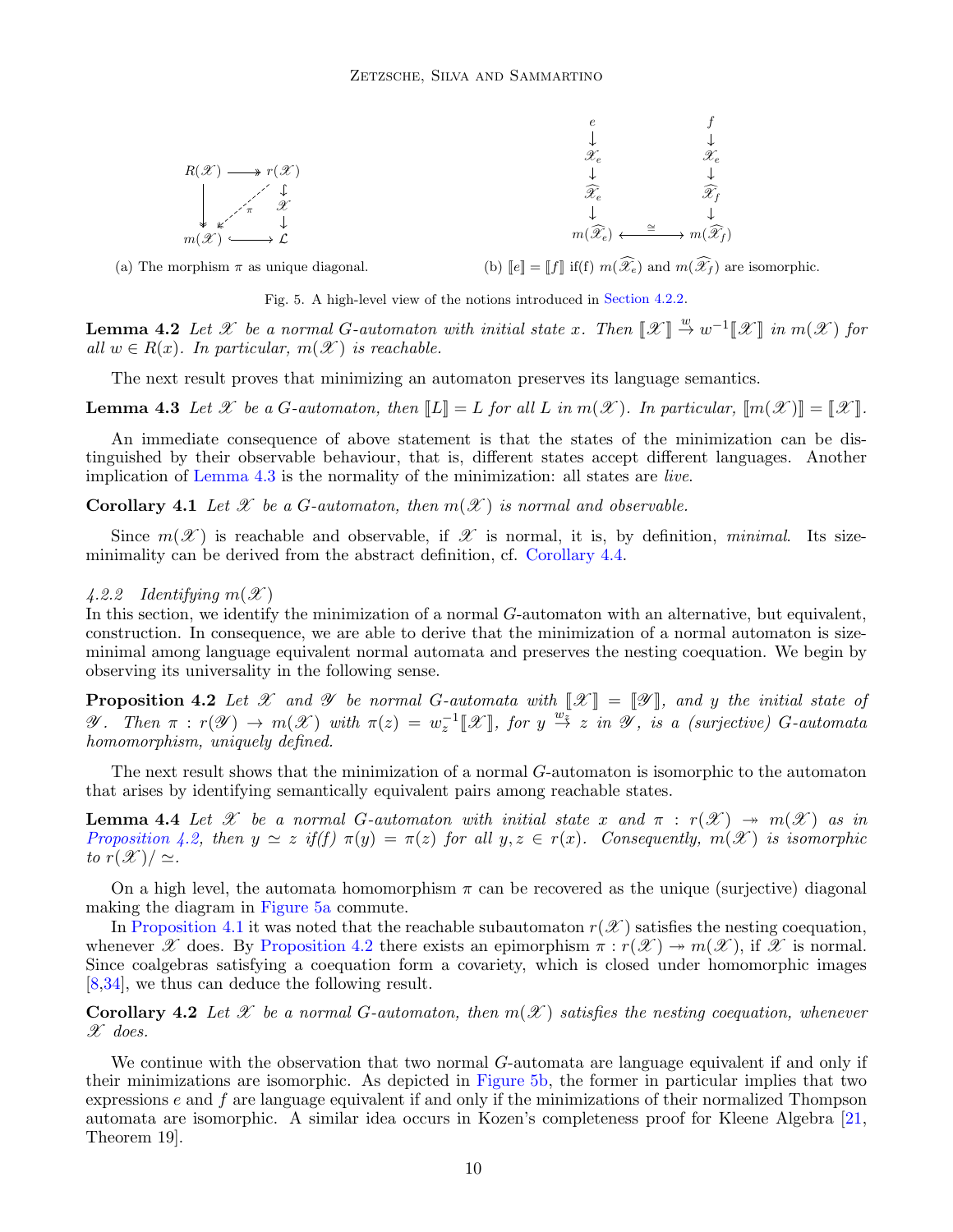Corollary 4.3 Let X and Y be normal G-automata, then  $\mathcal{X} \parallel = \mathcal{Y} \parallel if(f) m(\mathcal{X}) \cong m(\mathcal{Y})$ .

We conclude with the size-minimality of the minimization of a normal automaton among language equivalent normal automata.

<span id="page-10-0"></span>**Corollary 4.4** Let X and Y be normal G-automata with  $\mathcal{X} \parallel = \mathcal{Y} \parallel$ . Then  $|m(\mathcal{X})| \leq |\mathcal{Y}|$ , where  $|m(\mathscr{X})| = |\mathscr{Y}|$  if(f)  $m(\mathscr{X}) \cong \mathscr{Y}$ .

# <span id="page-10-1"></span>5 Learning  $m(\mathscr{X})$

In this section we formally investigate the correctness of GL<sup>∗</sup> [\(Algorithm 2.1\)](#page-3-0). Our main result is [Theorem 1,](#page-11-0) which shows that if the oracle is instantiated with a deterministic language accepted by a finite normal G-automaton  $\mathscr{X}$ , then  $GL^*$  terminates with a hypothesis isomorphic to  $m(\mathscr{X})$ .

For calculations, it will be convenient to use the following definition of an observation table. In [Proposition B.5](#page-25-0) we show that if the oracle is instantiated with a finite normal G-automaton, we have a well-defined observation table at every step.

<span id="page-10-2"></span>**Definition 5.1** An observation table  $T = (S, E, row)$  consists of subsets  $S \subseteq \text{GS}^-, E \subseteq \text{GS}$  and a function  $row: S \cup S \cdot (\text{At} \cdot \Sigma) \rightarrow 2^E$ , such that:

- $\varepsilon \in S$  and  $\mathrm{At} \subseteq E$
- $\alpha pe \in E$  implies  $e \in E$  (suffix-closed)
- $s\alpha p \in S$  implies  $s \in S$  (prefix-closed)
- $s \neq t$  implies  $row(s) \neq row(t)$  for  $s, t \in S$
- $\varepsilon \neq s \in S$  implies  $row(s)(e) = 1$  for some  $e \in E$
- $row(s\alpha p)(e) = row(s)(\alpha p e)$ , if  $\alpha pe \in E$

Not every table induces a well-defined G-automaton. To ensure correctness, we have to restrict ourselves to a subclass of tables that satisfies two important properties. We call an observation table deterministic if the guarded string language  $row(s) \subseteq GS$  is deterministic for all  $s \in S$ . An observation table is *closed*, if for all  $t \in S \cdot (\mathbf{At} \cdot \Sigma)$  with  $row(t)(e) = 1$  for some  $e \in E$ , there exists an  $s \in S$  such that  $row(s) = row(t)$ .

**Definition 5.2** Given a closed deterministic observation table  $T = (S, E, row)$ , let  $m(T) := (\{row(s) |$  $s \in S$ ,  $\delta, row(\varepsilon)$  be the G-automaton with

<span id="page-10-3"></span>
$$
\delta(L)(\alpha) = \begin{cases} (p, (\alpha p)^{-1}L) & \text{if } (\alpha p)^{-1}L \neq \emptyset \\ 1 & \text{if } \alpha \in L \\ 0 & \text{otherwise} \end{cases}
$$
 (6)

where  $L \in \{row(s) \mid s \in S\}$  and  $(\alpha p)^{-1} row(s) = row(s \alpha p)$ .

A few remarks on the well-definedness of above definition are in order. By [Definition 5.1](#page-10-2) the upper-rows of an observation table are disjoint. Since  $T$  is deterministic, precisely one of the three cases in  $(6)$  occurs. If  $(\alpha p)^{-1}row(s)$  is non-empty, there exists, because T is closed, some  $t \in S$  with  $(\alpha p)^{-1}row(s) = row(t)$ . This shows that  $m(T)$  is closed under transitions.

#### 5.1 Properties of m(T)

In what follows, let T be a closed deterministic observation table, unless states otherwise. We will establish a few basic properties of  $m(T)$ . First, we observe its reachability, which is implied by a slightly stronger statement.

<span id="page-10-4"></span>**Lemma 5.1** It holds row(s)  $\stackrel{t}{\rightarrow}$  row(st) in m(T) for all  $s \in S$  and  $t \in \text{GS}^-$ , such that  $st \in S$ . In particular,  $m(T)$  is reachable.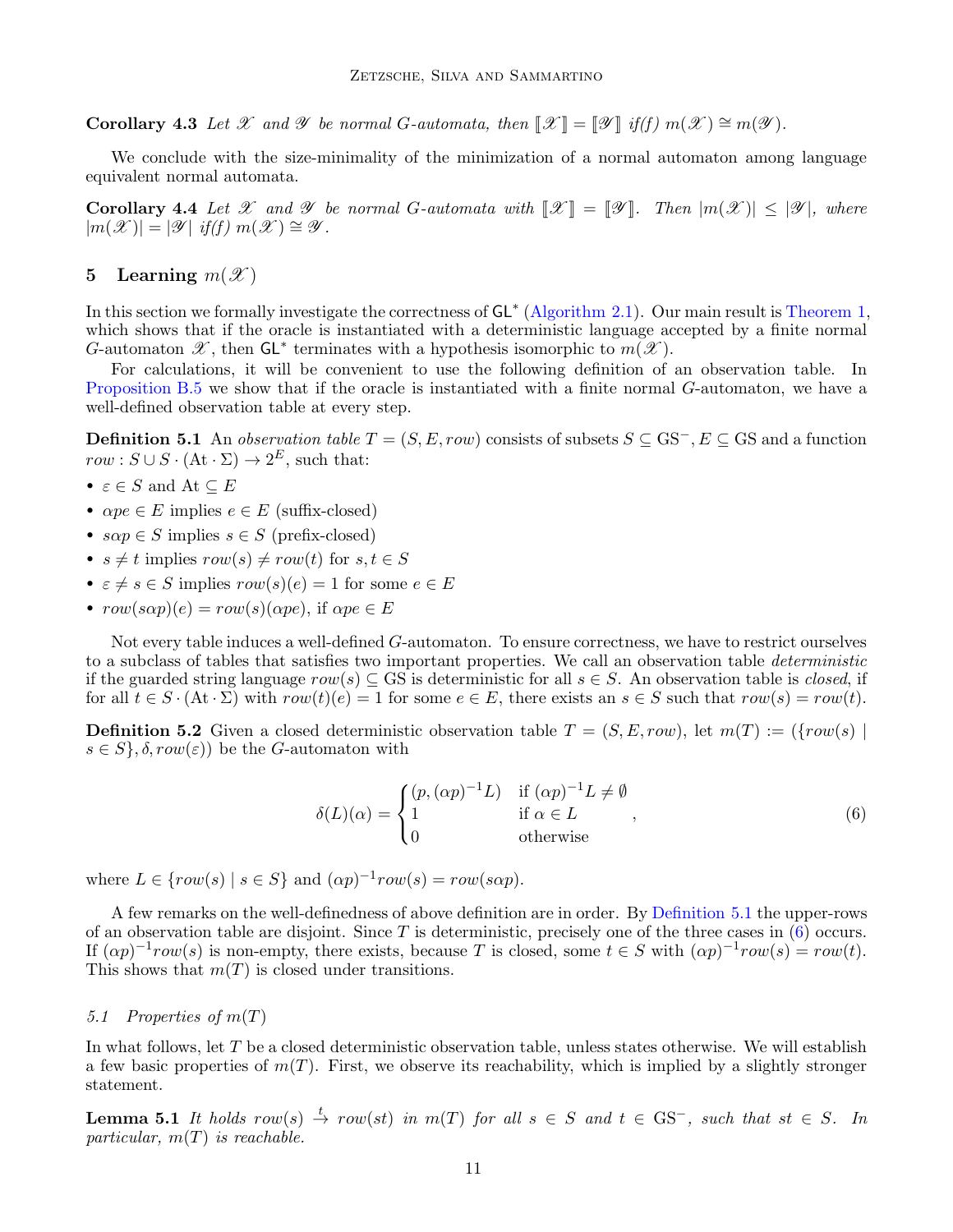We call a G-automaton  $(\mathscr{Y}, y)$  consistent with T, if  $S \subseteq R(y)$  and  $[[y_s]](e) = row(s)(e)$  for all  $s \in S$ ,  $e \in E$ , and  $y_s \in Y$  with  $y \stackrel{s}{\rightarrow} y_s$ . By [Lemma 5.1,](#page-10-4) the automaton  $m(T)$  is consistent with T if and only if  $[row(s)](e) = row(s)(e)$  for all  $s \in S$  and  $e \in E$ . The consistency of  $m(T)$  with T should not be confused with the consistency of T itself. Both terminologies appear frequently in the literature  $[3]$ . We show that  $m(T)$  is not only consistent with T, but has in fact the fewest number of states among all automata consistent with T.

<span id="page-11-4"></span>**Lemma 5.2**  $m(T)$  is size-minimal among automata consistent with  $T$ .

From the consistency of  $m(T)$  with T it is straightforward to derive its normality and observability.

<span id="page-11-5"></span>**Lemma 5.3**  $m(T)$  is normal and observable.

#### 5.2 Relationship between  $m(T)$  and  $m(\mathscr{X})$

We will next deduce the correctness of GL<sup>\*</sup>, that is, its termination with an automaton isomorphic to  $m(\mathscr{X})$ , if the teacher is instantiated with the language accepted by a finite normal automaton  $\mathscr{X}$ .

In a first step we establish that any hypothesis admits an injective function from its state-space into the state-space of  $m(\mathscr{X})$ . The result below does not necessarily require the observation table to be closed.

<span id="page-11-2"></span>**Lemma 5.4** Let  $T = (S, E, row)$  be a deterministic observation table with  $row(t)(e) = \llbracket \mathcal{X} \rrbracket$  (te). Then  $\pi: \{row(s) \mid s \in S\} \rightarrow \overline{\{w^{-1}[[\mathscr{X}] \mid w \in R(x)\}}, row(s) \mapsto s^{-1}[[\mathscr{X}] \text{ is a well-defined injective function.}$ 

If the algorithm terminates with a hypothesis  $m(T)$ , the latter is, by definition, language equivalent to  $\mathscr{X}$ , and thus to the minimization  $m(\mathscr{X})$ , by [Lemma 4.3.](#page-9-4) The next result implies a stronger statement: in case of termination, the hypothesis  $m(T)$  is *isomorphic* to  $m(\mathscr{X})$ , via the function  $\pi$  of [Lemma 5.4.](#page-11-2)

**Proposition 5.1** Let  $T = (S, E, row)$  be a closed deterministic observation table with  $row(t)(e) = \llbracket \mathcal{X} \rrbracket (te)$ . Let  $\pi$  be the injection of [Lemma 5.4,](#page-11-2) and  $\mathscr X$  normal. The following are equivalent:

- (i)  $\pi : m(T) \simeq m(\mathscr{X})$  is a G-automata isomorphism;
- (ii)  $\llbracket m(T) \rrbracket = \llbracket m(\mathcal{X}) \rrbracket$ .

The main argument in the proof of [Theorem 1](#page-11-0) is the result below. It shows that if the oracle replies no to an equivalence query and provides us with a counterexample  $z$ , then the table extended with the suffixes of  $z$  can immediately be closed only if it is the first time such a situation occurs.

<span id="page-11-3"></span>**Proposition 5.2** Let  $T = (S, E, row)$  be a closed deterministic observation table with  $row(t)(e) = \llbracket \mathcal{X} \rrbracket (te)$ . Let  $\llbracket m(T) \rrbracket(z) \neq \llbracket \mathcal{X} \rrbracket(z)$  for some  $z \in \text{GS}$ , and  $T' = (S, E \cup \text{suf}(z), row')$  with  $row'(t)(e) = \llbracket \mathcal{X} \rrbracket(e)$ . If  $T'$  is closed, then  $row'(\varepsilon)(e) = 0$  for all  $e \in E$ , but  $row'(\varepsilon)(z') = 1$  for some  $z' \in \text{suf}(z)$ .

In consequence, an infinite chain of negative equivalence queries and immediately closed extended tables is impossible. Since fixing a closedness defect increases the size of  $m(T)$ , which by [Lemma 5.4](#page-11-2) is bounded by the finite number of states in  $m(\mathscr{X})$ , we can deduce the correctness of [Algorithm 2.1.](#page-3-0)

<span id="page-11-0"></span>**Theorem 1** If [Algorithm](#page-3-0) 2.1 is instantiated with the language accepted by a finite normal automaton  $\mathscr{X}$ , then it terminates with a hypothesis isomorphic to  $m(\mathscr{X})$ .

#### <span id="page-11-1"></span>6 Comparison with Moore automata

How are the minimal GKAT automaton [\(Figure 2e\)](#page-4-3) and the minimal Moore automaton [\(Figure 1f\)](#page-2-0) representing the guarded deterministic language [\(1\)](#page-3-4) related? Why should we learn the former, and not the latter? Are there optimizations for L<sup>\*</sup> that we could adapt for GL<sup>\*</sup>? Those are the questions this section seeks to answer.

#### 6.1 Embedding of GKAT automata

Comparing the GKAT automaton in [Figure 2e](#page-4-3) with the Moore automaton (with input  $At \cdot \Sigma$  and output  $2<sup>At</sup>$ , short *M*-automaton) in [Figure 1f](#page-2-0) suggests that the latter can be recovered from the former by adding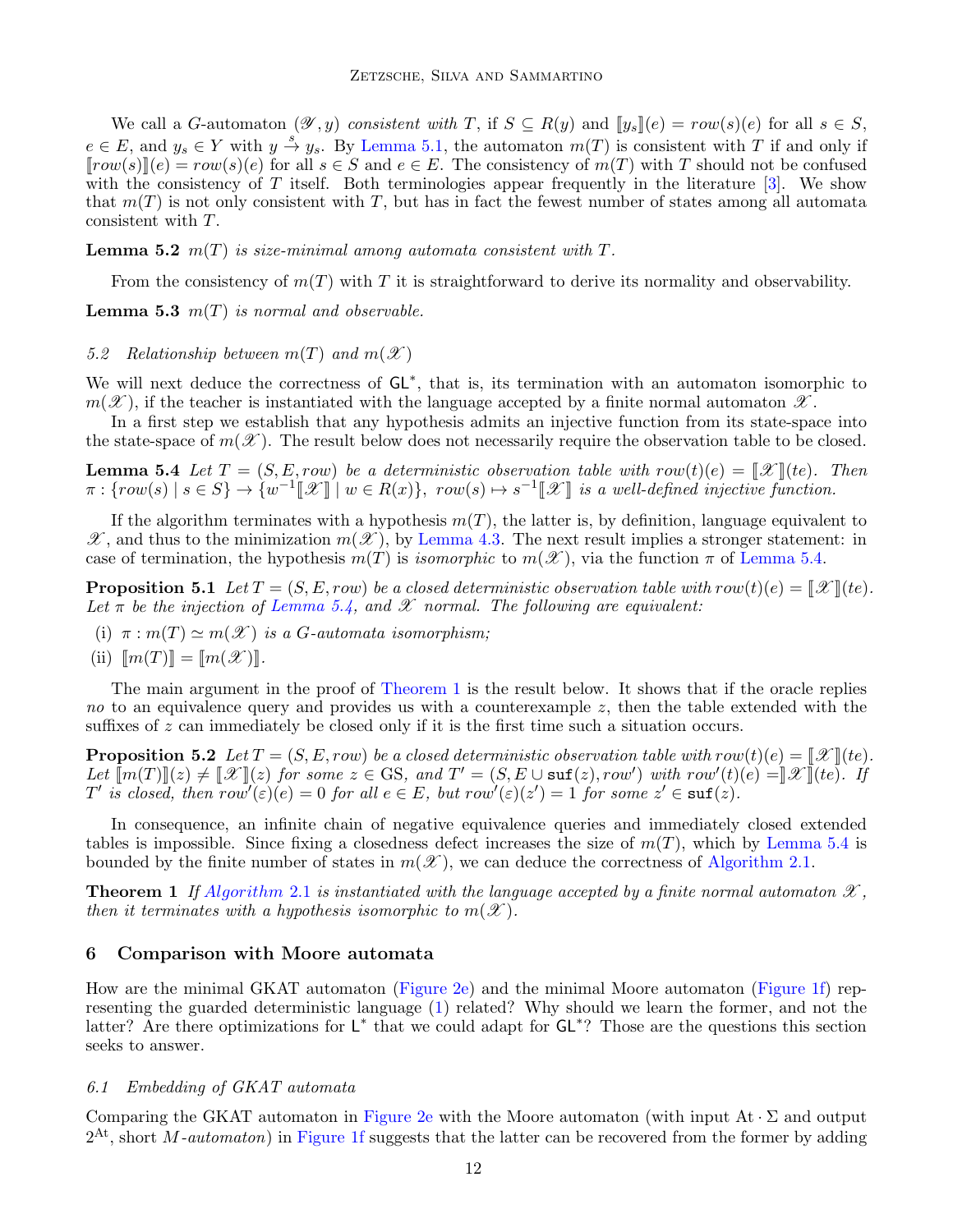a sink-state with which halting transitions can be made explicit. The result below formalises this idea. The language semantics of Moore automata is defined as usual; for completeness, it is recalled in [Definition A.3.](#page-16-3)

<span id="page-12-0"></span>**Lemma 6.1** Given a G-automaton  $\mathscr{X} = (X, \delta, x)$ , let  $f(\mathscr{X}) := (X + \{\star\}, \langle \partial, \varepsilon \rangle, x)$  be the M-automaton with

$$
\partial(x)(\alpha p) := \begin{cases} y & \text{if } x \in X, \ \delta(x)(\alpha) = (p, y) \\ \star & \text{otherwise} \end{cases} \qquad \varepsilon(x)(\alpha) := \begin{cases} 1 & \text{if } x \in X, \ \delta(x)(\alpha) = 1 \\ 0 & \text{otherwise} \end{cases}.
$$

Then  $\llbracket x \rrbracket_{\mathcal{X}} = \llbracket x \rrbracket_{f(\mathcal{X})}$  for all  $x \in X$ , and  $\llbracket \star \rrbracket_{f(\mathcal{X})} = \emptyset$ . In particular,  $\llbracket f(\mathcal{X}) \rrbracket_{f(\mathcal{X})} = \llbracket \mathcal{X} \rrbracket_{\mathcal{X}}$ .

As one would hope for, above construction maps, up to isomorphism, the minimal GKAT automaton  $m(\mathscr{X})$  to the minimal Moore automaton accepting the same language as  $\mathscr{X}$ .

<span id="page-12-1"></span>**Corollary 6.1** Let X be a normal G-automaton, then  $f(m(\mathcal{X})) \cong m(f(\mathcal{X}))$  as M-automata.

#### 6.2 Complexity analysis

We now compare the worst-case complexities of  $L^*$  [\(Algorithm 1.1\)](#page-1-1) and  $GL^*$  [\(Algorithm 2.1\)](#page-3-0) for learning automata representations of GKAT programs e. We are mainly interested in a bound to the number of membership queries to  $\llbracket e \rrbracket$ . The example runs in [Figure 1](#page-2-0) and [Figure 2](#page-4-3) seem to indicate that with respect to this aspect, GL<sup>\*</sup> performs better than L<sup>\*</sup>. The result below confirms this intuition.

<span id="page-12-2"></span>**Proposition 6.1** [Algorithm 1.1](#page-1-1) requires at most  $O(a * (|At| * b))$  many membership queries to  $[e]$  for learning a M-automaton representation of e, whereas [Algorithm](#page-3-0) 2.1 requires at most  $O(a*(|At|+b))$  many membership queries to  $\llbracket e \rrbracket$  for learning a G-automaton representation of e, for some integers  $a, b \in \mathbb{N}$ .

One can show that for all integers  $x, y$  greater than 2, the product  $x * y$  is strictly greater than the sum  $x + y$ . Moreover, the difference between  $x * y$  and  $x + y$  increases with the sizes of x and y. The advantage of GL<sup>\*</sup> over L<sup>\*</sup> for learning deterministic guarded string languages in terms of membership queries thus increases with the size of the set At, which is exponential in the number of primitive tests, At  $\cong 2^T$ . In applications to network verification, the number of tests, thus atoms, is typically quite large [\[2\]](#page-15-4). The difference between GL<sup>\*</sup> and L<sup>\*</sup> described in [Proposition 6.1](#page-12-2) is mainly due to a subtle play with the table indices, based on currying. It can be further increased by avoiding querying certain rows all together, taking into account the deterministic nature of the target language, as indicated in [Section 2.2.1.](#page-5-1)

#### <span id="page-12-5"></span>6.3 Optimized counterexamples

In this section we present an optimization of GL<sup>∗</sup> that is based on a subtle refinement of [Proposition 5.2.](#page-11-3) We show that, while [Algorithm 2.1](#page-3-0) reacts to a negative equivalence query with counterexample  $z \in \text{GS}$ by adding columns for all suffixes in  $\text{snf}(z)$ , it is in fact enough to add columns for a smaller subset of suffixes  $\text{suf}(z') \subseteq \text{suf}(z)$ , for some  $z' \in \text{suf}(z)$  of minimal length. Our approach is inspired by the optimized counterexample handling method of Rivest and Schapire for L ∗ [\[33\]](#page-16-8).

<span id="page-12-4"></span>**Lemma 6.2** Let  $T = (S, E, row)$  be a closed deterministic observation table with  $row(t)(e) = \llbracket \mathcal{X} \rrbracket (te)$ . Let  $\llbracket m(T) \rrbracket(z) \neq \llbracket \mathcal{X} \rrbracket(z)$  for some  $z \in \text{GS}$ , and  $z' := \min(A_z)^{12}$  $z' := \min(A_z)^{12}$  $z' := \min(A_z)^{12}$ . If  $T' = (S, E \cup \text{sur}(z'), row')$  with  $row^{\dagger}(t)(e) = \mathbb{I}[X](te)$  is closed, then  $row^{\prime}(\varepsilon)(e) = 0$  for all  $e \in E$ , but  $row^{\prime}(\varepsilon)(z^{\prime}) = 1$ .

Let  $z_0$  be the shortest suffix of z and  $z_i$  the suffix of z of length  $|z_{i-1}| + 1$ . The suffix min(A<sub>z</sub>) can easily be computed in at most  $|\text{surf}(z)| - 1$  steps: verify whether  $z_i \in A_z$ , beginning with  $z_0$ ; if positive, break and set  $min(A_z) := z_i$ , otherwise loop with  $z_{i+1}$ .

For example, if T is the closed table in [Figure 2b](#page-4-3) with the corresponding hypothesis  $m(T)$  in [Figure 2c](#page-4-3) and counterexample  $z = bp\overline{b}qb$ , then  $z' = \min(A_z) = \overline{b}qb$ , since  $b \notin A_z$ . [Lemma 6.2](#page-12-4) shows that, instead of adding columns for the two non-present suffixes  $b\bar{p}\bar{q}b$  and  $\bar{b}qb$  of z, it is sufficient to add only one column for the single non-present suffix  $\overline{b}qb$  of z'. In this case, the counterexample z is relatively short, thus the number of avoided columns small; in general, however, the advantage can be more significant.

<span id="page-12-3"></span>
$$
\overline{^{12}\,A_z:=}\left\{z' \in \mathtt{suf}(z) \mid z= v\alpha p z',\;row(\varepsilon)\stackrel{v}{\to} row(s_v),\; x\stackrel{s_v}{\to} x_{s_v},\;\\ \llbracket row(s_v) \rrbracket(\alpha p z')\neq \llbracket x_{s_v}\rrbracket(\alpha p z')\right\}
$$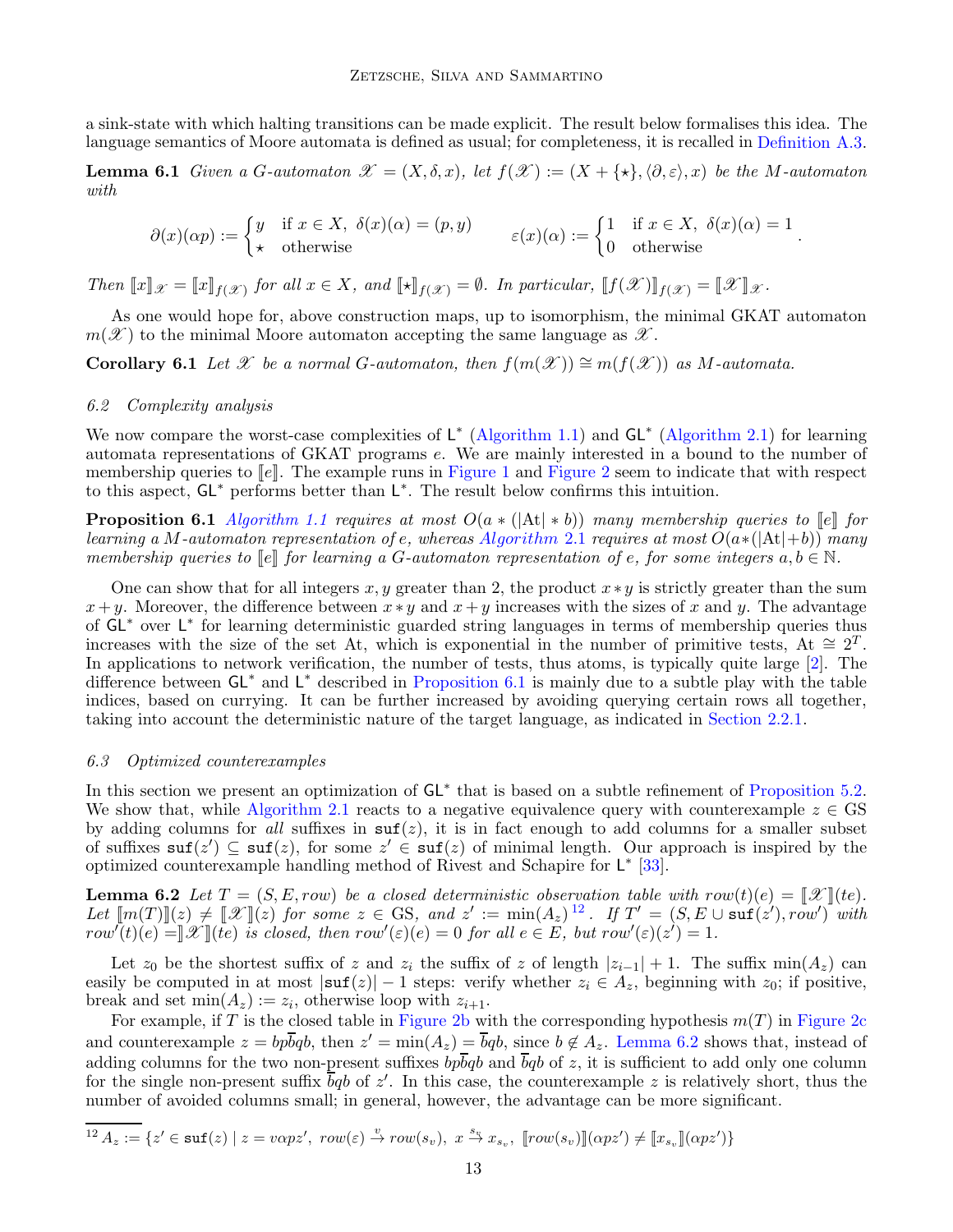<span id="page-13-0"></span>

Fig. 6. A comparison between  $GL^*$  and  $L^*$  with respect to membership queries.

#### 7 Implementation

We have implemented both  $GL^*$  and  $L^*$  in OCaml; the code is available on GitHub<sup>[13](#page-13-2)</sup>. The implementation allows one to compare, for any GKAT expression  $e \in \text{Exp}_{\Sigma,T}$ , the number of membership queries to  $\llbracket e \rrbracket$ required by  $GL^*$  for learning a G-automaton representation of e, with the number of membership queries to  $\llbracket e \rrbracket$  required by  $\mathsf{L}^*$  for learning a M-automaton representation of e. For each run, we output, for both algorithms, a trace of the involved hypotheses as tables in the .csv format and graphs in the .dot format, as well as an overview of the numbers of involved queries in the .csv format.

In [Figure 6a](#page-13-0) we present the results for the expression  $e = \text{if } t_1$  then do  $p_1$  else do  $p_2$ , the primitive actions  $\Sigma = \{p_1, p_2, p_3\}$ , and primitive tests  $T = \{t_1, ..., t_n\}$  parametric in  $n = 1, ..., 9$ . We find that  $GL^*$ outperforms  $\overline{\mathsf{L}}^*$  for all choices of n. The difference in the number of membership queries increases with the size of n, as suggested by [Proposition 6.1.](#page-12-2) For  $n = 9$  the number of atoms is  $2^9$ , resulting in an already relatively large number of queries for both algorithms. The picture is similar in [Figure 6b,](#page-13-0) where we choose the expression  $e = (\text{while } t_1 \text{ do } p_1);$  do  $p_2$ , the primitive actions  $\Sigma = \{p_1, p_2\}$ , and primitive tests  $T = \{t_1, ..., t_n\}$  parametric in  $n = 1, ..., 9$ . Again,  $GL^*$  requires significantly less queries in all cases of  $n$ , and the difference increases with the size of  $n$ .

Our implementation generates an oracle for  $L^*$  from a GKAT expression  $e$  in the following way. First, we interpret e as a KAT expression  $\iota(e)$  via the standard embedding of GKAT into KAT. Next, we generate from the latter a Moore automaton  $\mathscr{X}_{\iota(e)}$  accepting  $[[e]],$  by using Kozen's syntactic Brzozowksi derivatives for KAT [\[24\]](#page-15-10). Finally, we answer an equivalence query from a Moore automaton  $\mathscr Y$  by running a bisimulation between  $\mathscr{X}_{\iota(e)}$  and  $\mathscr{Y}$ , similarly to [\[32,](#page-16-9) Fig. 1], and a membership query from  $w\alpha \in \mathrm{GS}$  by returning the value of  $\alpha$  at the output of the state in  $\mathscr{X}_{\iota(e)}$  reached by w, that is,  $[\![e]\!](w\alpha)$ . A membership query from  $w \in \text{GS}^-$  is answered by querying  $w\alpha \in \text{GS}$  for all  $\alpha \in \text{At}$ .

With the oracle for  $\mathsf{L}^*$ , we can derive an oracle for  $\mathsf{GL}^*$  as follows. Membership queries  $w\alpha \in \mathrm{GS}$  are delegated and answered by the oracle for  $L^*$  as explained above. An equivalence query from a GKAT automaton  $\mathscr Y$  is answered by posing an equivalence query to the oracle for  $\mathsf L^*$  with the Moore automaton  $f(\mathscr{Y})$  obtained via the embedding defined in [Lemma 6.1.](#page-12-0) If the oracle for  $\mathsf{L}^*$  replies with a counterexample  $z \in \text{GS}^-$ , we extend z with an  $\alpha \in \text{At}$  such that  $\llbracket \mathscr{Y} \rrbracket(z\alpha) \neq \llbracket e \rrbracket(z\alpha)$ .

#### <span id="page-13-1"></span>8 Related work

GKAT is a variation on KAT [\[25\]](#page-15-12) that one obtains by restricting the union and iteration operations from KAT to guarded versions. While GKAT is less expressive than KAT, term equivalence is notably more efficiently decidable [\[35,](#page-16-2)[25\]](#page-15-12), making it a candidate for the foundations of network-programming [\[36,](#page-16-1)[2](#page-15-4)[,12\]](#page-15-8)

GKAT automata appear in the literature already prior to [\[35\]](#page-16-2), e.g. in the work of Kozen [\[26\]](#page-15-13) under the name strictly deterministic automata. In the latter, Kozen states that GKAT automata correspond to a limited class of *automata with quarded strings (AGS)* [\[23\]](#page-15-14), for which he gives determinization and

<span id="page-13-2"></span><sup>13</sup> <https://github.com/zetzschest/gkat-automata-learning>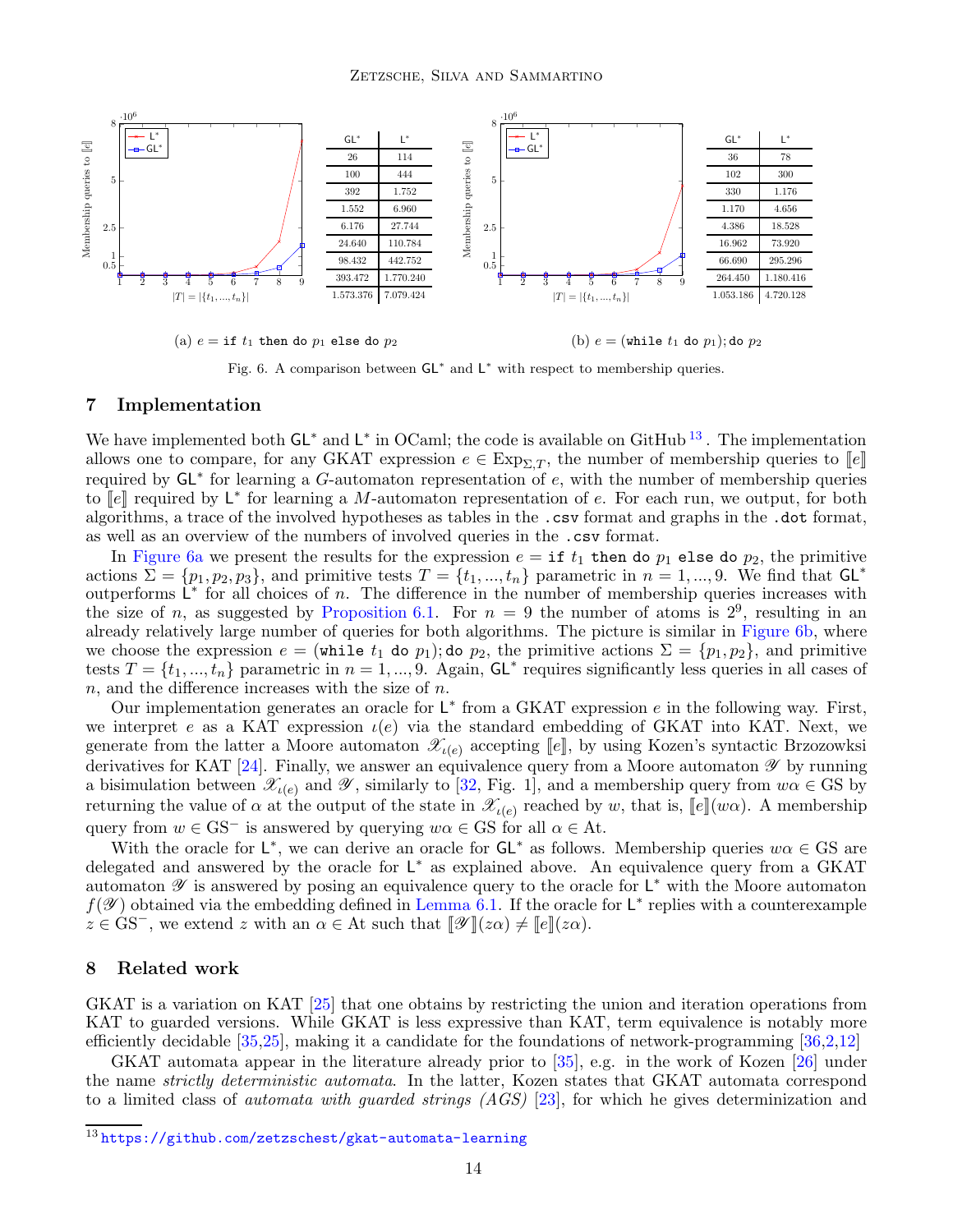minimization constructions. In a different paper [\[24\]](#page-15-10) Kozen introduces a second definition of (deterministic) AGS as Moore automata, and states the difference to the definition of AGS in [\[23\]](#page-15-14) is inessential.

Recently, a new perspective on the semantics and coalgebraic theory of GKAT has been given in terms of coequations  $[34,8]$  $[34,8]$ . Using the Thompson construction, it is possible to construct for every expression e a language equivalent automaton  $\mathscr{X}_{e}$ . In [\[26\]](#page-15-13) it was shown that the inverse does generally not hold: there exists a GKAT automaton that is inequivalent to  $\mathscr{X}_e$  for all expressions e. In consequence, [\[35\]](#page-16-2) proposed a subclass of well-nested automata and showed that every finite well-nested automaton is bisimilar to  $\mathscr{X}_e$ for some e. In [\[34\]](#page-16-6) it was shown that well-nestedness is in fact too restrictive: there exists an automaton that is bisimilar to  $\mathcal{X}_e$  for some e, but not well-nested. To capture the full class of automata exhibiting the behaviour of expressions, one has to extend the class of well-nested automata to the class of automata satisfying the *nesting coequation*, which forms a *covariety*  $[8]$ .

Regular inference, or active automata learning, is a technique used for deriving a model from a blackbox by interacting with it via observations. The original algorithm  $L^*$  by Angluin [\[3\]](#page-15-2) learns deterministic finite automata, but since then has been extended to other classes of automata [\[4](#page-15-15)[,1,](#page-14-0)[29\]](#page-16-10), including Moore automata. Typically, algorithms such as  $L^*$  are designed to output for a given language a unique minimal acceptor. Not all classes admit a canonical minimal acceptor, for instance, learning non-deterministic models is a challenge [\[9](#page-15-16)[,6,](#page-15-17)[41,](#page-16-11)[40\]](#page-16-12).

#### 9 Discussion and future work

We have presented  $GL^*$ , an algorithm for learning the GKAT automaton representation of a black-box, by observing its behaviour via queries to an oracle. We have shown that for every normal GKAT automaton there exists a unique size-minimal normal automaton, accepting the same language: its minimization. We have identified the minimization with an alternative but equivalent construction, and derived its preservation of the nesting coequation. A central result showed that if the oracle in GL<sup>∗</sup> is instantiated with the language accepted by a finite normal automaton, then GL<sup>∗</sup> terminates with its minimization. A complexity analysis showed the advantage of GL<sup>\*</sup> over L<sup>\*</sup> for learning automata representations of GKAT programs in terms of membership queries. We discussed additional optimizations, and implemented GL<sup>∗</sup> and L<sup>\*</sup> in OCaml to compare their performances on example programs.

There are numerous directions in which the present work could be further explored. In [Section 6.3](#page-12-5) we introduced an optimization for GL<sup>∗</sup> which is inspired by Rivest and Schapire's counterexample handling method for  $\mathsf{L}^*$  [\[33\]](#page-16-8). The *oberservation pack* algorithm for  $\mathsf{L}^*$  [\[16\]](#page-15-18) has successfully combined Rivest and Schapire's method with an efficient *discrimination tree* data structure [\[19\]](#page-15-19). The state-of-the-art TTT-algorithm [\[18\]](#page-15-20) for L<sup>\*</sup> extends the former with discriminator finalization techniques. It thus is natural to ask whether for GL<sup>\*</sup> there exist similarly efficient data structures, potentially exploiting the deterministic nature of the languages accepted by GKAT automata.

While  $L^*$  has seen major improvements over the years and has inspired numerous variations for different types of transition systems, all approaches remain in common their focus on the equivalence of observations. The recently presented  $L^{\sharp}$  algorithm [\[39\]](#page-16-13) takes a different perspective: it instead focuses on *apartness*, a constructive form of inequality.  $L^{\sharp}$  does not require data-structures such as observation tables or discrimination trees, instead operating directly on tree-shaped automata. It remains open whether a similar shift in perspective is feasible for  $\mathsf{GL}^*$ .

There exist various domain-specific extensions of KAT (e.g. KAT+B! [\[13\]](#page-15-21), NetKAT [\[2\]](#page-15-4), ProbNetKAT [\[11\]](#page-15-22)), and similar directions have been proposed for GKAT. In particular, it has been noted that GKAT is better fit for probabilistic domains than KAT, as it avoids mixing non-determinism with probabilities [\[36\]](#page-16-1). We expect that in the future, for such extensions of GKAT, there will be interest in developing the corresponding automata (learning) theories.

#### <span id="page-14-0"></span>References

<sup>[1]</sup> Aarts, F. and F. Vaandrager, Learning i/o automata, in: International Conference on Concurrency Theory, Springer, 2010, pp. 71–85.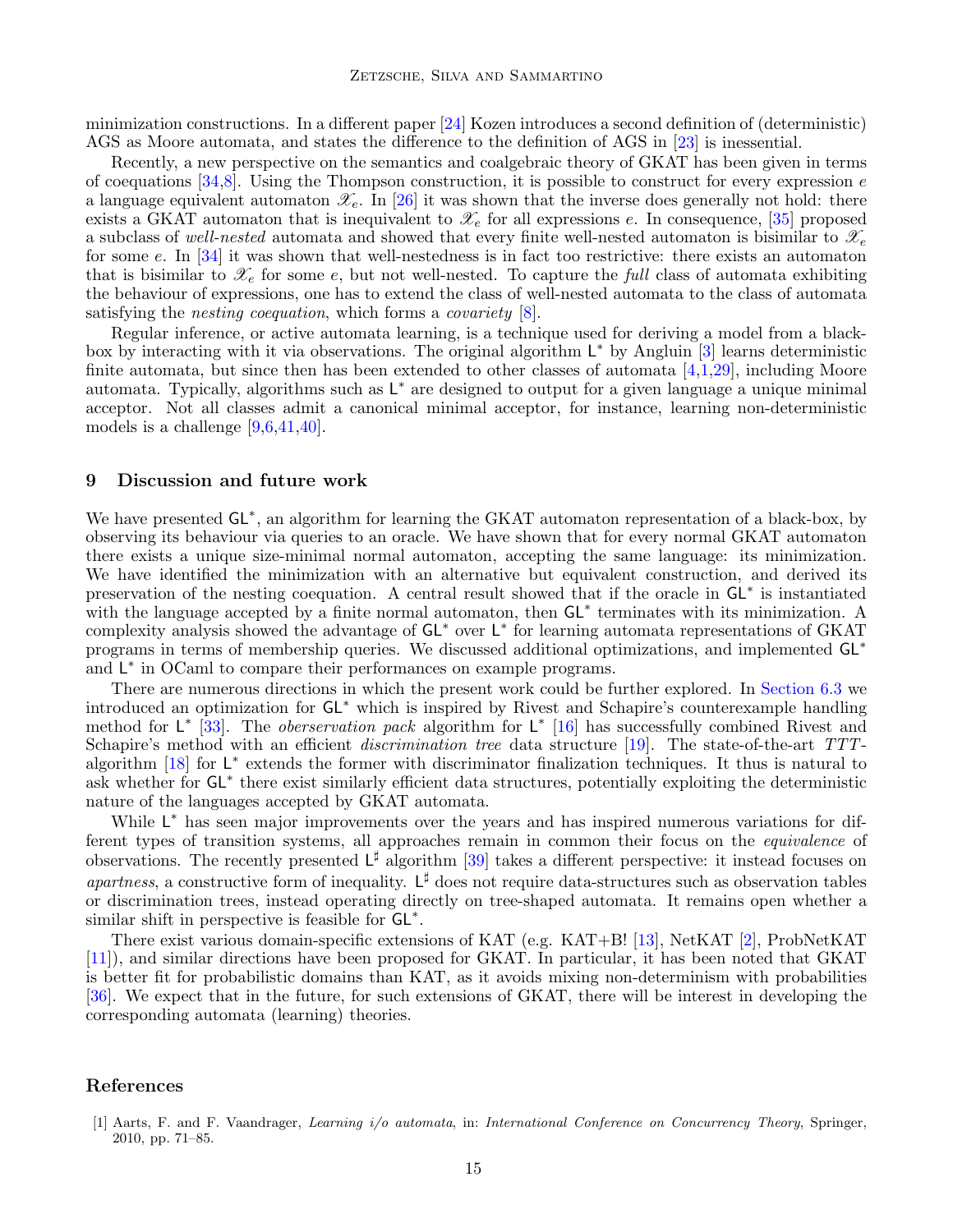- <span id="page-15-4"></span>[2] Anderson, C. J., N. Foster, A. Guha, J.-B. Jeannin, D. Kozen, C. Schlesinger and D. Walker, Netkat: Semantic foundations for networks, Acm sigplan notices 49 (2014), pp. 113–126.
- <span id="page-15-15"></span><span id="page-15-2"></span>[3] Angluin, D., Learning regular sets from queries and counterexamples, Information and computation 75 (1987), pp. 87–106.
- [4] Angluin, D. and M. Csűrös, Learning markov chains with variable memory length from noisy output, in: Proceedings of the tenth annual conference on Computational learning theory, 1997, pp. 298–308.
- <span id="page-15-23"></span><span id="page-15-17"></span>[5] Baltag, A., A logic for coalgebraic simulation, Electronic Notes in Theoretical Computer Science 33 (2000), pp. 42–60.
- [6] Bollig, B., P. Habermehl, C. Kern and M. Leucker, Angluin-style learning of nfa, in: Twenty-First International Joint Conference on Artificial Intelligence, 2009.
- <span id="page-15-0"></span>[7] Chalupar, G., S. Peherstorfer, E. Poll and J. De Ruiter, Automated reverse engineering using lego $\hat{p}$ , in: 8th {USENIX} Workshop on Offensive Technologies ({WOOT} 14), 2014.
- <span id="page-15-11"></span>[8] Dahlqvist, F. and T. Schmid, How to write a coequation ((co) algebraic pearls), in: 9th Conference on Algebra and Coalgebra in Computer Science (CALCO 2021), Schloss Dagstuhl-Leibniz-Zentrum für Informatik, 2021.
- <span id="page-15-16"></span>[9] Denis, F., A. Lemay and A. Terlutte, Residual finite state automata, in: Annual Symposium on Theoretical Aspects of Computer Science, Springer, 2001, pp. 144–157.
- <span id="page-15-3"></span>[10] Feamster, N., J. Rexford and E. Zegura, The road to sdn: an intellectual history of programmable networks, ACM SIGCOMM Computer Communication Review 44 (2014), pp. 87–98.
- <span id="page-15-22"></span>[11] Foster, N., D. Kozen, K. Mamouras, M. Reitblatt and A. Silva, Probabilistic netkat, in: European Symposium on Programming, Springer, 2016, pp. 282–309.
- <span id="page-15-8"></span>[12] Foster, N., D. Kozen, M. Milano, A. Silva and L. Thompson, A coalgebraic decision procedure for netkat, in: Proceedings of the 42nd Annual ACM SIGPLAN-SIGACT Symposium on Principles of Programming Languages, 2015, pp. 343–355.
- <span id="page-15-21"></span>[13] Grathwohl, N. B. B., D. Kozen and K. Mamouras, Kat+ b!, in: Proceedings of the joint meeting of the twenty-third eacsl annual conference on computer science logic (csl) and the twenty-ninth annual acm/ieee symposium on logic in computer science (lics), 2014, pp. 1–10.
- <span id="page-15-1"></span>[14] Hagerer, A., H. Hungar, O. Niese and B. Steffen, Model generation by moderated regular extrapolation, in: International Conference on Fundamental Approaches to Software Engineering, Springer, 2002, pp. 80–95.
- <span id="page-15-25"></span><span id="page-15-18"></span>[15] Hesselink, W. H. and A. Thijs, Fixpoint semantics and simulation, Theoretical Computer Science 238 (2000), pp. 275–311.
- <span id="page-15-24"></span>[16] Howar, F., "Active learning of interface programs." Ph.D. thesis, Dortmund University of Technology (2012).
- <span id="page-15-20"></span>[17] Hughes, J. and B. Jacobs, Simulations in coalgebra, Theoretical Computer Science 327 (2004), pp. 71–108.
- [18] Isberner, M., F. Howar and B. Steffen, The TTT algorithm: a redundancy-free approach to active automata learning, in: International Conference on Runtime Verification, Springer, 2014, pp. 307–322.
- <span id="page-15-19"></span><span id="page-15-6"></span>[19] Kearns, M. J., U. V. Vazirani and U. Vazirani, "An introduction to computational learning theory," MIT press, 1994.
- <span id="page-15-5"></span>[20] Kleene, S., Representation of events in nerve nets and finite automata, Automata studies 3 (1951), p. 41.
- [21] Kozen, D., A completeness theorem for Kleene algebras and the algebra of regular events, Information and computation 110 (1994), pp. 366–390.
- <span id="page-15-7"></span>[22] Kozen, D., Kleene algebra with tests, ACM Transactions on Programming Languages and Systems (TOPLAS) 19 (1997), pp. 427–443.
- <span id="page-15-14"></span><span id="page-15-10"></span>[23] Kozen, D., Automata on guarded strings and applications, Technical report, Cornell University (2001).
- [24] Kozen, D., On the coalgebraic theory of kleene algebra with tests, in: Rohit Parikh on Logic, Language and Society, Springer, 2017 pp. 279–298.
- <span id="page-15-12"></span>[25] Kozen, D. and F. Smith, Kleene algebra with tests: Completeness and decidability, in: International Workshop on Computer Science Logic, Springer, 1996, pp. 244–259.
- <span id="page-15-13"></span>[26] Kozen, D. and W.-L. D. Tseng, The böhm–jacopini theorem is false, propositionally, in: International Conference on Mathematics of Program Construction, Springer, 2008, pp. 177–192.
- <span id="page-15-26"></span>[27] Levy, P. B., Similarity quotients as final coalgebras, in: International Conference on Foundations of Software Science and Computational Structures, Springer, 2011, pp. 27–41.
- <span id="page-15-9"></span>[28] Maler, O. and A. Pnueli, On the learnability of infinitary regular sets, Information and Computation 118 (1995), pp. 316– 326.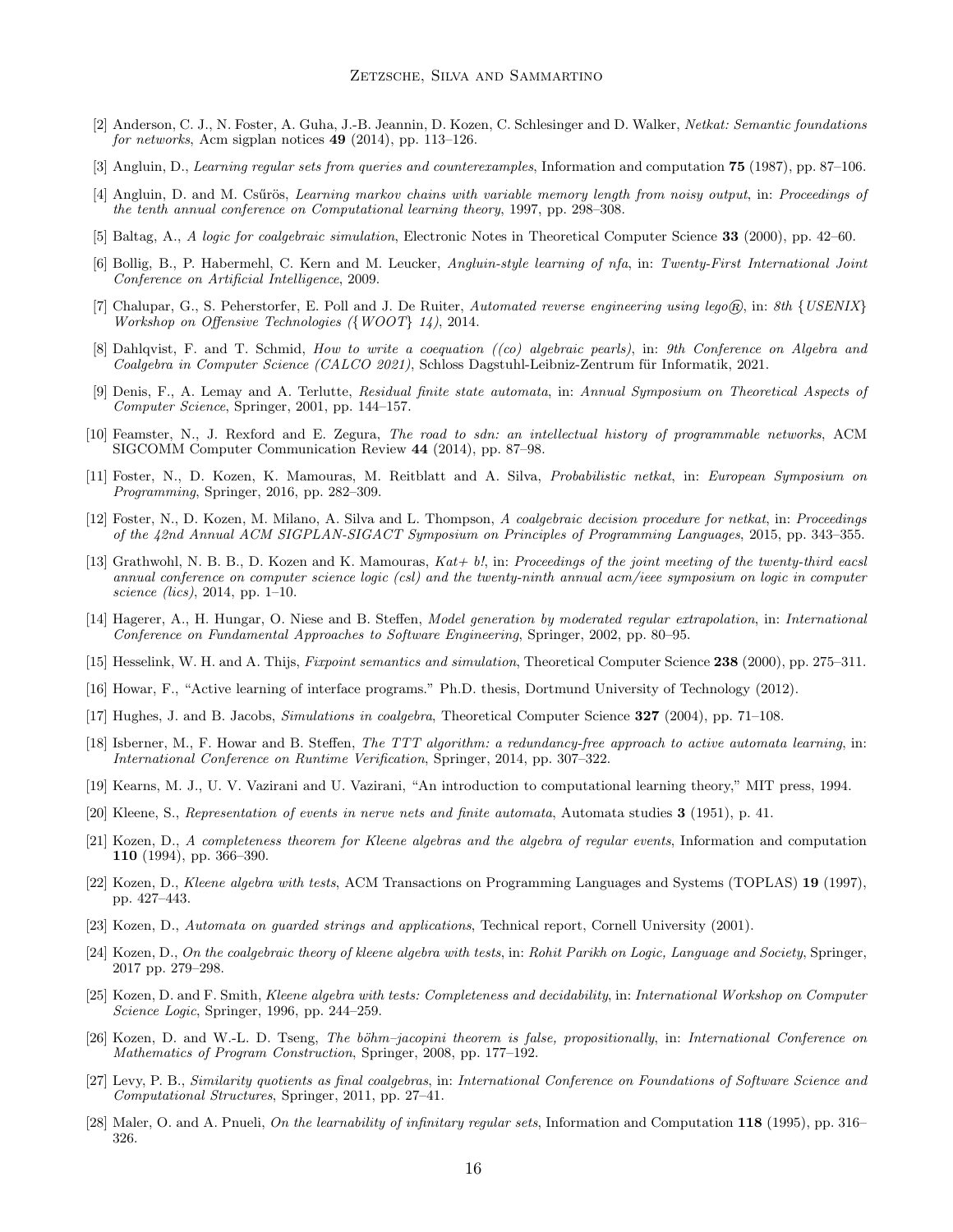- <span id="page-16-10"></span><span id="page-16-4"></span>[29] Moerman, J., M. Sammartino, A. Silva, B. Klin and M. Szynwelski, Learning nominal automata, in: Proceedings of the 44th ACM SIGPLAN Symposium on Principles of Programming Languages, 2017, pp. 613–625.
- [30] Moore, T., Gedanken–experiments on, in: Sequential Machines, Automata Studies, Annals of Mathematical Studies, no. 34, Citeseer, 1956.
- <span id="page-16-9"></span><span id="page-16-7"></span>[31] Nerode, A., Linear automaton transformations, Proceedings of the American Mathematical Society 9 (1958), pp. 541–544.
- <span id="page-16-8"></span>[32] Pous, D., Symbolic algorithms for language equivalence and kleene algebra with tests, in: Proceedings of the 42nd Annual ACM SIGPLAN-SIGACT Symposium on Principles of Programming Languages, 2015, pp. 357–368.
- [33] Rivest, R. L. and R. E. Schapire, *Inference of finite automata using homing sequences*, Information and Computation 103 (1993), pp. 299–347.
- <span id="page-16-6"></span>[34] Schmid, T., T. Kappé, D. Kozen and A. Silva, Guarded kleene algebra with tests: Coequations, coinduction, and completeness, arXiv preprint arXiv:2102.08286 (2021).
- <span id="page-16-2"></span>[35] Smolka, S., N. Foster, J. Hsu, T. Kappé, D. Kozen and A. Silva, Guarded kleene algebra with tests: verification of uninterpreted programs in nearly linear time, Proceedings of the ACM on Programming Languages 4 (2019), pp. 1–28.
- <span id="page-16-1"></span>[36] Smolka, S., P. Kumar, D. M. Kahn, N. Foster, J. Hsu, D. Kozen and A. Silva, *Scalable verification of probabilistic networks*, in: Proceedings of the 40th ACM SIGPLAN Conference on Programming Language Design and Implementation, 2019, pp. 190–203.
- <span id="page-16-5"></span>[37] Thompson, K., *Programming techniques: Regular expression search algorithm*, Communications of the ACM 11 (1968), pp. 419–422.
- <span id="page-16-13"></span><span id="page-16-0"></span>[38] Vaandrager, F., Model learning, Communications of the ACM 60 (2017), pp. 86–95.
- [39] Vaandrager, F., B. Garhewal, J. Rot and T. Wißmann, A new approach for active automata learning based on apartness, arXiv preprint arXiv:2107.05419 (2021).
- <span id="page-16-12"></span>[40] van Heerdt, G., M. Sammartino and A. Silva, Learning automata with side-effects, in: International Workshop on Coalgebraic Methods in Computer Science, Springer, 2020, pp. 68–89.
- <span id="page-16-11"></span>[41] Zetzsche, S., G. van Heerdt, M. Sammartino and A. Silva, Canonical automata via distributive law homomorphisms, Electronic Proceedings in Theoretical Computer Science 351 (2021), p. 296–313. URL <http://dx.doi.org/10.4204/EPTCS.351.18>

## A Definitions

**Definition A.1** [[\[35\]](#page-16-2)] Let  $\mathcal{X} = (X, \delta)$  be a G-coalgebra. The uniform continuation of  $A \subseteq X$  by  $h \in$  $G(X)$  is the G-coalgebra  $\mathscr{X}[A,h] = (X,\delta[A,h])$ , where

$$
\delta[A, h](x)(\alpha) = \begin{cases} h(\alpha) & \text{if } x \in A, \delta(x)(\alpha) = 1 \\ \delta(x)(\alpha) & \text{else} \end{cases}.
$$

In the following let  $\mathscr{X} + \mathscr{Y} := (X + Y, \delta^{\mathscr{X}} + \delta^{\mathscr{Y}})$ , where  $\delta^{\mathscr{X}} + \delta^{\mathscr{Y}}(x)(\alpha) = \delta^{\mathscr{X}}(x)(\alpha)$ , if  $x \in X$ , and  $\delta^{\mathscr{Y}}(x)(\alpha)$  otherwise.

**Definition A.2** [[\[35\]](#page-16-2)] The class of well-nested G-coalgebras is defined as follows:

- If  $\mathscr{X} = (X, \delta)$  has no transitions, i.e. if  $\delta : X \to 2^{\text{At}}$ , then  $\mathscr{X}$  is well-nested.
- If X and V are well-nested and  $h \in G(X + Y)$ , then  $(\mathscr{X} + \mathscr{Y})[X, h]$  is well-nested.

<span id="page-16-3"></span>**Definition A.3** Let  $\mathscr{X} = (X, \langle \delta, \varepsilon \rangle)$  be a *M*-coalgebra, where  $MX = X^A \times B$ . We define a function  $\llbracket - \rrbracket$  :  $X \to B^{A^*}$  as follows:

$$
\llbracket x \rrbracket(\varepsilon) = \varepsilon(x);
$$
  

$$
\llbracket x \rrbracket(av) = \llbracket \delta(x)(a) \rrbracket(v).
$$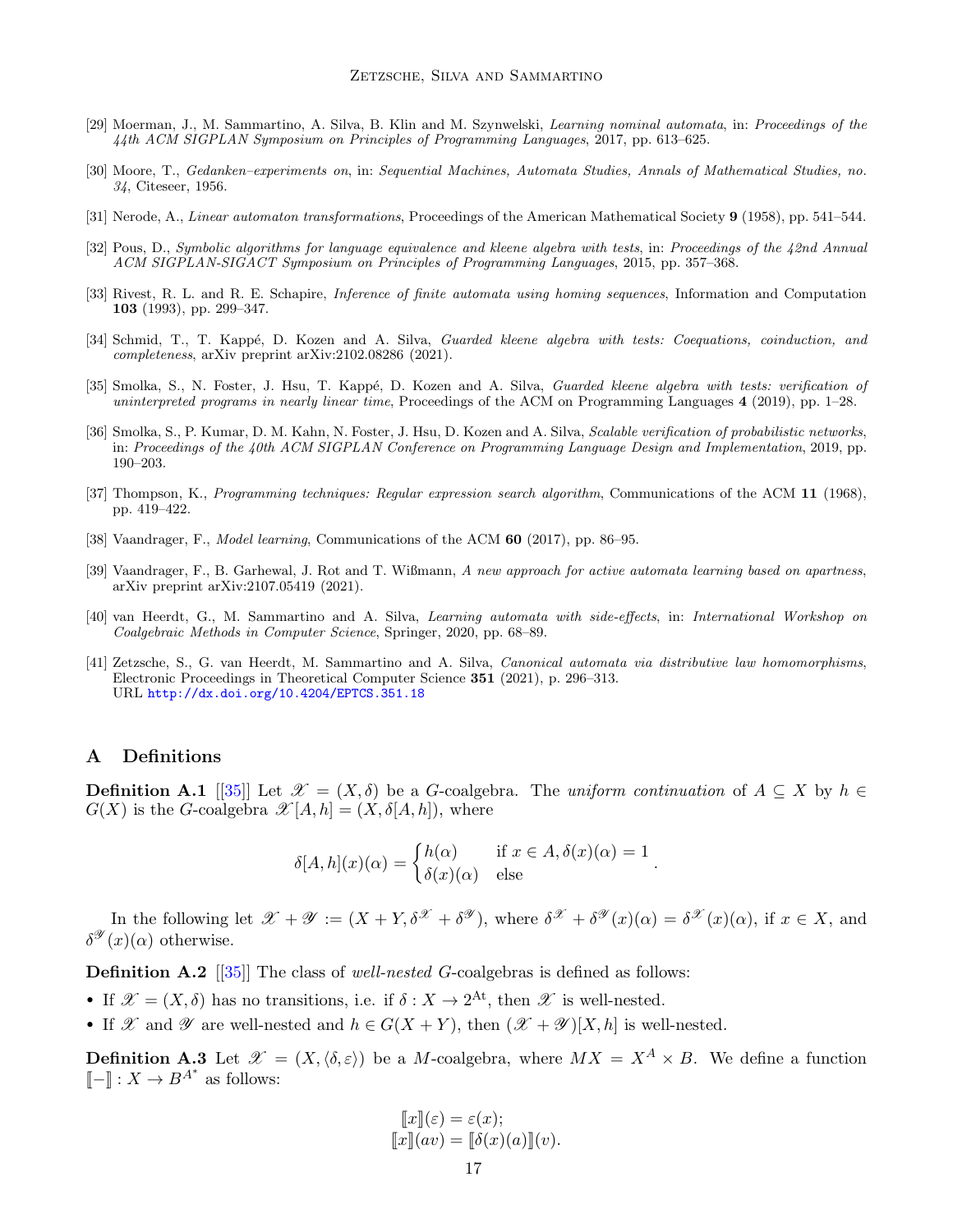In particular, if  $A = (At \cdot \Sigma)$  and  $B = 2^{At}$  for finite sets At and  $\Sigma$ , then [Definition A.3](#page-16-3) induces a function  $\llbracket - \rrbracket : X \to \mathcal{P}((\mathbf{At} \cdot \Sigma)^* \cdot \mathbf{At}) = \mathcal{P}(\mathbf{GS})$  via currying by

$$
\alpha \in \llbracket x \rrbracket \Leftrightarrow \varepsilon(x)(\alpha) = 1; \n\alpha pv \in \llbracket x \rrbracket \Leftrightarrow \delta(x)(\alpha p) = y \text{ and } v \in \llbracket y \rrbracket
$$

### B Proofs

**Lemma B.1** If  $x \stackrel{w}{\rightarrow} x_w^1$  and  $x \stackrel{w}{\rightarrow} x_w^2$ , then  $x_w^1 = x_w^2$ .

**Proof.** We show the statement by induction on the length of  $w \in \text{GS}^-$ :

- The induction base  $w = \varepsilon$  follows from the base case of [\(3\)](#page-7-2):  $x \stackrel{\varepsilon}{\to} x_w^i$  if(f)  $x_w^i = x$  for  $i = 1, 2$ .
- For the induction step let  $w = v \alpha p$  for some  $v \in \text{GS}^-$ . By [\(3\)](#page-7-2) there exist  $x_v^1, x_v^2 \in X$  such that  $x \stackrel{v}{\rightarrow} x_v^1 \stackrel{\alpha p}{\rightarrow} x_w^1$  and  $x \stackrel{v}{\rightarrow} x_v^2 \stackrel{\alpha p}{\rightarrow} x_w^2$ . From the induction hypothesis it follows  $x_v^1 = x_v^2$ . Thus, by [\(3\)](#page-7-2),  $(p, x_w^1) = \delta(x_v^1)(\alpha) = \delta(x_v^2)(\alpha) = (p, x_w^2)$ , which yields  $x_w^1 = x_w^2$ .

<span id="page-17-0"></span>**Lemma B.2** Let  $\mathcal{X}^A = (A, \delta^A)$  be the restriction of a G-coalgebra  $\mathcal{X} = (X, \delta)$  to a  $\delta$ -invariant subset  $A \subseteq X$ . Then  $[[a]]_{\mathscr{X}} = [[a]]_{\mathscr{X}^A}$  for all  $a \in A$ .

**Proof.** We show  $w \in [a]_{\mathscr{X}}$  if(f)  $w \in [a]_{\mathscr{X}}$  for all  $a \in A$  and  $w \in GS$  by induction on the length of w.

• For the induction base assume  $w = \alpha$ , then we deduce:

$$
\alpha \in [\![a]\!]_{\mathscr{X}} \Leftrightarrow \delta(a)(\alpha) = 1
$$
\n
$$
\Leftrightarrow \delta^A(a)(\alpha) = 1
$$
\n
$$
\Leftrightarrow \alpha \in [\![a]\!]_{\mathscr{X}^A}
$$
\n
$$
(Def. [\![-]\!])
$$
\n
$$
(a \in A)
$$
\n
$$
(Def. [\![-]\!]).
$$

• For the induction step let  $w = \alpha pv$ , then we find:

$$
\alpha pv \in [\![a]\!]_{\mathscr{X}} \Leftrightarrow \exists x \in X : \delta(a)(\alpha) = (p, x), \ v \in [\![x]\!]_{\mathscr{X}} \qquad (\text{Def. } [\![-]\!])
$$
  
\n
$$
\Leftrightarrow \exists b \in A : \delta(a)(\alpha) = (p, b), \ v \in [\![b]\!]_{\mathscr{X}} \qquad (a \in A, \ \delta\text{-inv})
$$
  
\n
$$
\Leftrightarrow \exists b \in A : \delta^A(a)(\alpha) = (p, b), \ v \in [\![b]\!]_{\mathscr{X}} \qquad (a, b \in A, \ \text{IH})
$$
  
\n
$$
\Leftrightarrow \alpha pv \in [\![a]\!]_{\mathscr{X}} \qquad (\text{Def. } [\![-]\!]).
$$

<span id="page-17-2"></span>**Lemma B.3** The restriction of a normal  $G$ -coalgebra to a  $\delta$ -invariant subset is normal.

**Proof.** Let  $\mathscr{X} = (X, \delta)$  be a normal G-coalgebra and  $A \subseteq X$  a  $\delta$ -invariant subset. We write  $\mathscr{X}^A = (A, \delta^A)$ for the well-defined restriction of X to A. Assume for  $a, b \in A$  we have  $\delta^A(a)(\alpha) = (p, b)$ . Since  $a \in A$ , we have  $\delta(a)(\alpha) = (p, b)$ , which by normality of X implies  $\emptyset \neq [b]_{\mathscr{X}}$ . From  $b \in A$  and [Lemma B.2](#page-17-0) we thus can deduce  $\emptyset \neq \llbracket b \rrbracket_{\mathscr{X}^A}$ .

<span id="page-17-1"></span>**Lemma B.4** The restriction of a well-nested G-coalgebra to a  $\delta$ -invariant subset is well-nested.

**Proof.** We show the statement by induction on the well-nested structure of  $\mathscr{X}$ . As before, we write  $\mathscr{X}^A = (A, \delta^A)$  for the well-defined restriction of  $\mathscr{X} = (X, \delta)$  to a  $\delta$ -invariant subset  $A \subseteq X$ .

- For the induction base assume that  $\mathscr{X} = (X, \delta)$  satisfies  $\delta : X \to 2^{\text{At}}$ , and  $A \subseteq X$  is a  $\delta$ -invariant set. Then clearly the restriction is of type  $\delta^A : A \to 2^{\text{At}}$ , i.e.  $\mathscr{X}^A = (A, \delta^A)$  is well-nested.
- For the induction step let  $\mathscr{Y} = (Y, \delta^{\mathscr{Y}})$  and  $\mathscr{Z} = (Z, \delta^{\mathscr{Z}})$  be well-nested G-coalgebras,  $h \in G(Y + Z)$ , and  $\mathscr{X} = (Y + Z, (\delta^{\mathscr{Y}} + \delta^{\mathscr{Z}})[Y, h])$ . Moreover let  $A \subseteq Y + Z$  be a  $(\delta^{\mathscr{Y}} + \delta^{\mathscr{Z}})[Y, h]$ -invariant set. We would like to show that  $\mathscr{X}^A$  is well-nested.

The induction hypothesis reads:

for all  $\delta^{\mathscr{Y}}$ -invariant sets  $B \subseteq Y$ , the subcoalgebra  $\mathscr{Y}^B = (B, (\delta^{\mathscr{Y}})^B)$  is well-nested;

 $\Box$ 

 $\Box$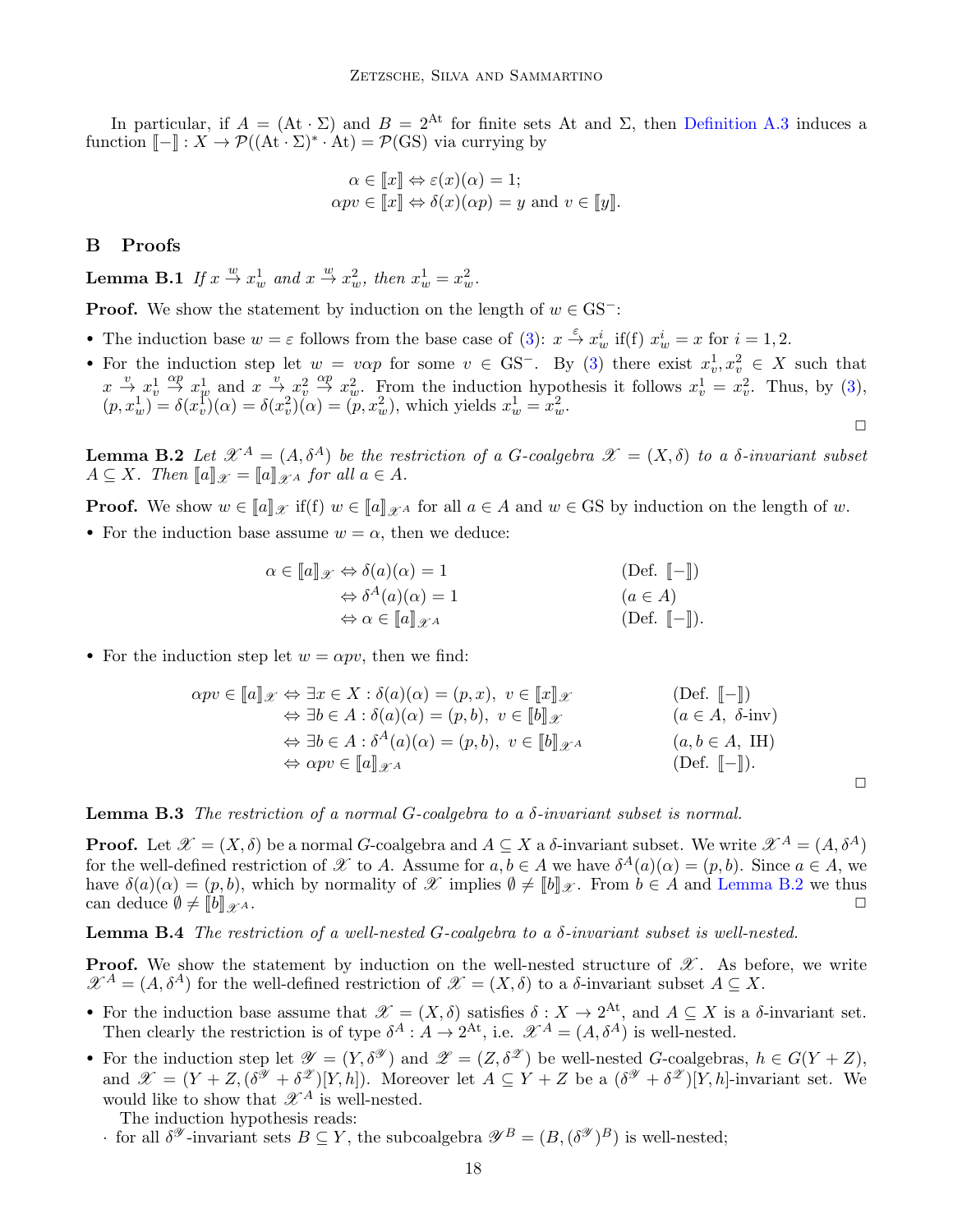for all  $\delta^{\mathscr{Z}}$ -invariant sets  $C \subseteq Z$ , the subcoalgebra  $\mathscr{Y}^C = (C, (\delta^{\mathscr{Z}})^C)$  is well-nested.

We begin by showing that  $A \cap Y \subseteq Y$  and  $\overline{A} \cap Z \subseteq Z$  are  $\delta^{\mathscr{Y}}$ - and  $\delta^{\mathscr{Z}}$ -invariant sets, respectively. Let  $\delta^{\mathscr{Y}}(x)(\alpha) = (p, y)$  for  $x \in A \cap Y$  and  $y \in Y$ . Then by definition

$$
(\delta^{\mathscr{Y}} + \delta^{\mathscr{Z}})[Y, h](x)(\alpha) = \delta^{\mathscr{Y}}(x)(\alpha) = (p, y),
$$

which by  $(\delta^{\mathscr{Y}} + \delta^{\mathscr{Z}})[Y,h]$ -invariance of A implies  $y \in A$ . It hence follows  $y \in A \cap Y$ . Analogously one dedues that  $A \cap Z$  is  $\delta^{\mathscr{Z}}$ -invariant.

Thus  $\mathscr{Y}^{A\cap Y} = (A \cap Y, (\delta^{\mathscr{Y}})^{A\cap Y})$  and  $\mathscr{Z}^{A\cap Z} = (A \cap Z, (\delta^{\mathscr{Z}})^{A\cap Z})$  are well-defined, and moreover, by the induction hypothesis they are well-nested.

We observe the equality  $A = A \cap Y + A \cap Z$ , which follows from  $A \subseteq Y + Z$ , and define  $\overline{h} \in \overline{A}$  $G(A \cap Y + A \cap Z) = G(A)$  by:

$$
\overline{h}(\alpha) = \begin{cases}\n1 & \text{if } h(\alpha) = 1 \\
(p, x) & \text{if } h(\alpha) = (p, x), \ x \in A \\
0 & \text{else}\n\end{cases}
$$
\n(B.1)

 $\Box$ 

It follows  $\mathscr{X}^A = (A \cap Y + A \cap Z, ((\delta^{\mathscr{Y}})^{A \cap Y} + (\delta^{\mathscr{Z}})^{A \cap Z})[A \cap Y, \overline{h}])$ , since for any  $x \in A$  it holds:

$$
((\delta^{\mathcal{Y}} + \delta^{\mathcal{Z}})[Y, h])^{A}(x)(\alpha)
$$
\n
$$
= \begin{cases}\n\delta^{\mathcal{Y}}(x)(\alpha) & x \in A \cap Y, \ \delta^{\mathcal{Y}}(x)(\alpha) \neq 1 \\
h(\alpha) & x \in A \cap Y, \ \delta^{\mathcal{Y}}(x)(\alpha) = 1\n\end{cases}
$$
\n
$$
= \begin{cases}\n\delta^{\mathcal{Y}}(x)(\alpha) & x \in A \cap Y, \ \delta^{\mathcal{Y}}(x)(\alpha) \neq 1 \\
1 & x \in A \cap Y, \ \delta^{\mathcal{Y}}(x)(\alpha) = 1, \ h(\alpha) = 1 \\
0 & x \in A \cap Y, \ \delta^{\mathcal{Y}}(x)(\alpha) = 1, \ h(\alpha) = 0 \\
(p, x') & x \in A \cap Y, \ \delta^{\mathcal{Y}}(x)(\alpha) = 1, \ h(\alpha) = (p, x')\n\end{cases}
$$
\n
$$
\delta^{\mathcal{Z}}(x)(\alpha) & x \in A \cap Y, \ \delta^{\mathcal{Y}}(x)(\alpha) \neq 1
$$
\n
$$
= \begin{cases}\n\delta^{\mathcal{Y}}(x)(\alpha) & x \in A \cap Y, \ \delta^{\mathcal{Y}}(x)(\alpha) \neq 1 \\
1 & x \in A \cap Y, \ \delta^{\mathcal{Y}}(x)(\alpha) = 1, \overline{h}(\alpha) = 1 \\
0 & x \in A \cap Y, \ \delta^{\mathcal{Y}}(x)(\alpha) = 1, \overline{h}(\alpha) = 0 \\
(p, x') & x \in A \cap Y, \ \delta^{\mathcal{Y}}(x)(\alpha) = 1, \overline{h}(\alpha) = (p, x')\n\end{cases}
$$
\n
$$
= \begin{cases}\n\delta^{\mathcal{Y}})^{A \cap Y}(x)(\alpha) & x \in A \cap Y, \ (\delta^{\mathcal{Y}})^{A \cap Y}(x)(\alpha) \neq 1 \\
\overline{h}(\alpha) & x \in A \cap Y, \ (\delta^{\mathcal{Y}})^{A \cap Y}(x)(\alpha) = 1 \\
(\delta^{\mathcal{Z}})^{A \cap Y}(x)(\alpha) & x \in A \cap Y, \ (\delta^{\mathcal{Y}})^{A \cap Y}(x)(\alpha) = 1\n\end{cases
$$

where we use for (\*) that  $((\delta^{\mathscr{Y}} + \delta^{\mathscr{Z}})[Y,h])^A(x)(\alpha) = (p,x')$  for  $x \in A$ , implies  $x' \in A$ , as A is  $(\delta^{\mathscr{Y}} + \delta^{\mathscr{Z}})[Y,h]$ -invariant.

**Proposition B.1** Let X be a G-automaton, then  $r(\mathcal{X})$  is well-nested, normal, or satisfies the nesting coequation, whenever  $\mathscr X$  does. Moreover,  $r(\mathscr X)$  accepts the same language as  $\mathscr X$ .

**Proof.** Let us write  $\mathscr{X} = (X, \delta, x)$ . From [\(3\)](#page-7-2) it is immediate that  $r(x) \subseteq X$  is  $\delta$ -invariant. Thus, [Lemma B.4](#page-17-1) and [Lemma B.3,](#page-17-2) respectively, imply that  $r(\mathcal{X}) = (r(x), \delta^{r(x)}, x)$  is well-nested, or normal, whenever  $\mathscr X$  is. From [Lemma B.2](#page-17-0) it further follows

$$
[\![r(\mathscr{X})]\!] = [\![x]\!]_{r(\mathscr{X})} = [\![x]\!]_{\mathscr{X}} = [\![\mathscr{X}]\!].
$$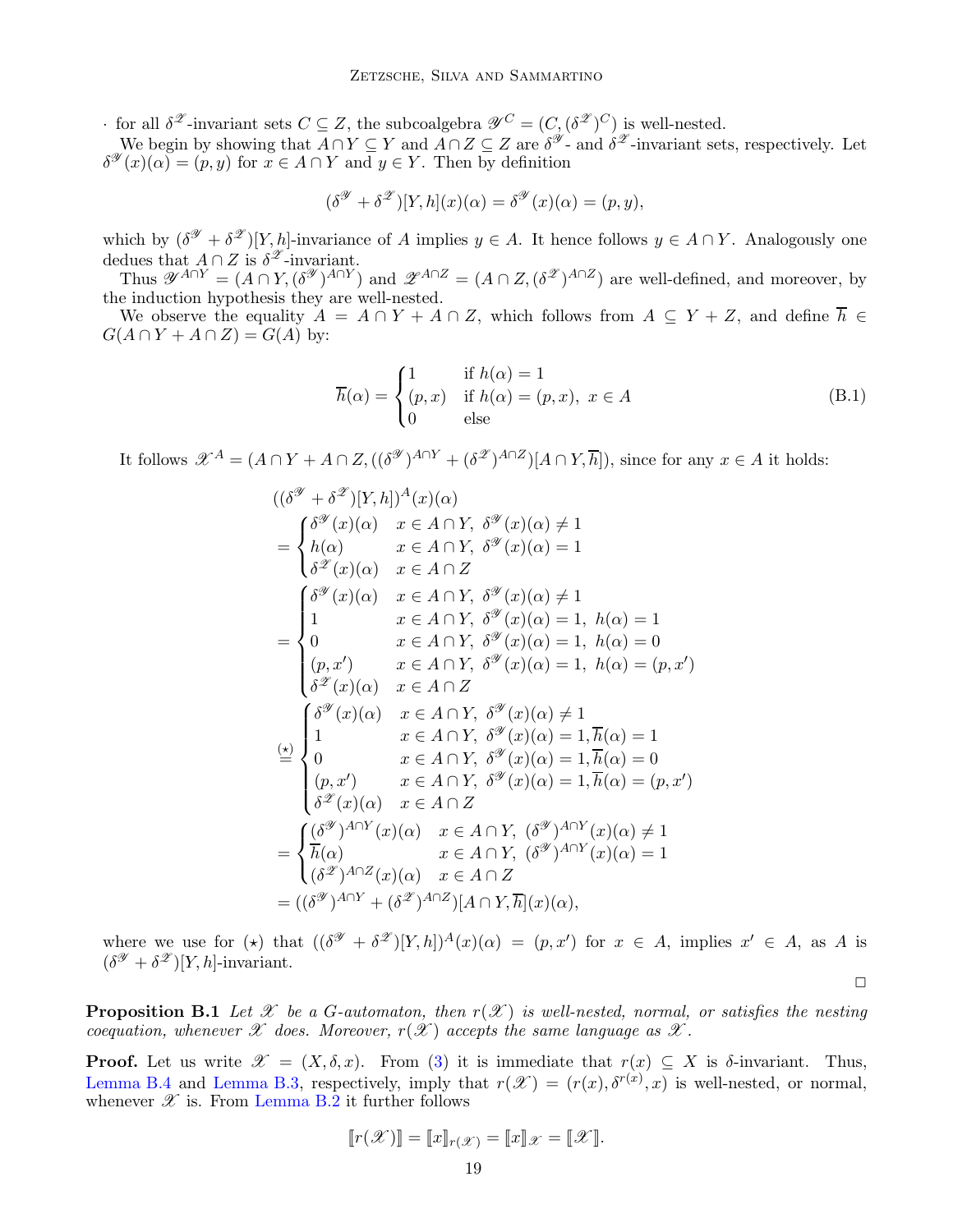Coalgebras satisfying the nesting coequation form a covariety, which in particular is closed under subcoalgebras [\[8,](#page-15-11)[34\]](#page-16-6). Since there exists an epi-mono factorization

$$
R(\mathscr{X}) \twoheadrightarrow r(\mathscr{X}) \hookrightarrow \mathscr{X}
$$

the automaton  $r(\mathscr{X})$  thus satisfies the nesting coequation, whenever  $\mathscr{X}$  does.

 $\Box$ 

**Lemma B.5** Let  $\mathscr X$  be a G-automaton with initial state x. Then  $[\![w]\!]_{R(\mathscr X)} = w^{-1}[\![\mathscr X]\!]$  for all  $w \in R(x)$ .

**Proof.** We prove  $u \in [w]_{R(\mathcal{X})}$  if(f)  $u \in w^{-1}[\mathcal{X}]$  for all  $u \in GS$  and  $w \in R(x)$  by induction on the length of u.

• For the induction base assume  $u = \alpha$ , then we find:

$$
\alpha \in [w]_{R(\mathscr{X})} \Leftrightarrow \partial(w)(\alpha) = 1
$$
\n
$$
\Leftrightarrow \delta(x_w)(\alpha) = 1
$$
\n
$$
\Leftrightarrow \alpha \in [x_w]_{\mathscr{X}}
$$
\n
$$
\Leftrightarrow w\alpha \in [\mathscr{X}]
$$
\n
$$
\Leftrightarrow \alpha \in w^{-1}[\mathscr{X}]
$$
\n
$$
\Box \text{Def. } [-\text{]}
$$
\n
$$
\Box \text{Def. } [-\text{]}
$$
\n
$$
\Box \text{Def. } [-\text{]}
$$
\n
$$
\Box \text{Def. } w^{-1}[\mathscr{X}]].
$$

• For the induction base let  $u = \alpha pv$ , then it follows:

$$
\alpha pv \in [w]_{R(\mathscr{X})} \Leftrightarrow \partial(w)(\alpha) = (p, w\alpha p), \ v \in [w\alpha p]_{R(\mathscr{X})} \qquad \text{(Def. } [-])
$$
  
\n
$$
\Leftrightarrow \delta(x_w)(\alpha) = (p, x_{w\alpha p}), \ v \in (w\alpha p)^{-1}[\mathscr{X}] \qquad \text{(Def. } \partial, \text{ IH})
$$
  
\n
$$
\Leftrightarrow \delta(x_w)(\alpha) = (p, x_{w\alpha p}), \ v \in [x_{w\alpha p}]\mathscr{X} \qquad \text{(Def. } (w\alpha p)^{-1}[\mathscr{X}])
$$
  
\n
$$
\Leftrightarrow \alpha pv \in [x_w]\mathscr{X} \qquad \text{(Def. } [-])
$$
  
\n
$$
\Leftrightarrow \alpha pv \in w^{-1}[\mathscr{X}] \qquad \text{(Def. } w^{-1}[\mathscr{X}]).
$$

**Lemma B.6** Let  $\mathscr X$  be a normal G-automaton with initial state x. Then  $\llbracket \mathscr X \rrbracket \stackrel{w}{\to} w^{-1} \llbracket \mathscr X \rrbracket$  in  $m(\mathscr X)$  for all  $w \in R(x)$ . In particular,  $m(\mathscr{X})$  is reachable.

**Proof.** We prove the statement by induction on the length of  $w \in R(x)$ :

- For the induction base, let  $w = \varepsilon$ , then  $\llbracket \mathcal{X} \rrbracket \stackrel{\varepsilon}{\rightarrow} \llbracket \mathcal{X} \rrbracket = \varepsilon^{-1} \llbracket \mathcal{X} \rrbracket$  by the base case of [\(3\)](#page-7-2).
- In the induction step, let  $w = v \alpha p$  with  $v \in \text{GS}^-$ . By the definition of reachability,  $v \in R(x)$ . From the induction hypothesis we deduce  $\llbracket \mathcal{X} \rrbracket \stackrel{v}{\to} v^{-1} \llbracket \mathcal{X} \rrbracket$  in  $m(\mathcal{X})$ . The normality of  $\mathcal{X}$  implies the inequality  $(\alpha p)^{-1}(v^{-1}[\mathscr{X}]) \neq \emptyset$ . From [\(5\)](#page-8-1) it thus follows  $v^{-1}[\mathscr{X}] \stackrel{\alpha p}{\rightarrow} (\alpha p)^{-1}(v^{-1}[\mathscr{X}]) = w^{-1}[\mathscr{X}]$ . We conclude  $[\mathscr{X}] \overset{w= v\alpha p}{\rightarrow} w^{-1}[\mathscr{X}]$  by [\(3\)](#page-7-2).

 $\Box$ 

**Lemma B.7** Let X be a G-automaton, then  $\llbracket L \rrbracket = L$  for all L in  $m(\mathscr{X})$ . In particular,  $\llbracket m(\mathscr{X}) \rrbracket = \llbracket \mathscr{X} \rrbracket$ . **Proof.** We show  $v \in [w^{-1}[\mathcal{X}]]$  if and only if  $v \in w^{-1}[\mathcal{X}]$  for all  $v \in \mathcal{GS}$ ,  $w \in R(x)$  by induction on the length of  $v$ :

• For the induction base, let  $v = \alpha$ . Then we can compute:

$$
\alpha \in [w^{-1}[\mathcal{X}]] \Leftrightarrow \partial(w^{-1}[\mathcal{X}]](\alpha) = 1
$$
\n
$$
\Leftrightarrow \alpha \in w^{-1}[\mathcal{X}]] \tag{Def. [-]}\n(\text{Def. } \mathcal{O}).
$$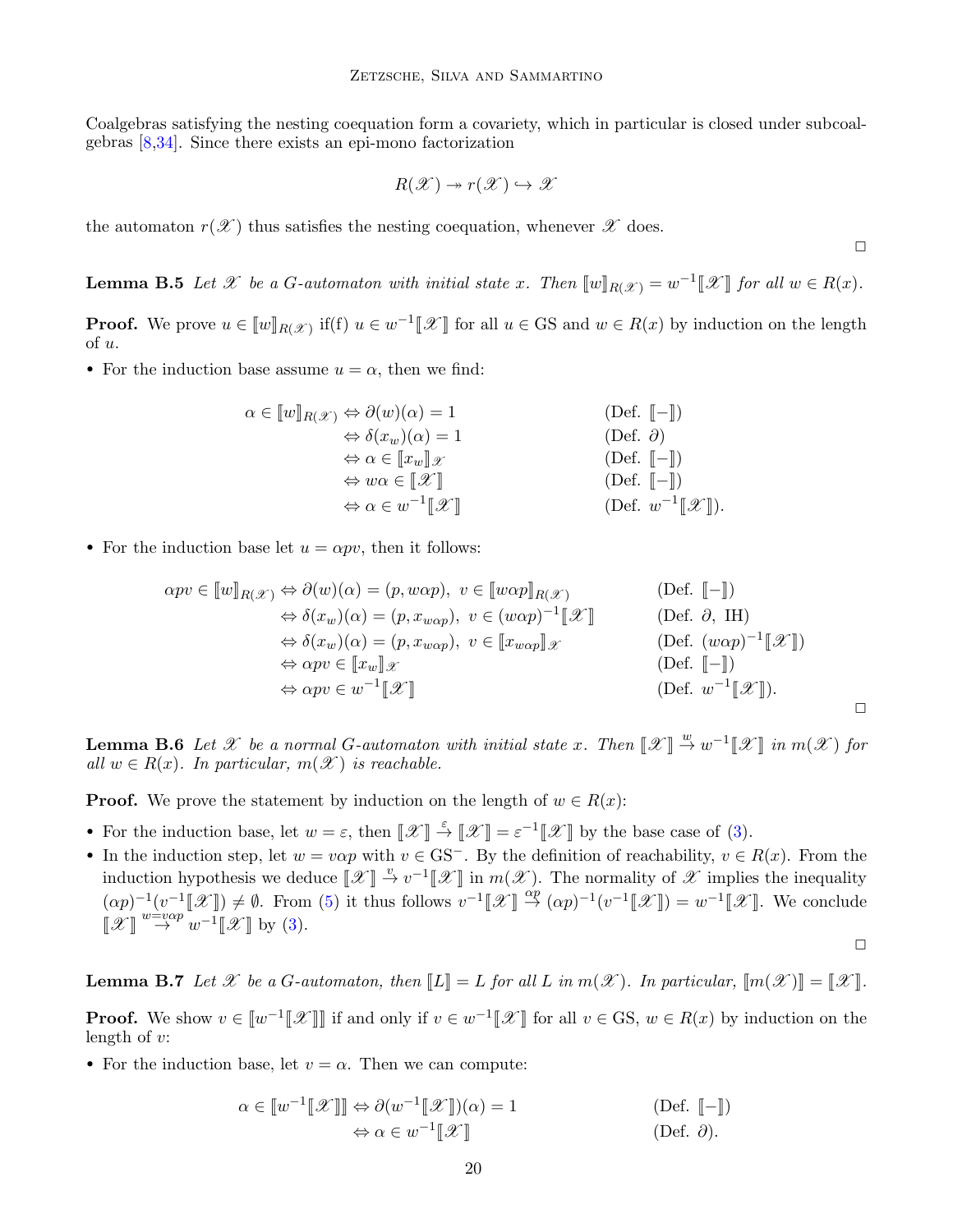• In the induction step, let  $v = \alpha p u$ . Then we have the following equivalences:

$$
\alpha pu \in [w^{-1}[\mathcal{X}]] \Leftrightarrow u \in [(w\alpha p)^{-1}[\mathcal{X}]] \qquad \text{(Def. } [-], (5))
$$
  
\n
$$
\Leftrightarrow u \in (w\alpha p)^{-1}[\mathcal{X}] \qquad \text{(IH)}
$$
  
\n
$$
\Leftrightarrow w\alpha pu \in [\mathcal{X}] \qquad \text{(Def. } (-)^{-1}[\mathcal{X}])
$$
  
\n
$$
\Leftrightarrow \alpha pu \in w^{-1}[\mathcal{X}] \qquad \text{(Def. } (-)^{-1}[\mathcal{X}]).
$$

In particular,

$$
\llbracket m(\mathscr{X}) \rrbracket = \llbracket \llbracket \mathscr{X} \rrbracket \rrbracket = \llbracket \varepsilon^{-1} \llbracket \mathscr{X} \rrbracket \rrbracket = \varepsilon^{-1} \llbracket \mathscr{X} \rrbracket = \llbracket \mathscr{X} \rrbracket.
$$

<span id="page-20-1"></span>**Corollary B.1** Let X be a G-automaton, then  $m(\mathcal{X})$  is observable.

**Proof.** By [Lemma 4.3,](#page-9-4)  $\llbracket L_1 \rrbracket = \llbracket L_2 \rrbracket$  implies  $L_1 = L_2$ , which shows that  $\llbracket - \rrbracket$  is injective. By definition, this proves that  $m(\mathscr{X})$  is observable.

<span id="page-20-0"></span>**Corollary B.2** Let X be a G-automaton, then  $m(\mathscr{X})$  is normal.

**Proof.** Assume  $\partial(L_1)(\alpha) = (p, L_2)$ , then  $L_2 = (\alpha p)^{-1}L_1 \neq \emptyset$  by [\(5\)](#page-8-1). From [Lemma 4.3](#page-9-4) it follows  $[[L_2]] =$  $L_2 \neq \emptyset$ , which shows that  $m(\mathscr{X})$  is normal.

**Corollary B.3** Let X be a G-automaton, then  $m(\mathcal{X})$  is normal and observable.

**Proof.** Follows immediately from [Corollary B.2](#page-20-0) and [Corollary B.1.](#page-20-1) ◯

**Proposition B.2** Let X and Y be normal G-automata with  $\mathcal{X}$  =  $\mathcal{Y}$ , and y the initial state of *V*. Then  $\pi$  :  $r(\mathscr{Y}) \to m(\mathscr{X})$  with  $\pi(z) = w_z^{-1}[\mathscr{X}],$  for  $y \stackrel{w_z}{\to} z$  in  $\mathscr{Y},$  is a (surjective) G-automata homomorphism, uniquely defined.

**Proof.** We have to show that  $\pi$  is well-defined, surjective, preserves initial states, is a G-coalgebra homomorphism, and is unique. In this order:

• Let  $z \in r(y)$ , then by definition there exists at least one  $w_1 \in R(y)$  such that  $y \stackrel{w_1}{\to} z$  in  $\mathscr Y$ . Since  $\mathscr Y$  is normal, we have  $w_1^{-1}[\mathcal{X}] = w_1^{-1}[\mathcal{Y}] \neq \emptyset$ . Hence there exists some  $z' \in X$ , such that  $x \stackrel{w_1}{\to} z'$  in  $\mathcal{X}$ , that is,  $w_1 \in R(x)$ , where x is the initial state of X. Assume there exists a second  $w_2 \in R(y)$ , such that  $y \stackrel{w_2}{\rightarrow} z$  in  $\mathscr Y$ . Then we have:

| $w_1u \in \llbracket \mathcal{X} \rrbracket \Leftrightarrow w_1u \in \llbracket \mathcal{Y} \rrbracket$ | $(\llbracket \mathcal{X} \rrbracket = \llbracket \mathcal{Y} \rrbracket)$ |
|---------------------------------------------------------------------------------------------------------|---------------------------------------------------------------------------|
| $\Leftrightarrow u \in [z]$                                                                             | $(\text{Def. } \llbracket - \rrbracket)$                                  |
| $\Leftrightarrow$ $w_2u \in \llbracket \mathscr{Y} \rrbracket$                                          | $(Def. \parallel - \parallel)$                                            |
| $\Leftrightarrow$ $w_2u \in \llbracket \mathcal{X} \rrbracket$                                          | $(\llbracket \mathcal{X} \rrbracket = \llbracket \mathcal{Y} \rrbracket)$ |

for all  $u \in \text{GS}$ . In other words,  $w_1 \equiv_{\llbracket \mathscr{X} \rrbracket} w_2$ , or, equivalently,  $w_1^{-1} \llbracket \mathscr{X} \rrbracket = w_2^{-1} \llbracket \mathscr{X} \rrbracket$ . Thus  $\pi$  is a well-defined function.

- Let  $w \in R(x)$ , then by definition there exists  $x_w \in X$  with  $x \stackrel{w}{\to} x_w$  in  $\mathscr{X}$ . Since  $\mathscr{X}$  is normal,  $w^{-1}[\mathscr{Y}] = w^{-1}[\mathscr{X}] \neq \emptyset$ , i.e.  $y \stackrel{w}{\rightarrow} y_w$  in  $\mathscr{Y}$ , for some  $y_w \in Y$ . Thus, by construction,  $\pi(y_w) = w^{-1}[\mathscr{X}]$ , which shows that  $\pi$  is surjective.
- Initial states are preserved since by [\(3\)](#page-7-2) we have  $y \stackrel{\varepsilon}{\rightarrow} y$ , which by definition of  $\pi$  implies  $\pi(y) = \varepsilon^{-1} [\mathscr{X}] =$  $\llbracket \mathscr{X} \rrbracket$ .
- $\pi$  is a *G*-coalgebra homomorphism in the (compact, equivalent) sense of [\[35\]](#page-16-2)[Def. 5.7.]:
- · Let  $\delta^{\mathscr{Y}}(z)(\alpha) = 0$ , then  $\delta^{m(\mathscr{X})}(\pi(z))(\alpha) \neq 1$ , since otherwise  $w_z \alpha \in [\mathscr{X}] = [\mathscr{Y}]$  by the definition of  $\delta^{m(\mathscr{X})}$ , which would imply the contradiction  $1 = \delta^{\mathscr{Y}}(z)(\alpha) = 0$ . Assume  $\delta^{m(\mathscr{X})}(\pi(z))(\alpha) = 0$  $(p,(w_z\alpha p)^{-1}[\mathscr{X}])$ . By definition of  $\delta^{m(\mathscr{X})}$  there exists some  $v \in \overline{GS}$ , such that  $w_z \alpha pv \in [\mathscr{X}] = [\mathscr{Y}]$ . Hence it follows  $\delta^{\mathscr{Y}}(z)(\alpha) \neq 0$  by the definition of  $\llbracket - \rrbracket$ , which is a contradiction. We can thus conclude  $\delta^{m(\mathscr{X})}(\pi(z))(\alpha) = 0$

 $\Box$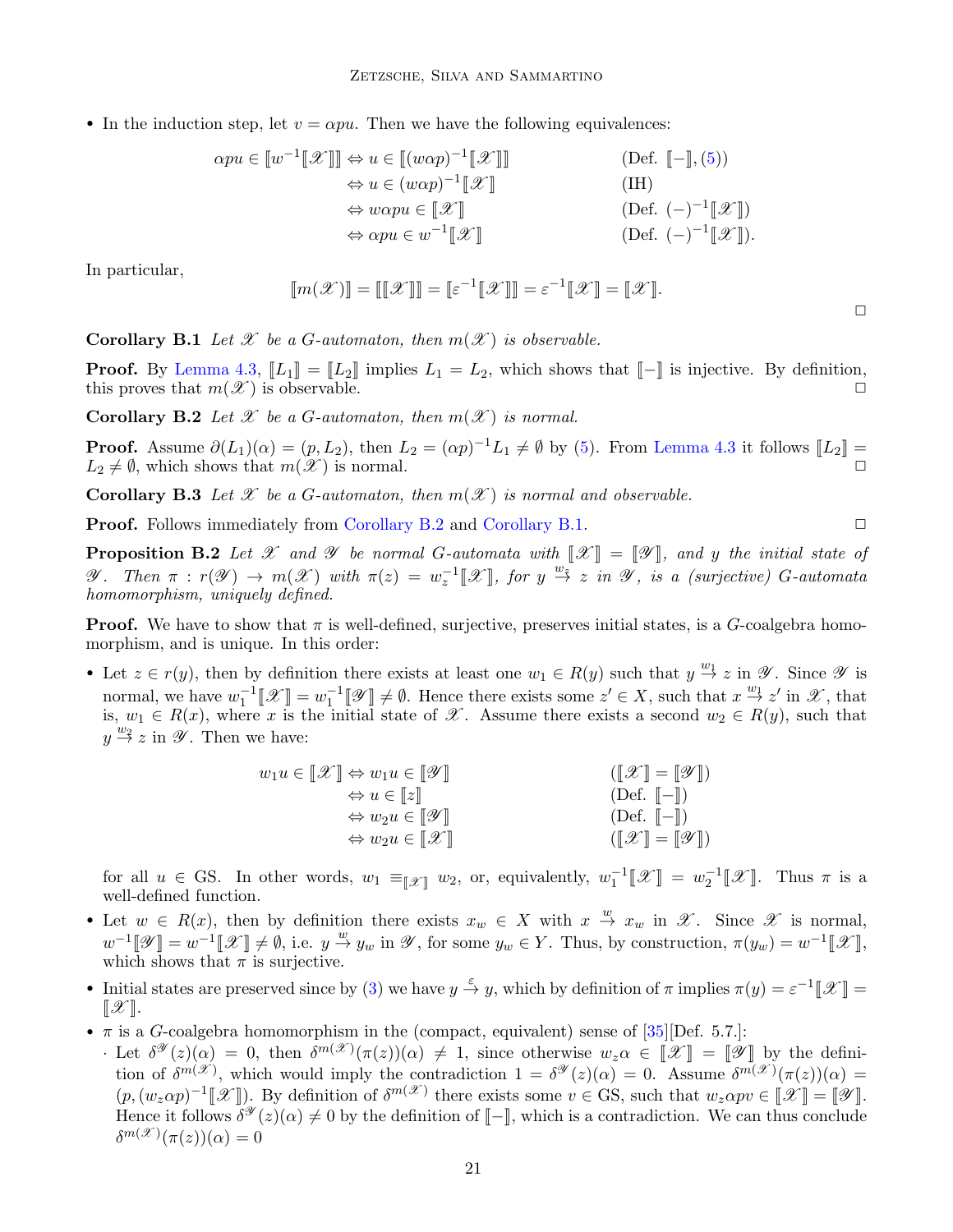- Let  $\delta^{\mathscr{Y}}(z)(\alpha) = 1$ , then  $w_z \alpha \in [\mathscr{Y}] = [\mathscr{X}]$  by the definition of  $[\![ ]\!]$ . From the definition of  $\delta^{m(\mathscr{X})}$ , it follows  $\delta^{m(\mathscr{X})}(\pi(z))(\alpha) = 1.$
- · Let  $\delta^{\mathscr{Y}}(z)(\alpha) = (p, z')$ , then, by normality of  $\mathscr{Y}$ , there exists some  $v \in [z'] \neq \emptyset$ . The latter implies  $w_z \alpha p v \in [\mathscr{Y}] = [\mathscr{X}]$ . By the definitions of  $\delta^{m(\mathscr{X})}$  and  $w_{z'}$ , it follows  $\delta^{m(\mathscr{X})}(\pi(z))(\alpha) =$  $(p, (w_z \alpha p)^{-1} \llbracket \mathcal{X} \rrbracket) = (p, \pi(z)^t).$
- Let  $g: r(\mathscr{Y}) \to m(\mathscr{X})$  be any G-automata homomorphism. Let  $z \in r(y)$ , then by definition there exists  $w_z \in R(y)$ , such that  $y \stackrel{w_z}{\to} z$  in  $\mathscr Y$ , and thus in  $r(\mathscr Y)$ . Since g is a G-automata homomorphism, it follows  $\llbracket \mathcal{X} \rrbracket = g(y) \stackrel{w_{\xi}}{\rightarrow} g(z)$  in  $m(\mathcal{X})$ . By [Lemma 4.2,](#page-8-3) on the other hand, we have  $\llbracket \mathcal{X} \rrbracket \stackrel{w_{\xi}}{\rightarrow} w_{z}^{-1} \llbracket \mathcal{X} \rrbracket$  in  $m(\mathcal{X})$ . From [Lemma 4.1](#page-8-4) it thus follows  $g(z) = w_z^{-1} \llbracket \mathcal{X} \rrbracket = \pi(z)$ .

**Lemma B.8** Let X be a normal G-automaton with initial state x and  $\pi$  :  $r(\mathcal{X}) \rightarrow m(\mathcal{X})$  as in [Proposition 4.2,](#page-9-5) then  $y \simeq z$  if(f)  $\pi(y) = \pi(z)$  for all  $y, z \in r(x)$ . Consequently,  $m(\mathscr{X})$  is isomorphic to  $r(\mathscr{X})/\simeq$ .

**Proof.** The statement follows from the following chain of equivalences:

$$
\pi(y) = \pi(z) \Leftrightarrow (w_y)^{-1} [\mathcal{X}] = (w_z)^{-1} [\mathcal{X}]
$$
\n
$$
\Leftrightarrow [\![y]\!] = [\![z]\!] \qquad (Def. \ \pi)
$$
\n
$$
\Leftrightarrow y \simeq z \qquad (Z \text{ normal}).
$$

 $\Box$ 

 $\Box$ 

**Corollary B.4** Let X be a normal G-automaton, then  $m(\mathcal{X})$  satisfies the nesting coequation, whenever  $\mathscr{X}$  does.

**Proof.** In [Proposition 4.1](#page-8-2) it was noted that the reachable subcoalgebra  $r(\mathscr{X})$  satisfies the nesting co-equation, whenever X does. By [Proposition 4.2](#page-9-5) there exists an epimorphism  $\pi : r(\mathcal{X}) \to m(\mathcal{X})$  for any normal automaton  $\mathscr X$ . The claim follows since coalgebras satisfying a coequation form a covariety, which is in particular closed under homomorphic images  $[8,34]$  $[8,34]$ .

Corollary B.5 Let X and Y be normal G-automata, then  $\mathcal{X} \equiv \mathcal{Y}$  if(f)  $m(\mathcal{X}) \cong m(\mathcal{Y})$ .

**Proof.** We begin by assuming  $\mathcal{X}$  =  $\mathcal{Y}$ . From [Lemma 4.3](#page-9-4) and [Corollary 4.1](#page-9-7) we know that  $m(\mathcal{X})$ and  $m(\mathscr{Y})$  are normal and accept the same language as  $\mathscr{X}$  and  $\mathscr{Y}$ . From [Lemma 4.2](#page-8-3) it follows that  $m(\mathscr{X})$  and  $m(\mathscr{Y})$  are reachable. [Proposition 4.2](#page-9-5) thus implies that there exist G-automata homomorphisms  $\pi_1 : m(\mathscr{Y}) \to m(\mathscr{X})$  and  $\pi_2 : m(\mathscr{X}) \to m(\mathscr{Y})$ . From the uniqueness property in [Proposition 4.2](#page-9-5) we deduce  $\pi_1 \pi_2 = \mathrm{id}_{m(\mathscr{X})}$  and  $\pi_2 \pi_1 = \mathrm{id}_{m(\mathscr{Y})}$ . Hence  $\pi_2 : m(\mathscr{X}) \to m(\mathscr{Y})$  is an isomorphism with inverse  $\pi_1$ .

Conversely, assume  $m(\mathscr{X})$  is isomorphic to  $m(\mathscr{Y})$ . Then it immediately follows  $\llbracket m(\mathscr{X}) \rrbracket = \llbracket m(\mathscr{Y}) \rrbracket$ , which implies  $\mathcal{X}$  =  $\mathcal{Y}$  by [Lemma 4.3.](#page-9-4)

**Corollary B.6** Let X and V be normal G-automata with  $\mathcal{X} \parallel = \mathcal{Y} \parallel$ . Then  $|m(\mathcal{X})| \leq |\mathcal{Y}|$ , where  $|m(\mathscr{X})| = |\mathscr{Y}|$  if(f)  $m(\mathscr{X}) \cong \mathscr{Y}$ .

**Proof.** From [Corollary 4.3](#page-9-1) it immediately follows  $m(\mathscr{X}) \cong m(\mathscr{Y})$ . We additionally observe [Figure 5a](#page-9-6) to derive

$$
|m(\mathscr{X})|=|m(\mathscr{Y})|\leq |r(\mathscr{Y})|\leq |\mathscr{Y}|.
$$

We next show  $|m(\mathscr{X})| = |\mathscr{Y}|$  if(f)  $m(\mathscr{X}) \cong \mathscr{Y}$ :

- Assume  $m(\mathscr{X}) \cong \mathscr{Y}$ , then immediately  $|m(\mathscr{X})| = |\mathscr{Y}|$ .
- Assume  $|m(\mathscr{X})| = |\mathscr{Y}|$ , then [Proposition 4.2](#page-9-5) and [Figure 5a](#page-9-6) imply:

$$
|r(\mathscr{Y})| \ge |m(\mathscr{X})| = |\mathscr{Y}| \ge |r(\mathscr{Y})|.
$$

It thus follows  $|m(\mathscr{X})| = |r(\mathscr{Y})| = |\mathscr{Y}|$ . From the second equality and the definition of  $r(\mathscr{Y})$  it immediately follows  $\mathscr{Y} \cong r(\mathscr{Y})$ . The first equality implies that the epimorphism  $\pi : r(\mathscr{Y}) \to m(\mathscr{X})$  in [Proposition 4.2](#page-9-5) is an isomorphism. Combining both implications shows the claim.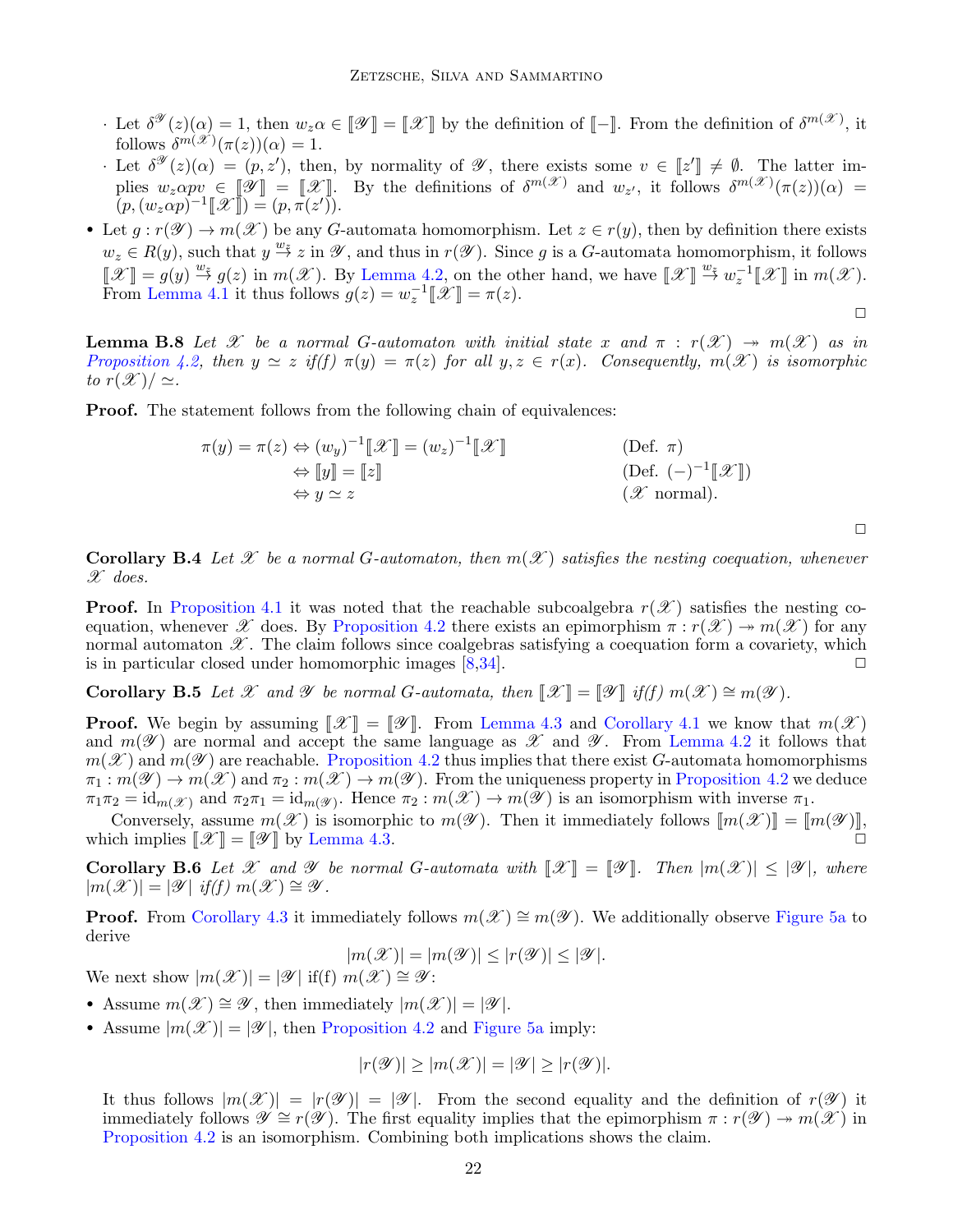$\Box$ 

**Lemma B.9** It holds row(s)  $\stackrel{t}{\rightarrow} row(st)$  in  $m(T)$  for all  $s \in S$  and  $t \in \text{GS}^-$ , such that  $st \in S$ . In particular,  $m(T)$  is reachable.

**Proof.** We show the statement by induction on the length of  $t \in \text{GS}^-$ :

- If  $t = \varepsilon$ , the statement follows from the base case of [\(3\)](#page-7-2), i.e.  $row(s) \stackrel{\varepsilon}{\rightarrow} row(s)$ .
- If  $t = v \alpha p$  for  $v \in \text{GS}^-$ , we have  $sv \in S$ , since  $s v \alpha p = st \in S$  and S is prefix-closed by [Definition 5.1.](#page-10-2) Thus  $row(s) \stackrel{v}{\rightarrow} row(sv)$  by the induction hypothesis. Since  $\varepsilon \neq st \in S$ , we have  $(\alpha p)^{-1}row(sv)$  $row(st) \neq \emptyset$  by [Definition 5.1.](#page-10-2) Thus it follows  $row(sv) \stackrel{\alpha p}{\rightarrow} r(sv\alpha p)$  by [\(6\)](#page-10-3). We conclude  $row(s) \stackrel{v\alpha p=t}{\rightarrow}$  $row(sv\alpha p) = row(st)$  by [\(3\)](#page-7-2).

Since  $\epsilon \in S$  by [Definition 5.1,](#page-10-2) we in particular obtain  $row(\epsilon) \stackrel{s}{\to} row(s)$  in  $m(T)$  for all  $s \in S$ , which implies the reachability of  $m(T)$ .

**Lemma B.10**  $m(T)$  is size-minimal among automata consistent with  $T$ .

**Proof.** We begin by showing that  $m(T)$  is consistent with T, that is, it satisfies  $\lceil row(s) \rceil(e) = row(s)(e)$ for all  $s \in S, e \in E$ , by induction on the length of e:

• For the induction base, let  $e = \alpha \in At$ , then it immediately follows:

$$
[row(s)](e) = 1 \Leftrightarrow \delta(row(s))(\alpha) = 1
$$
 (Def. [-])  

$$
\Leftrightarrow row(s)(\alpha) = 1
$$
 (6).

• For the induction step, let  $e = \alpha p w$  for  $w \in \text{GS}$ , then [Definition 5.1](#page-10-2) implies  $w \in E$  and  $row(s)(\alpha p w) =$  $row(s\alpha p)(w)$ . Thus we can deduce:

$$
[row(s)](\alpha pw) = 1
$$
  
\n
$$
\Leftrightarrow \exists t \in S : \emptyset \neq row(s\alpha p) = row(t) \text{ and } [row(t)](w) = 1
$$
  
\n
$$
\Leftrightarrow \exists t \in S : row(s\alpha p) = row(t) \text{ and } row(t)(w) = 1
$$
  
\n
$$
\Leftrightarrow row(s\alpha p)(w) = 1
$$
  
\n
$$
\Leftrightarrow row(s)(\alpha pw) = 1
$$
  
\n
$$
(T \text{ closed})
$$
  
\n
$$
(Definition 5.1).
$$

Let  $(\mathscr{Y}, y)$  be any G-automaton consistent with T, i.e.  $S \subseteq R(y)$  and  $[[y_s]](e) = row(s)(e)$  for all  $s \in S, e \in$ E, and  $y_s \in Y$  with  $y \stackrel{s}{\to} y_s$ . We define a function  $f : \{row(s) \mid s \in S\} \to Y$  by  $f(row(s)) = y_s$ . The function is well-defined, since  $S \subseteq R(y)$ . Assume  $f(row(s)) = f(row(t))$ , i.e.  $y_s = y_t$  for  $s, t \in S$ . Then we can deduce

$$
row(s)(e) = [y_s](e) = [y_t](e) = row(t)(e)
$$

for all  $e \in E$ . Since by [Definition 5.1](#page-10-2) rows indexed by S are disjoint, it follows  $s = t$ . This shows that f is injective, which implies the size-minimality of  $m(T)$ .

<span id="page-22-0"></span>**Lemma B.11**  $m(T)$  is normal.

**Proof.** Assume  $\delta(row(s))(\alpha) = (p, row(t))$  for  $s, t \in S$ . Then we have

$$
row(t) = row(s\alpha p) = (\alpha p)^{-1} row(s) \neq \emptyset
$$

by [\(6\)](#page-10-3). Since by [Lemma 5.2](#page-11-4)  $m(T)$  is consistent with T, it follows  $\llbracket row(t) \rrbracket \neq \emptyset$ .

<span id="page-22-1"></span>Corollary B.7  $m(T)$  is observable.

**Proof.** Assume  $\lceil row(s) \rceil = \lceil row(t) \rceil$  for  $s, t \in S$ . Then, by [Lemma 5.2,](#page-11-4) we can immediately deduce  $row(s) = row(t)$ , which shows that  $\llbracket - \rrbracket$  is injective, i.e.  $m(T)$  is observable.

**Lemma B.12**  $m(T)$  is normal and observable.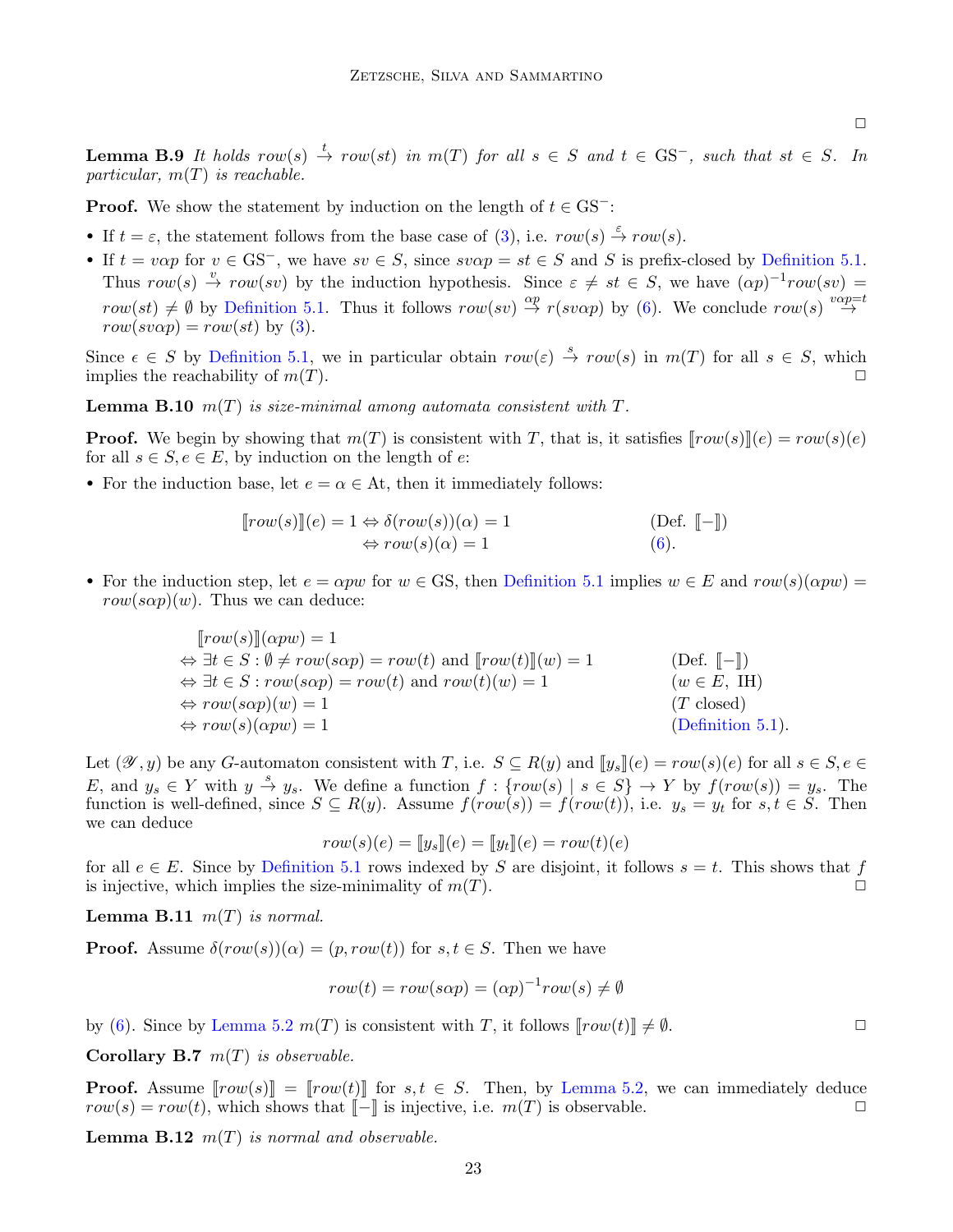**Proof.** Immediate from [Lemma B.11](#page-22-0) and [Corollary B.7.](#page-22-1)

**Lemma B.13** Let  $T = (S, E, row)$  be a deterministic observation table with  $row(t)(e) = \llbracket \mathcal{X} \rrbracket (te)$ . Then  $\pi: \{row(s) \mid s \in S\} \rightarrow \{w^{-1}[\mathscr{X}] \mid w \in R(x)\}, row(s) \mapsto s^{-1}[\mathscr{X}]$  is a well-defined injective function.

**Proof.** The result essentially is a consequence of  $m(T)$  being size-minimal among automata consistent with  $T$ , cf. the proof of [Lemma 5.2.](#page-11-4)

We first show that  $\pi$  is well-defined. To this end, we need to establish that i)  $S \subseteq R(x)$ ; and ii) if  $row(s) = row(t)$  for  $s, t \in S$ , then  $s^{-1}[\mathcal{X}] = t^{-1}[\mathcal{X}].$ 

For i) note that if  $s = \varepsilon$ , then  $x \stackrel{s}{\to} x$  by the base case of [\(3\)](#page-7-2), i.e.  $s \in R(x)$ . If  $s \neq \varepsilon$ , then [Definition 5.1](#page-10-2) implies the existence of some  $e \in E$ , such that  $row(s)(e) = 1$ . Thus  $||x||(se) = ||\mathcal{X}||(se) = row(s)(e) = 1$ , which implies  $s \in R(x)$  by the definition of  $\llbracket - \rrbracket$ . For ii) it is enough to observe that by [Definition 5.1](#page-10-2) all rows of an observation table are disjoint.

To show that  $\pi$  is injective, assume  $\pi(row(s)) = \pi(row(t))$ , for  $s, t \in S$ . By definition of  $\pi$  we thus have an equivalence  $s \equiv_{\llbracket \mathscr{X} \rrbracket} t$ . From the definition of  $\equiv_{\llbracket \mathscr{X} \rrbracket}$  and the assumptions it thus follows:

$$
e \in row(s) \Leftrightarrow se \in \llbracket \mathcal{X} \rrbracket \Leftrightarrow te \in \llbracket \mathcal{X} \rrbracket \Leftrightarrow e \in row(t)
$$

for all  $e \in E$ . This proves the equality  $row(s) = row(t)$ .

<span id="page-23-0"></span>**Lemma B.14** Let  $T = (S, E, row)$  and  $T' = (S, E', row')$  be closed deterministic observation table with  $E \subseteq E'$  and  $row(t)(e) = row'(t)(e)$  for all  $t \in S \cup S \cdot (At \cdot \Sigma)$ ,  $e \in E$ . Let  $m(T)$  and  $m(T')$  have transition functions  $\delta$  and  $\delta'$ , respectively, then for all  $s, t \in S$ :

- $\delta'(row'(s))(\alpha) = 1$  if(f)  $\delta(row(s))(\alpha) = 1$
- $\delta'(row'(s))(\alpha) = (p, row'(t))$  implies  $\delta(row(s))(\alpha) = (p, row(t))$  or  $\delta(row(s))(\alpha) = 0.$
- $\delta'(row'(s))(\alpha) = 0$  implies  $\delta(row(s))(\alpha) = 0$ .

#### Proof.

• For the first point we deduce

$$
\delta'(row'(s))(\alpha) = 1 \Leftrightarrow row'(s)(\alpha) = 1
$$
\n
$$
\Leftrightarrow row(s)(\alpha) = 1
$$
\n
$$
\Leftrightarrow row(s)(\alpha) = 1
$$
\n
$$
(\alpha \in \mathcal{A}t \subseteq E)
$$
\n
$$
\Leftrightarrow \delta(row(s))(\alpha) = 1
$$
\n
$$
(Def. \delta).
$$

• For the second point, assume  $\delta'(row'(s))(\alpha) = (p, row'(t))$  for  $t \in S$  with  $row'(s\alpha p) = row'(t)$ . Then by the first point  $\delta(row(s))(\alpha) = 0$ , or  $\delta(row(s))(\alpha) = (p, row(u))$  for some  $u \in S$  with  $row(s\alpha p) = row(u)$ . We further have

$$
row(t)(e) = row'(t)(e) = row'(s\alpha p)(e) = row(s\alpha p)(e) = row(u)(e)
$$

for all  $e \in E$ . In other words,  $row(t) = row(u)$ . By [Definition 5.1](#page-10-2) rows in T are disjoint, hence  $u = t$ .

• For the last point, assume  $\delta'(row'(s))(\alpha) = 0$ . Then by the first point  $\delta(row(s))(\alpha) = 0$ , or  $\delta(row(s))(\alpha) = 0$  $(p, row(t))$  for some  $t \in S$  with  $row(s\alpha p) = row(t)$ . By the definition of  $\delta$ , the latter case implies

$$
row'(s\alpha p)(e) = row(s\alpha p)(e) = 1
$$

for some  $e \in E \subseteq E'$ . The definition of  $\delta'$  thus implies  $\delta'(row'(s))(\alpha) \notin 2$ , which contradicts the assumption  $\delta'(row'(s))(\alpha) = 0$ . We thus can conclude  $\delta(row(s))(\alpha) = 0$ .

 $\Box$ 

**Proposition B.3** Let  $T = (S, E, row)$  be a closed deterministic observation table with row(t)(e) =  $\mathscr{X}(\mathscr{X})$  (te). Let  $\pi$  be the injection of [Lemma 5.4,](#page-11-2) and  $\mathscr{X}$  normal. The following are equivalent:

(i)  $\pi : m(T) \simeq m(\mathscr{X})$  is a G-automata isomorphism;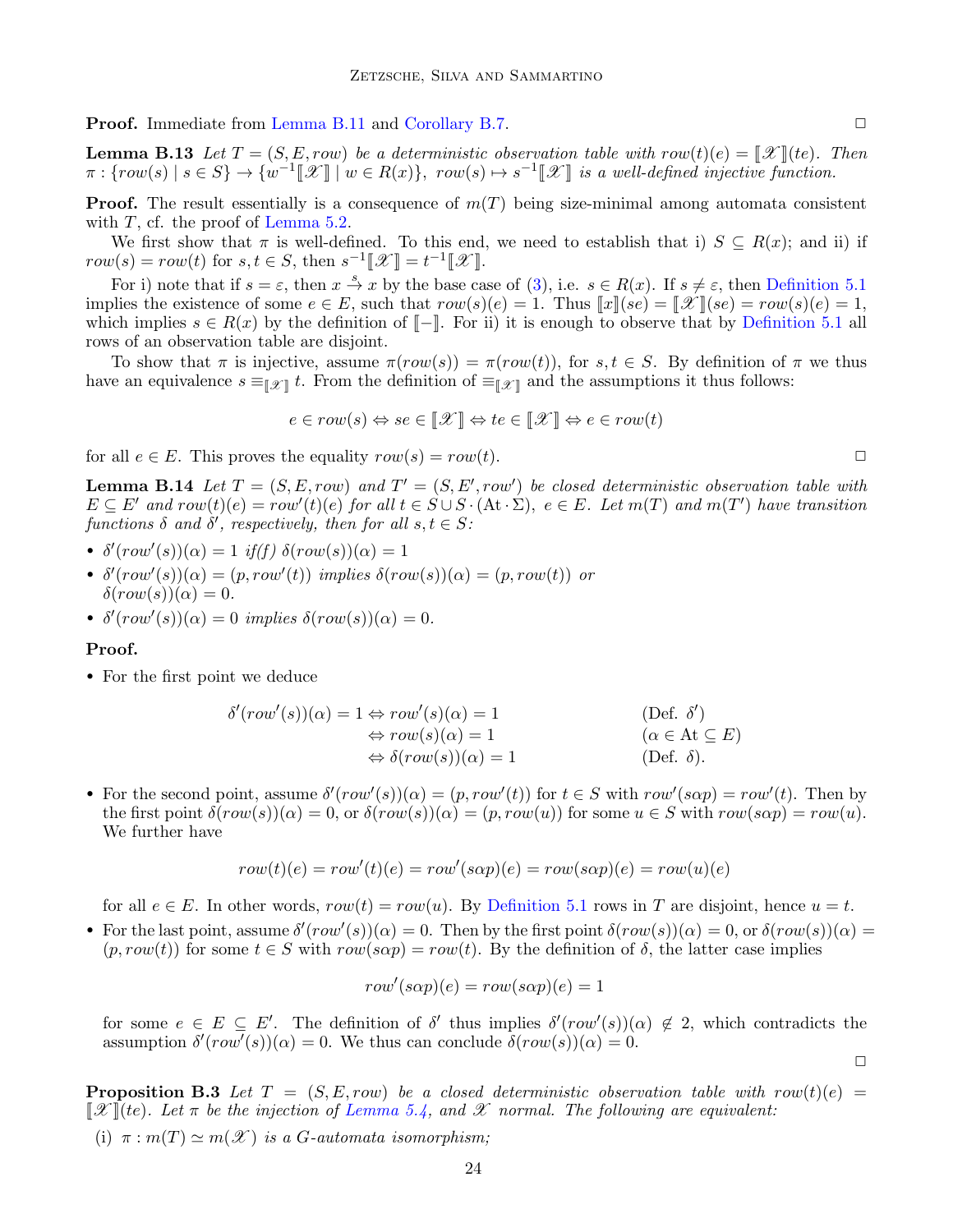(ii)  $\llbracket m(T) \rrbracket = \llbracket m(\mathcal{X}) \rrbracket$ .

# Proof.

• 1.  $\rightarrow$  2.: Since  $\pi$  is a homomorphism, it follows  $\llbracket - \rrbracket_{m(\mathcal{X})} \circ \pi = \llbracket - \rrbracket_{m(T)}$  by uniqueness. In particular we have:

$$
\begin{aligned}\n[m(T)]_{m(T)} &= [row(\varepsilon)]_{m(T)} & \text{(Def. } [-]_{m(T)}) \\
&= [\pi(row(\varepsilon))]_{m(\mathcal{X})} & \text{(Def. } [-]_{m(T)}) \\
&= [\varepsilon^{-1} \mathcal{X}]_{m(\mathcal{X})} & \text{(Def. } \pi) \\
&= [\mathcal{X}]_{m(\mathcal{X})} & \text{(Def. } \pi)\n\end{aligned}
$$

• 2.  $\rightarrow$  1. : By [Lemma 5.3](#page-11-5) and [Lemma 5.1](#page-10-4)  $m(T)$  is normal and reachable. From the assumption and [Lemma 4.3](#page-9-4) it follows  $\llbracket m(T) \rrbracket = \llbracket m(\mathscr{X}) \rrbracket = \llbracket \mathscr{X} \rrbracket$ . By assumption  $\mathscr{X}$  is normal. There thus exists a unique surjective homomorphism  $f := m(\overline{T}) = r(m(T)) \rightarrow m(\mathscr{X})$  by [Proposition 4.2.](#page-9-5) Using [Lemma 5.1,](#page-10-4) one easily verifies that  $\pi = f$ . Since by [Lemma 5.4](#page-11-2) the function  $\pi = f$  is injective, it is an isomorphism.

<span id="page-24-0"></span>**Lemma B.15** Let  $T = (S, E, row)$  and  $T' = (S, E', row')$  be closed deterministic observation table with  $E \subseteq E'$  and  $row(t)(e) = row'(t)(e)$ . Then  $[row(s)]_{m(T)} \subseteq [row'(s)]_{m(T')}$  for all  $s \in S$ .

**Proof.** We show  $w \in [row(s)]_{m(T)}$  implies  $w \in [row'(s)]_{m(T')}$  for all  $s \in S$  and  $w \in GS$  by induction on w. Let  $m(T)$  and  $m(T')$  have transition functions  $\delta$  and  $\delta'$ , respectively.

• For the induction base, assume  $w = \alpha$ . Then we deduce:

$$
\alpha \in [row(s)]_{m(T)} \Leftrightarrow \delta(row(s))(\alpha) = 1
$$
 (Def. [-])  
\n
$$
\Leftrightarrow row(s)(\alpha) = 1
$$
 (Def.  $\delta$ )  
\n
$$
\Leftrightarrow row'(s)(\alpha) = 1
$$
 (Def.  $\delta$ )  
\n
$$
\Leftrightarrow \delta'(row'(s))(\alpha) = 1
$$
 (Def.  $\delta'$ )  
\n
$$
\Leftrightarrow \alpha \in [row'(s)]_{m(T')}
$$
 (Def. [-]).

• In the induction step, let  $w = \alpha pv$ . Then we have:

$$
\alpha pv \in [row(s)]_{m(T)}
$$
\n
$$
\Leftrightarrow \exists t \in S : \delta(row(s))(\alpha) = (p, row(t)), \ v \in [row(t)]_{m(T)} \quad \text{(Def. } [-\text{])}
$$
\n
$$
\Rightarrow \exists t \in S : \delta'(row'(s))(\alpha) = (p, row'(t)), \ v \in [row'(t)]_{m(T')} \quad \text{(*)}
$$
\n
$$
\Leftrightarrow \alpha pv \in [row'(s)]_{m(T')} \quad \text{(Def. } [-\text{]).}
$$

For ( $\star$ ) note that the left hand side implies the existence of some  $e \in E \subseteq E'$  with  $row'(s\alpha p)(e) =$  $row(s\alpha p)(e) = 1$ . From the closedness of T' it thus follows that there exists some  $t' \in S$  with  $row'(t') =$  $row'(s\alpha p)$  and  $\delta'(row'(s))(\alpha) = (p, row'(t'))$ . It follows

$$
row(t')(e) = row'(t')(e) = row'(s\alpha p)(e) = row(s\alpha p)(e) = row(t)(e)
$$

for all  $e \in E$ . Since by [Definition 5.1](#page-10-2) the rows in T are disjoint, we have  $t = t'$ . One proceeds by applying the induction hypothesis.

 $\Box$ 

 $\Box$ 

**Proposition B.4** Let  $T = (S, E, row)$  be a closed deterministic observation table with  $row(t)(e)$  $\llbracket \mathscr{X} \rrbracket$ (te). Let  $\llbracket m(T) \rrbracket(z) \neq \llbracket \mathscr{X} \rrbracket(z)$  for some  $z \in \text{GS}$ , and  $T' = (S, E \cup \text{surf}(z), row')$  with  $row'(t)(e) =$  $\|\mathscr{X}\|$ (te). If  $T'$  is closed, then  $\overline{row}'(\varepsilon)(e) = 0$  for all  $e \in E$ , but  $\overline{row}'(\varepsilon)(z') = 1$  for some  $z' \in \text{suffix}(z)$ .

Proof.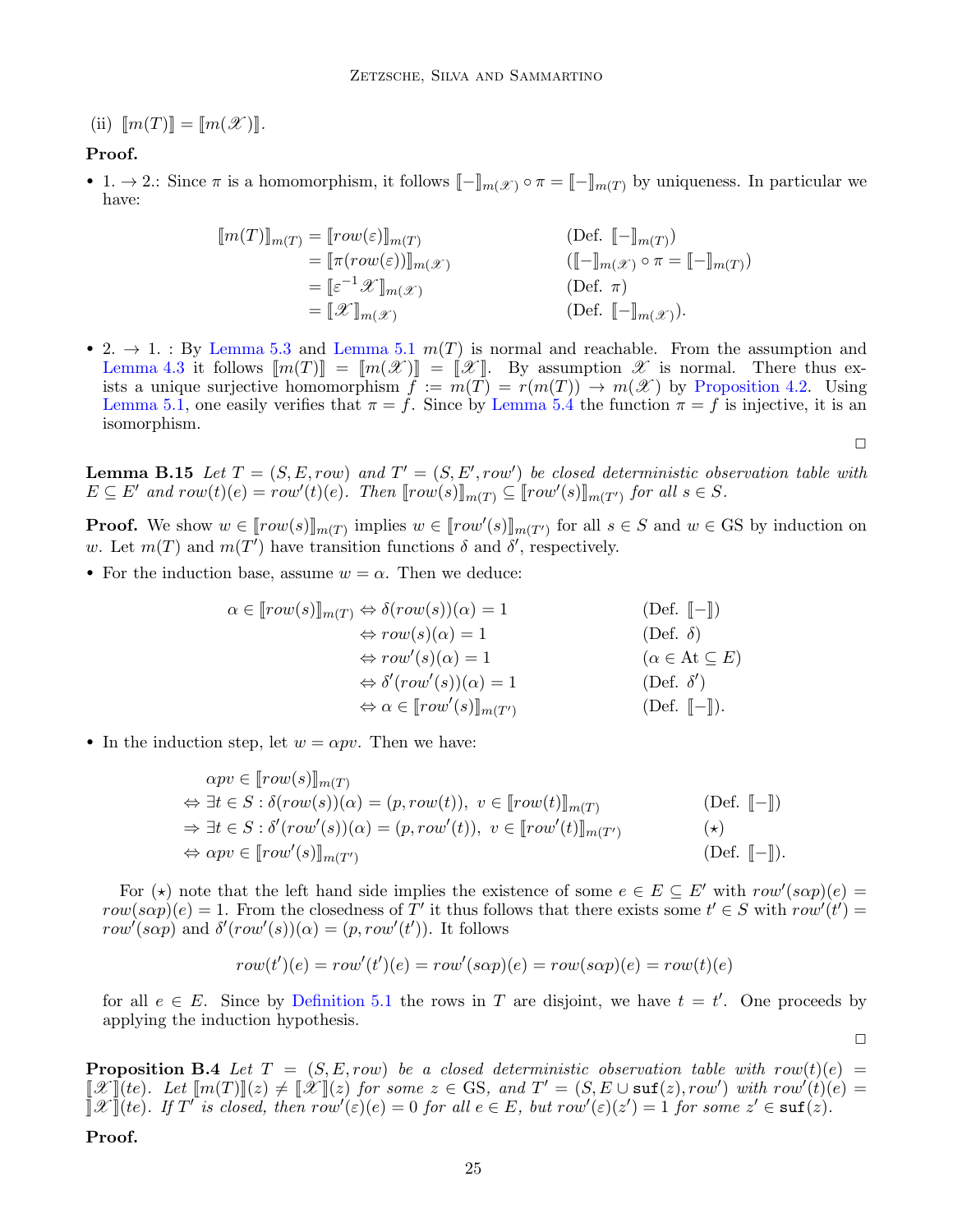• Assume  $\llbracket \mathcal{X} \rrbracket(z) = 0$  and  $\llbracket m(T) \rrbracket(z) = 1$ . Since  $\llbracket m(T) \rrbracket \subseteq \llbracket m(T') \rrbracket$  by [Lemma B.15,](#page-24-0) it follows  $\llbracket m(T') \rrbracket(z) =$ 1. From [Lemma 5.2](#page-11-4) and the global assumptions we thus can deduce

$$
1 = [m(T')]z = [row'(\varepsilon)](z) = row'(\varepsilon)(z) = [\mathcal{X}]](z),
$$

which contradicts  $0 = \llbracket \mathcal{X} \rrbracket(z)$ .

• Assume  $\mathbb{Z}(\mathcal{X}) = 1$  and  $\mathbb{Z}(\mathcal{X})(z) = 0$ . From [Lemma 5.2](#page-11-4) and the global assumptions we can deduce

$$
1 = [\![\mathscr{X}]\!](z) = row'(\varepsilon)(z) = [\![row'(\varepsilon)]\!](z) = [\![m(T')] \!](z).
$$

By [Lemma B.14,](#page-23-0) there exists some decomposition  $z = v \alpha p z'$  for  $v \in \text{GS}^-, z' \in \text{surf}(z)$ , such that for some  $t \in S$ :

(i)  $row'(\varepsilon) \stackrel{v}{\to} row'(t)$  in  $m(T')$  and  $row(\varepsilon) \stackrel{v}{\to} row(t)$  in  $m(T)$ ;

(ii)  $\delta'(row'(t))(\alpha) = (p, row'(t'))$  for some  $t' \in S$ , but  $\delta(row(t))(\alpha) = 0$ .

For all  $e \in E$  it follows

$$
0 = row(t\alpha p)(e) = row'(t\alpha p)(e) = row'(t')(e) = row(t')(e),
$$

since otherwise  $\delta(row(t))(\alpha) \neq 0$  by the definition of  $\delta$ . From [Definition 5.1](#page-10-2) we can deduce  $t' = \varepsilon$ . Since  $(v \alpha p) z' = z \in [m(T')] = [row'(\varepsilon)]$  and  $row'(\varepsilon) \stackrel{v \alpha p}{\rightarrow} row'(t') = row'(\varepsilon)$ , it follows  $z' \in [row'(\varepsilon)]$  by the definition of  $\lbrack - \rbrack$ . From [Lemma 5.2](#page-11-4) we can conclude  $z' \in row'(\varepsilon)$ .

<span id="page-25-0"></span>**Proposition B.5** If [Algorithm](#page-3-0) 2.1 is instantiated with the language accepted by a finite normal automaton G-automaton  $\mathscr X$ , then T is a well-defined deterministic observation table at every step.

#### Proof.

- Any G-automaton accepts a deterministic language. Since  $row(s) = s^{-1}[\mathcal{X}]$ , and determinacy is preserved under derivatives, the determinacy of T is thus implied by the determinacy of  $\llbracket \mathcal{X} \rrbracket$ .
- In the initial step we have  $S = \{\varepsilon\}$  and  $E = At$ . In every step that follows the sets S and E are only extended. We thus have  $\varepsilon \in S$  and  $At \subseteq E$  in every step.
- In the initial step  $S = \{\varepsilon\}$  and  $E = \text{At}$  are clearly prefix- and suffix-closed, respectively. In the following steps S is only extended with strings of the shape  $s \alpha p$  for  $s \in S$ , and E is only extended with the suffixes of some z. Hence  $S$  and  $E$  are prefix- and suffix-closed in every step.
- In the initial step  $S = {\varepsilon}$ , hence all rows indexed by elements in S are trivially disjoint. In the following steps we only add sap to S, if  $row(s\alpha p) \neq row(t)$  for all  $t \in S$ . Since disjoint rows do at no point collapse, we can deduce that  $s \neq t$  implies  $row(s) \neq row(t)$  for all  $s, t \in S$  in every step.
- In the initial step we have  $S = {\varepsilon}$ , thus the observation that for all  $s \in S$  with  $s \neq \varepsilon$  we have  $row(s) \neq \emptyset$ is trivially true. In the following steps we only add elements  $s\alpha p$  with  $row(s\alpha p) \neq \emptyset$  to S.
- Since  $row(t)(e) = \llbracket \mathcal{X} \rrbracket (te)$ , the identity  $row(s\alpha p)(e) = row(s)(\alpha p e)$ , if  $\alpha pe \in E$ , follows from the associativity of string concatenation.

 $\Box$ 

 $\Box$ 

**Theorem 2** If [Algorithm](#page-3-0) 2.1 is instantiated with the language accepted by a finite normal automaton  $\mathscr{X}$ , then it terminates with a hypothesis isomorphic to  $m(\mathscr{X})$ .

**Proof.** By [Proposition B.5,](#page-25-0) T is a well-defined deterministic observation table at every step. We continue by showing that the algorithm yields  $m(\mathscr{X})$  in finitely many steps. By [Lemma 5.4](#page-11-2) we have  $|X| \leq |Y|$ for  $X = \{\text{row}(s) \mid s \in S\}$  and  $Y = \{w^{-1}[\mathcal{X}] \mid w \in R(x)\}$  at any point of the algorithm. Since  $\mathcal{X}$  is finite, the state-space Y of  $m(\mathscr{X})$  is finite. At no point of the algorithm does the size of X decrease. Resolving a closedness defect strictly increases the size of  $X$ . Hence a closedness defect can only occur finitely many times. The only way the algorithm could not terminate is thus an infinite chain of negative equivalence queries, for which the subsequent suffix-enriched table is immediately closed again. By applying [Proposition 5.2](#page-11-3) twice, one observes that such a case can not occur.  $\Box$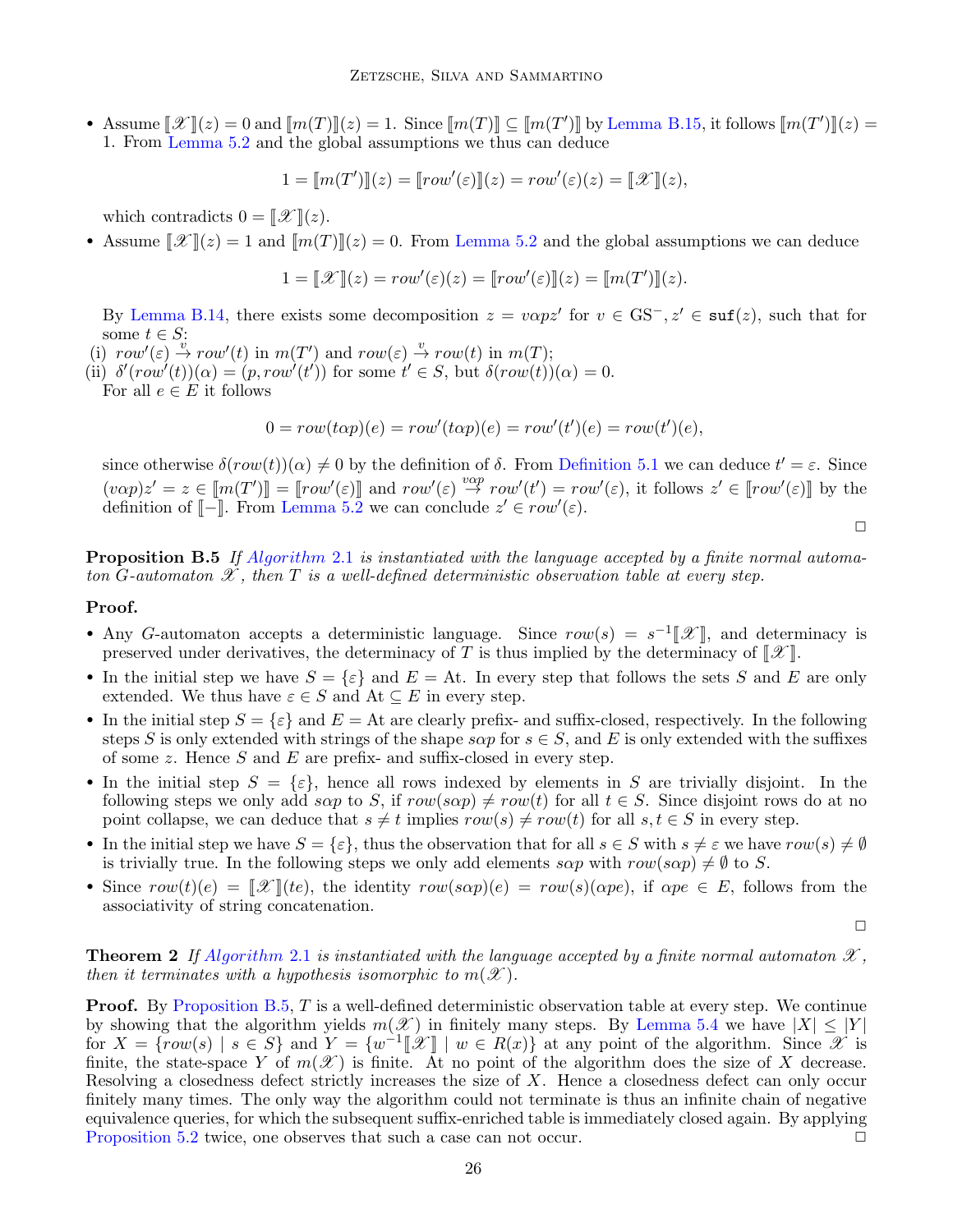**Lemma B.16** Given a G-automaton  $\mathscr{X} = (X, \delta, x)$ , let  $f(\mathscr{X}) := (X + \{\star\}, \langle \partial, \varepsilon \rangle, x)$  be the M-automaton with

$$
\partial(x)(\alpha p) := \begin{cases} y & \text{if } x \in X, \ \delta(x)(\alpha) = (p, y) \\ \star & \text{otherwise} \end{cases} \qquad \varepsilon(x)(\alpha) := \begin{cases} 1 & \text{if } x \in X, \ \delta(x)(\alpha) = 1 \\ 0 & \text{otherwise} \end{cases}.
$$

Then  $\llbracket x \rrbracket_{\mathcal{X}} = \llbracket x \rrbracket_{f(\mathcal{X})}$  for all  $x \in X$ , and  $\llbracket \star \rrbracket_{f(\mathcal{X})} = \emptyset$ . In particular,  $\llbracket f(\mathcal{X}) \rrbracket_{f(\mathcal{X})} = \llbracket \mathcal{X} \rrbracket_{\mathcal{X}}$ .

**Proof.** We simultaneously show i)  $w \notin [\mathbb{t}]_{f(\mathcal{X})}$  and ii)  $w \in [\![x]\!]_{f(\mathcal{X})}$  if(f)  $w \in [\![x]\!]_{\mathcal{X}}$ , for all  $w \in GS$  and  $x \in X$  by induction on the length of w.

• For the induction base assume  $w = \alpha$ , then we observe the following equivalences for i):

$$
\alpha \in [\![ \star ]\!]_{f(\mathscr{X})} \Leftrightarrow \varepsilon(\star)(\alpha) = 1
$$
\n
$$
\Leftrightarrow 0 = 1
$$
\n
$$
\Leftrightarrow \text{false}
$$
\n
$$
(Def. [\![ - ]\!]_{f(\mathscr{X})})
$$
\n
$$
(Def. \varepsilon)
$$
\n
$$
(0 \neq 1).
$$

Similarly, we derive the following chain for ii):

$$
\alpha \in [\![x]\!]_{f(\mathscr{X})} \Leftrightarrow \varepsilon(x)(\alpha) = 1
$$
\n
$$
\Leftrightarrow \delta(x)(\alpha) = 1
$$
\n
$$
\Leftrightarrow \alpha \in [\![x]\!]_{\mathscr{X}}
$$
\n
$$
(Def. \varepsilon, x \in X)
$$
\n
$$
(Def. \lceil -\!]_{\mathscr{X}}).
$$

• For the induction step, let  $w = \alpha pv$  for  $v \in \mathbb{G}S$ , then we observe the following for i):

$$
\alpha pv \in [\![\star]\!]_{f(\mathscr{X})} \Leftrightarrow \partial(\star)(\alpha p) = y, \ v \in [\![y]\!]_{f(\mathscr{X})} \tag{Def. } [\![-]\!]_{f(\mathscr{X})}
$$
  
\n
$$
\Leftrightarrow \partial(\star)(\alpha p) = \star, \ v \in [\![\star]\!]_{f(\mathscr{X})} \tag{Def. } \partial)
$$
  
\n
$$
\Leftrightarrow \text{false} \tag{IH}.
$$

Analogously, we deduce for ii):

$$
\alpha pv \in [\![x]\!]_{f(\mathscr{X})} \n\Leftrightarrow \partial(x)(\alpha p) = y, \ v \in [\![y]\!]_{f(\mathscr{X})} \n\Leftrightarrow \delta(x)(\alpha) = (p, y), \ v \in [\![y]\!]_{f(\mathscr{X})} \text{ or } \delta(x)(\alpha) \in 2, \ v \in [\![\star]\!]_{f(\mathscr{X})} \n\Leftrightarrow \delta(x)(\alpha) = (p, y), \ v \in [\![y]\!]_{\mathscr{X}} \text{ or false} \n\Leftrightarrow \alpha pv \in [\![x]\!]_{\mathscr{X}} \n(\text{Def. } [\![-]\!]_{\mathscr{X}}).
$$

In particular,  $[[f(\mathcal{X})]]_{f(\mathcal{X})} = [[x]]_{f(\mathcal{X})} = [[x]]_{\mathcal{X}} = [[\mathcal{X}]]_{\mathcal{X}}$ .

**Corollary B.8** Let X be a normal G-automaton, then  $f(m(\mathcal{X})) \cong m(f(\mathcal{X}))$  as M-automata.

**Proof.** From [Lemma 6.1](#page-12-0) and [Lemma 4.3](#page-9-4) we can deduce that  $f(m(\mathcal{X}))$  accepts  $\mathcal{X}$ , which is also accepted by  $m(f(\mathcal{X}))$ .

By [Corollary 4.1](#page-9-7)  $[-]_{m(\mathscr{X})}$  is injective. Since by Corollary 4.1 and [Lemma 4.2](#page-8-3)  $m(\mathscr{X})$  is normal and reachable, we know that  $\llbracket - \rrbracket_{m(\mathscr{X})}$  never evaluates to the empty set. From [Lemma 6.1](#page-12-0) we thus can deduce that  $\llbracket - \rrbracket_{f(m(\mathscr{X}))}$  is injective.

It is not hard to see that if a state is reachable in  $\mathscr Y$ , then it is reachable in  $f(\mathscr Y)$ . The element  $\star$  is reachable in  $f(\mathscr{Y})$  in particular if  $\mathscr{Y}$  is reachable and normal. Hence, since  $m(\mathscr{X})$  is reachable and normal by [Lemma 4.2](#page-8-3) and [Corollary 4.1,](#page-9-7) respectively,  $f(m(\mathscr{X}))$  is reachable.

The automaton  $f(m(\mathscr{X}))$  thus accepts the same language as  $m(f(\mathscr{X}))$ , is observable, and reachable. By uniqueness,  $f(m(\mathcal{X}))$  and  $m(f(\mathcal{X}))$  are thus isomorphic.

**Lemma B.17** Let  $a, b \in \mathbb{N}_{\geq 3}$ , then  $a * b > a + b$ .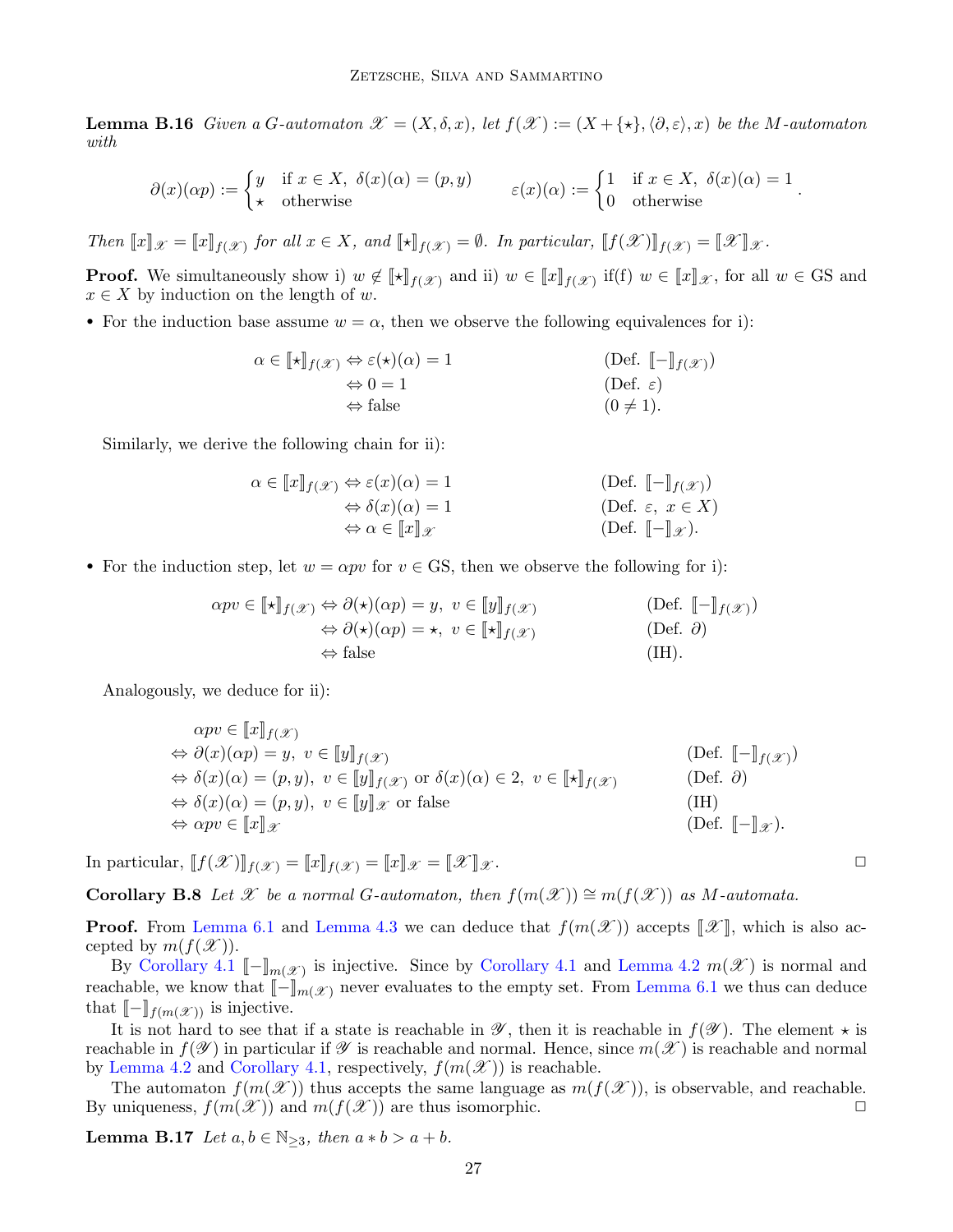**Proof.** We prove the statement by induction on  $a \in \mathbb{N}_{\geq 3}$ .

• For the induction base, assume  $a = 3$ . We show that  $3 * b > 3 + b$  for all  $b \in \mathbb{N}_{\geq 3}$  by induction on b. In the induction base,  $b = 3$ , the statement immediately is implied by  $3 * 3 = 9 > 6 = 3 + 3$ . Assume the statement is true for some  $b \geq 3$ . The induction step follows from

$$
3*(b+1) = 3*b+3 > (3+b) + 3 = 6+b > 3+(b+1).
$$

• Assume the statement is true for  $a \geq 3$ . The induction step follows from

$$
(a+1)*b = (a*b) + b > (a+b) + b > (a+1) + b.
$$

 $\Box$ 

**Proposition B.6** [Algorithm 1.1](#page-1-1) requires at most  $O(a * (|At| * b))$  many membership queries to  $[e]$  for learning a M-automaton representation of e, whereas [Algorithm](#page-3-0) 2.1 requires at most  $O(a*(|At|+b))$  many membership queries to  $\llbracket e \rrbracket$  for learning a G-automaton representation of e, for some integers  $a, b \in \mathbb{N}$ .

**Proof.** We first derive the maximum number of entries a table indexed by S and E can have during a run of  $\mathsf{L}^*$  for generalised languages with input A and output B. Since we use a suffix-strategy for the handling of counterexamples (opposed to a prefix-strategy), our presentation slightly differs from the one in [\[3\]](#page-15-2). Let  $k$  denote the cardinality of the alphabet  $A$ . The number of states of the minimal Moore automaton accepting the target language is referred to by  $n$ , and the maximum length of a counterexample by  $m$ . By construction, we add elements to the set S only if we resolve a closedness defect, which can happen  $n-1$ times at most. In the worst case, the sets S and  $S \cdot A$  are disjoint. The cardinality of  $S \cup S \cdot A$  is thus bounded by  $n+n*k$ . The total number of strings in E is  $1+m*(n-1)$ . This is because E is instantiated with  $\varepsilon$ , and only extended with suffixes of counterexamples. Each counterexample has at most m suffixes, and there can only be  $n-1$  counterexamples. A table can thus have at most  $(n+n*k)*(1+m*(n-1)),$ or  $O(m*n^2*k)$ , many entries.

In the case of  $A = (At \cdot \Sigma)$  and  $B = 2^{At}$ , each entry requires |At| many membership queries. Overall [Algorithm 1.1](#page-1-1) thus requires at most

$$
O(n * |At| * |\Sigma| * (|At| * m * n))
$$

many membership queries to learn a deterministic guarded string language.

We now derive a bound to the number of membership queries  $GL^*$  requires. As before, let m denote the maximum length of a counterexample, and  $n$  the number of states of the minimal Moore automaton accepting the target language. The cardinality of the set  $S$  is bounded by the number of states in the minimal GKAT automaton accepting the target language, which by [Corollary 6.1](#page-12-1) is  $n-1$ . The cardinality of  $S \cup S \cdot (At \cdot \Sigma)$  is thus bounded by  $(n+1) + (n+1) * |At| * |\Sigma|$ . The total number of strings in E is  $|At|+m*n$ . This is because E is instantiated with At, and only extended with suffixes of counterexamples. Each counterexample has at most m suffixes, and there can only be  $(n + 1) - 1$  counterexamples. A table can thus have at most  $((n + 1) + (n + 1) * |At| * |\Sigma|) * (|At| + m * n)$  entries. Each entry requires one membership query. Overall [Algorithm 2.1](#page-3-0) requires at most

$$
O(n * |At| * |\Sigma| * (|At| + m * n))
$$

many membership queries to learn a deterministic guarded string language. The statement follows by setting  $a := n * |A_t| * |\Sigma|$  and  $b := m * n$ .

**Lemma B.18** Let  $T = (S, E, row)$  be a closed deterministic observation table with  $row(t)(e) = \llbracket \mathcal{X} \rrbracket (te)$ . Let  $\llbracket m(T) \rrbracket(z) \neq \llbracket \mathcal{X} \rrbracket(z)$  for some  $z \in \text{GS}$ , and  $z' := \min(A_z)^{14}$  $z' := \min(A_z)^{14}$  $z' := \min(A_z)^{14}$ . If  $T' = (S, E \cup \text{snf}(z'), row')$  with  $row^{\dagger}(t)(e) = \llbracket \mathscr{X} \rrbracket$ (te) is closed, then  $row^{\prime}(\varepsilon)(e) = 0$  for all  $e \in E$ , but  $row^{\prime}(\varepsilon)(z^{\prime}) = 1$ .

<span id="page-27-0"></span>
$$
\overline{^{14}\,A_z:=}\left\{z'\in \texttt{suf}(z)\mid z=v\alpha pz',\;row(\varepsilon)\stackrel{v}{\rightarrow}row(s_v),\;x\stackrel{s_v}{\rightarrow}x_{s_v},\;\llbracket row(s_v)\rrbracket(\alpha pz')\neq \llbracket x_{s_v}\rrbracket(\alpha pz')\right\}
$$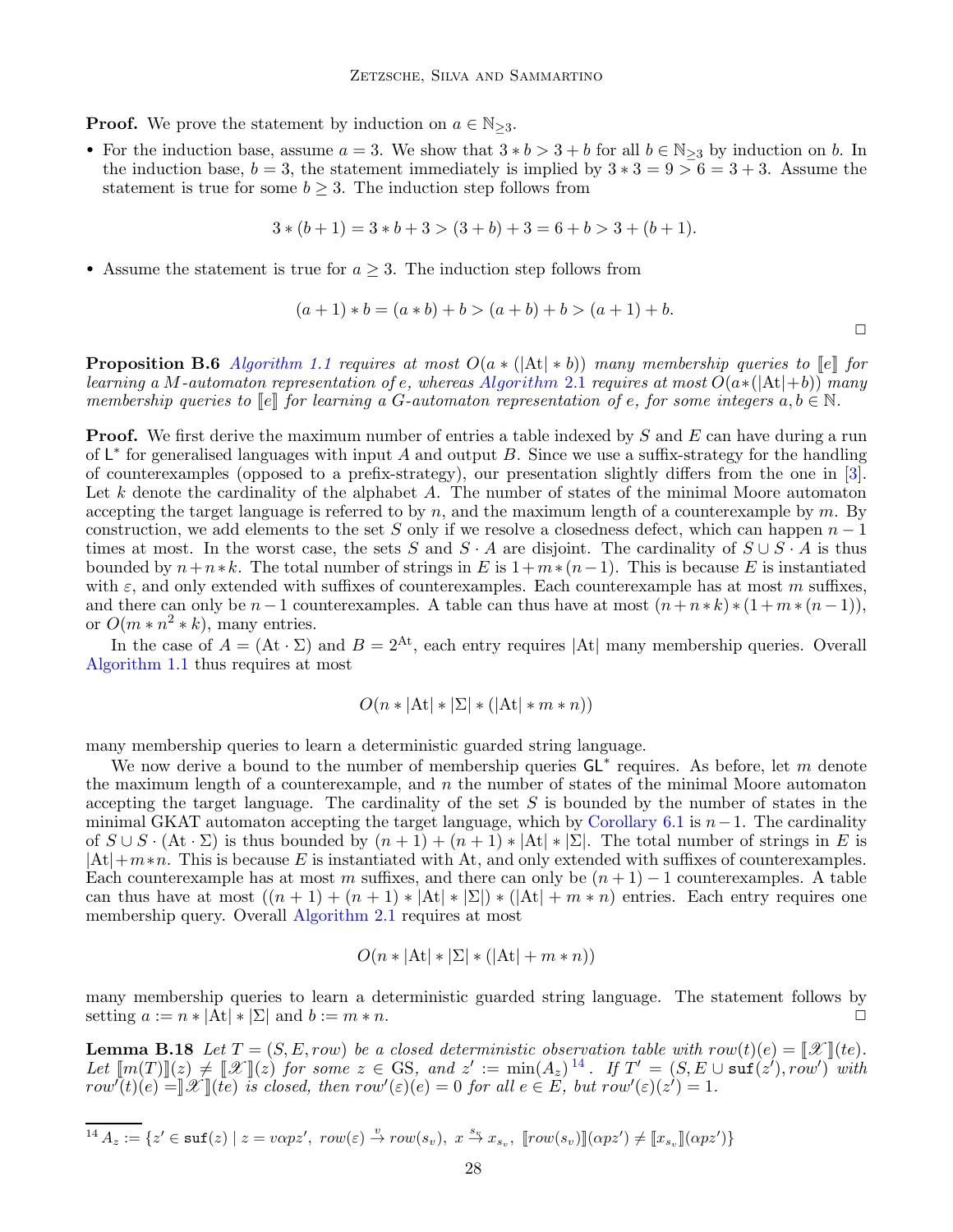**Proof.** We begin by showing that  $z \notin A$ t. Let us assume the opposite,  $z = \alpha \in A$ t  $\subseteq E$ . In that case, it follows

$$
\begin{aligned}\n[m(T)](z) &= [row(\varepsilon)](\alpha) & \text{(Def. } [-], z) \\
&= row(\varepsilon)(\alpha) & \text{(Lemma 5.2)} \\
&= [\mathcal{X}](\alpha) & \text{(rounde)} = [\mathcal{X}](te)) \\
&= [\mathcal{X}](z) & \text{(Def. } z)\n\end{aligned}
$$

which is a contradiction. Thus there exists a decomposition  $z = \varepsilon \alpha p z'$  for some  $z' \in \text{st}(z)$ . The former immediately implies that the set  $A_z$  is non-empty. Hence the shortest suffix  $z' := min(A_z)$  is well-defined. By construction, we have  $row(\varepsilon) \stackrel{v}{\to} row(s_v)$ ,  $x \stackrel{s_v}{\to} x_{s_v}$ , and  $[row(s_v)][\alpha pz') \neq [x_{s_v}](\alpha pz')$ .

• Assume  $[x_{s_v}](\alpha pz') = 0$  and  $[row(s_v)](\alpha pz') = 1$ , then there exists  $s_{v\alpha p} \in S$  with  $row(\varepsilon) \stackrel{v}{\rightarrow} row(s_v) \stackrel{\alpha p}{\rightarrow}$  $row(s_{v\alpha p})$  such that:

| $1 = [row(s_v)][(\alpha pz')]$                        | (Assumption)                                          |
|-------------------------------------------------------|-------------------------------------------------------|
| $= [row(s_{v\alpha p})](z')$                          | $(\text{Def. } \llbracket - \rrbracket)$              |
| $= [row'(s_{v\alpha p})](z')$                         | (Lemma B.15)                                          |
| $= row'(s_{v\alpha p})(z')$                           | (Lemma 5.2)                                           |
| $= row'(s_v \alpha p)(z')$                            | (Def. $row'$ )                                        |
| $=\llbracket \mathcal{X} \rrbracket(s_v \alpha p z')$ | $(row'(t)(e) = \llbracket \mathcal{X} \rrbracket(te)$ |
| $=\llbracket x_{s_n} \rrbracket (\alpha p z')$        | $(\text{Def. } \llbracket - \rrbracket)$              |

which contradicts  $0 = [x_{s_v}](\alpha p z')$ .

• Assume  $[x_{s_v}](\alpha pz') = 1$  and  $[[row(s_v)][(\alpha pz') = 0]$ , then there exists  $s_{v\alpha p} \in S$  with  $row'(\varepsilon) \stackrel{v}{\rightarrow} row'(s_v) \stackrel{\alpha p}{\rightarrow}$  $row'(s_{v\alpha p})$  such that

$$
1 = [x_{s_v}](\alpha p z')
$$
 (Assumption)  
\n
$$
= [\mathcal{X}](s_v \alpha p z')
$$
 (Definition)  
\n
$$
= row'(s_v \alpha p)(z')
$$
 (Def. [-])  
\n
$$
= row'(s_{v\alpha p})(z')
$$
 (Def. row')  
\n
$$
= [row'(s_{v\alpha p})](z')
$$
 (Lemma 5.2)  
\n
$$
= [row'(s_v)][(\alpha pz')
$$
 (Def. [-])

By [Lemma B.14](#page-23-0) there thus are two possibilities:

Assume  $row(s_v) \stackrel{\alpha p}{\rightarrow} row(s_{v \alpha p})$ , then there are two options: If  $z' \notin$  At, we can deduce a contradiction to the minimality of  $z'$  in  $A_z$ . If  $z' \in At \subseteq E$ , then

$$
0 = [row(s_v)](\alpha pz')
$$
 (Assumption)  
\n
$$
= [row(s_{v\alpha p})](z')
$$
 ( $row(s_v) \stackrel{\alpha p}{\rightarrow} row(s_{v\alpha p}))$   
\n
$$
= row(s_{v\alpha p})(z')
$$
 (Lemma 5.2)  
\n
$$
= [\mathcal{X}](s_{v\alpha p}z')
$$
 ( $row(t)(e) = [\mathcal{X}](te)$ )  
\n
$$
= [x_{s_v}](\alpha pz')
$$
 (Def. [-])  
\n $(Def. [-])$ 

which is a contradiction to  $[\![x_{s_v}]\!](\alpha p z') = 1.$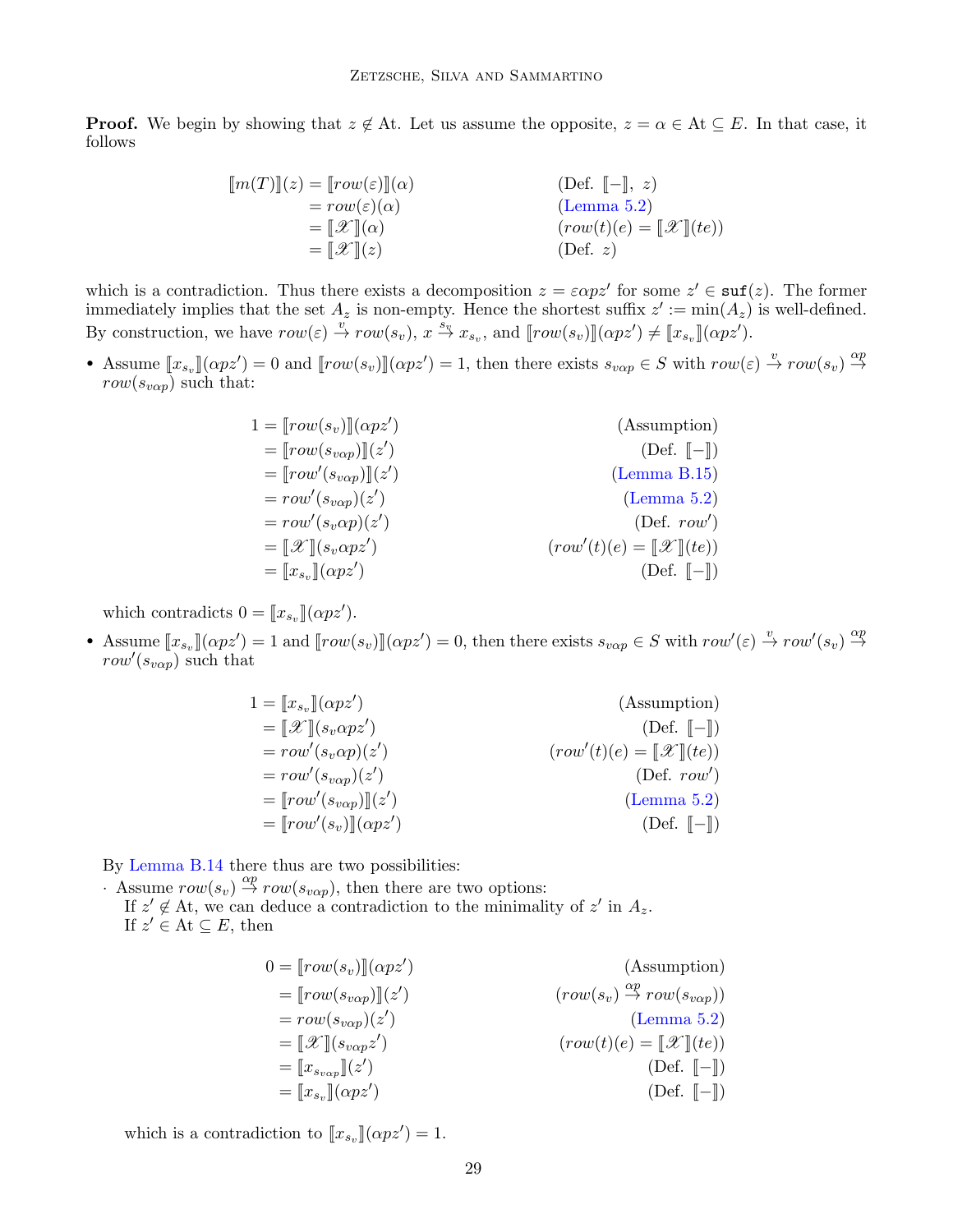· Assume  $\delta(row(s_v))(\alpha) = 0$ , then we have, for all  $e \in E$ ,

$$
0 = row(s_v \alpha p)(e)
$$
  
\n
$$
= row'(s_v \alpha p)(e)
$$
  
\n
$$
= row'(s_{v\alpha p})(e)
$$
  
\n
$$
= row(s_{v\alpha p})(e)
$$
  
\n
$$
= row(s_{v\alpha p})(e)
$$
  
\n
$$
(row(t)(e) = row'(t)(e))
$$
  
\n
$$
(row(t)(e) = row'(t)(e))
$$

By [Definition 5.1,](#page-10-2) it thus must be that  $s_{v\alpha p} = \varepsilon$ , which implies the claim.

### <span id="page-29-0"></span>C Similarity

The primitive algebraic notion of the original axiomatisation of GKAT [\[35\]](#page-16-2) is term equivalence, and its coalgebraic analogue is bisimulation. In [\[35\]](#page-16-2) it has been proposed to replace term equivalence with a partial order between terms. Inspired by this idea, we introduce the notion of similarity, that is to bisimulation, what a partial order is to equality (term equivalence). Similarity has been studied for general coalgebras  $[5,17,15,27]$  $[5,17,15,27]$  $[5,17,15,27]$  $[5,17,15,27]$ .

**Definition C.1** Let X and V be G-coalgebras. A simulation between X and V is a binary relation  $R \subseteq X \times Y$ , such that if  $xRy$ , then:

- if  $\delta^{\mathscr{X}}(x)(\alpha) = 1$ , then  $\delta^{\mathscr{Y}}(y)(\alpha) = 1$ ;
- if  $\delta^{\mathscr{X}}(x)(\alpha) = (p, x'),$  then  $\delta^{\mathscr{Y}}(y)(\alpha) = (p, y')$  and  $x'Ry'$  for some  $y' \in Y$ .

States x and y are *similar*,  $x \precsim y$ , if there exists a simulation relating x to y.

**Lemma C.1**  $x \simeq y$  if and only if  $x \preceq y$  and  $y \preceq x$ .

### Proof.

- Assume the bisimilarity  $x \simeq y$  is witnessed by some relation R. We show that R witnesses the similarity  $x \precsim y$ . Clearly  $xRy$  by construction. Let  $x'Ry'$  for arbitrary  $x' \in X$  and  $y' \in Y$ , then we find:
	- $\cdot$  If  $\delta^{\mathscr{X}}(x')(\alpha) = 1$  it follows  $\delta^{\mathscr{Y}}(y') = 1$  since R is a bisimulation.
	- · If  $\delta^{\mathscr{X}}(x')(\alpha) = (p, x'')$  it follows  $\delta^{\mathscr{Y}}(y')(\alpha) = (p, y'')$  and  $x''Ry''$  for some y'', since R is a bisimulation. Similarly, we show that the reverse relation R<sup>r</sup> witnesses the similarity  $y \precsim x$ . Clearly  $yR^r x$ , since by construction xRy. Let  $y'R^r x'$ , i.e.  $x'Ry'$ , for arbitrary  $x' \in X$  and  $y' \in Y$ , then we find:
	- If  $\delta^{\mathscr{Y}}(y')(\alpha) = 1$  it follows  $\delta^{\mathscr{X}}(x')(\alpha) = 1$ , since as R is a bisimulation we could otherwise falsely deduce  $\delta^{\mathscr{Y}}(y')(\alpha) = 0$  or  $\delta^{\mathscr{Y}}(y')(\alpha) \notin 2$ .
	- $\cdot$  If  $\delta^{\mathscr{Y}}(y')(\alpha) = (p, y'')$ , it follows  $\delta^{\mathscr{X}}(x')(\alpha) = (p, x'')$  with  $y'' R^r x''$ , i.e.  $x'' R y''$ . Indeed, since R is a bisimulation, if  $\delta^{\mathscr{X}}(x')(\alpha) \in 2$ , it falsely follows  $\delta^{\mathscr{Y}}(y')(\alpha) \in 2$ , and if  $\delta^{\mathscr{X}}(x')(\alpha) = (q, x'')$ , it follows  $\delta^{\mathscr{Y}}(y')(\alpha) = (q, y''')$  with  $x''Ry'''$ , as R is a bisimulation. It remains to observe  $(p, y'') = \delta^{\mathscr{Y}}(y')(\alpha) =$  $(q, y^{\prime\prime\prime})$ , which implies  $p = q$  and  $y^{\prime\prime} = y^{\prime\prime\prime}$ .
- Assume  $x \precsim y$  and  $y \precsim x$  is witnessed by relations  $R_1 \subseteq X \times Y$  and  $R_2 \subseteq Y \times X$ , respectively. We define  $R := R_1 \cap R_2^r$ , and show that R is a bisimulation witnessing  $x \simeq y$ . Clearly  $xR_1y$  and  $xR_2^r y$ , i.e. xRy. Thus let  $x'Ry'$  for arbitrary  $x' \in X$  and  $y' \in Y$ , then we find:
	- $\int$  If  $\delta^{\mathscr{X}}(x')(\alpha) = 0$  it follows  $\delta^{\mathscr{Y}}(y')(\alpha) = 0$ . Indeed, if  $\delta^{\mathscr{Y}}(y')(\alpha) = 1$  or  $\delta^{\mathscr{Y}}(y')(\alpha) \notin 2$ , we could falsely deduce  $\delta^{\mathscr{X}}(x')(\alpha) = 1$  or  $\delta^{\mathscr{X}}(x')(\alpha) \notin 2$ , as  $y'R_2x'$ , and  $R_2$  is a simulation.
	- If  $\delta^{\mathscr{X}}(x')(\alpha) = 1$ , it follows  $\delta^{\mathscr{Y}}(y')(\alpha) = 1$ , since  $x'R_1y'$ , and  $R_1$  is a simulation.
	- · If  $\delta^{\mathscr{X}}(x')(\alpha) = (p, x'')$ , it follows (i)  $\delta^{\mathscr{Y}}(y')(\alpha) = (p, y'')$  with  $x''R_1y''$ , since  $x'R_1y'$ , and  $R_1$  is a simulation; and (ii)  $y''R_2x''$ , since  $y'R_2x'$  implies  $\delta^{\mathscr{X}}(x')(\alpha) = (p, x'') = (p, x'')$  for  $y''R_2x'''$ . Thus we find by definition of R that  $x''Ry''$ .

# <span id="page-29-1"></span>**Lemma C.2** If  $x \precsim y$  then  $\llbracket x \rrbracket \subseteq \llbracket y \rrbracket$ .

**Proof.** The proof is very similar to the one of its bisimilar counterpart [\[35\]](#page-16-2)[Lemma 5.2].

 $\Box$ 

 $\Box$